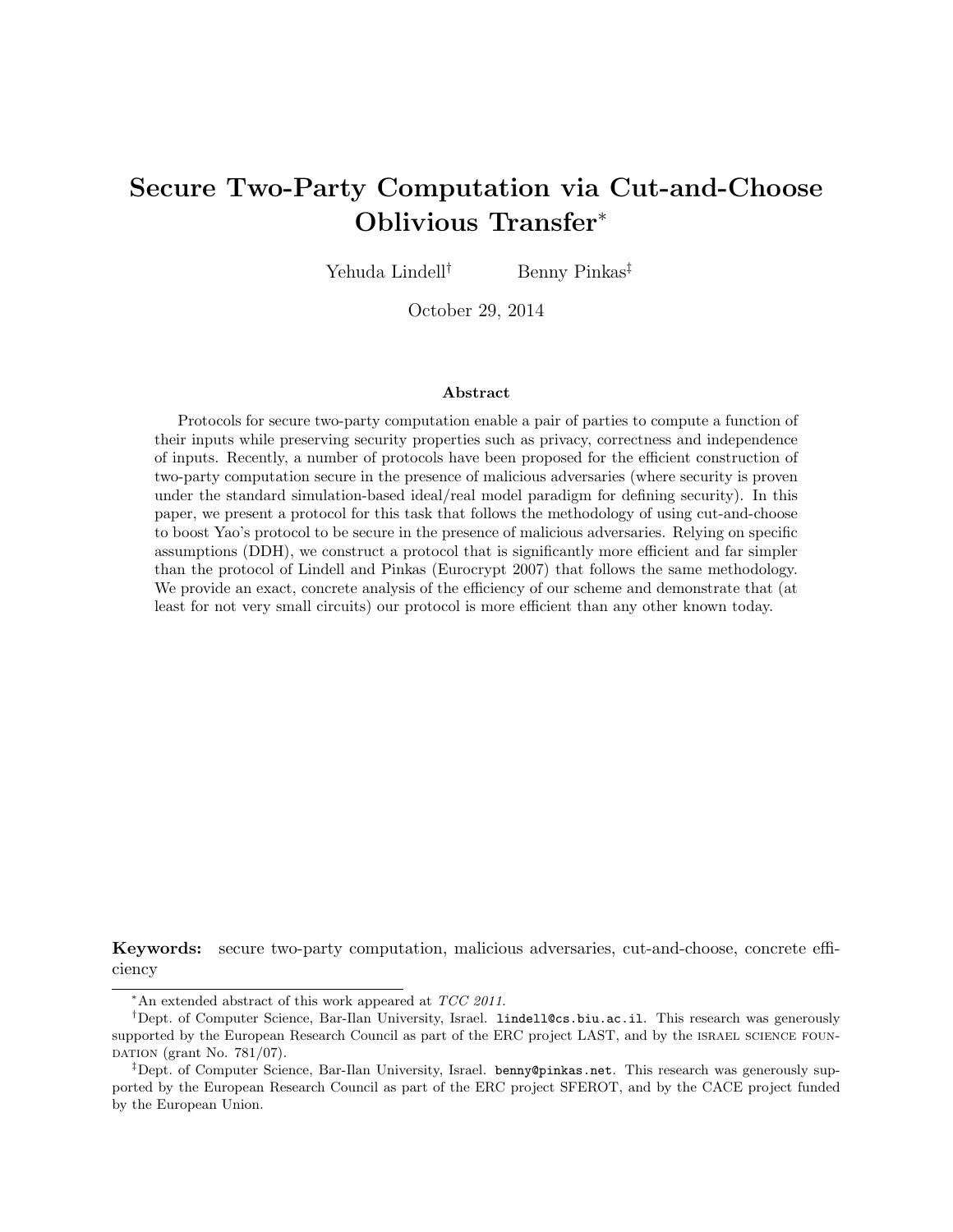## 1 Introduction

#### 1.1 Background

Protocols for secure two-party computation enable a pair of parties  $P_1$  and  $P_2$  with private inputs x and y, respectively, to compute a function  $f$  of their inputs while preserving a number of security properties. The most central of these properties are privacy (meaning that the parties learn the output  $f(x, y)$  but nothing else), *correctness* (meaning that the output received is indeed  $f(x, y)$  and not something else), and *independence of inputs* (meaning that neither party can choose its input as a function of the other party's input). The standard way of formalizing these security properties is to compare the output of a real protocol execution to an "ideal execution" in which the parties send their inputs to an incorruptible trusted party who computes the output for the parties. Informally speaking, a protocol is then secure if no real adversary attacking the real protocol can do more harm than an ideal adversary (or simulator) who interacts in the ideal model [\[14,](#page-29-0) [15,](#page-29-1) [32,](#page-30-0) [2,](#page-28-0) [3\]](#page-28-1). An important parameter when considering this problem relates to the power of the adversary. The two most studied models are the semi-honest model (where the adversary follows the protocol specification exactly but tries to learn more than it should by inspecting the protocol transcript) and the malicious model (where the adversary can follow any arbitrary polynomial-time strategy).

In the 1980s powerful feasibility results were proven, showing that any probabilistic polynomialtime two-party functionality can be securely computed in the presence of semi-honest adversaries [\[41\]](#page-30-1) and in the presence of malicious adversaries [\[14\]](#page-29-0). These results showed that it is possible to achieve such secure protocols, but did not demonstrate how to do so efficiently (where by efficiency we mean a protocol that can be implemented and run in practice). To be more exact, the protocol of [\[41\]](#page-30-1) for semi-honest adversaries is efficient. However, achieving security efficiently for the case of malicious adversaries is far more difficult. In fact, until recently, no efficient general protocols were known at all, where a general protocol is one that can be used for computing any functionality.

This situation has changed in the past few years, possibly due to increasing interest from outside the cryptographic community in secure protocols that are efficient enough to be used in practice. The result has been that a number of secure two-party protocols were presented that are secure in the presence of malicious adversaries, where security is rigorously proven according to the aforementioned ideal/real model paradigm [\[23,](#page-29-2) [29,](#page-30-2) [35,](#page-30-3) [21\]](#page-29-3). Interestingly, these protocols all take novel, different approaches and so the secure-protocol skyline is more diverse than before, providing the potential for taking the protocols a step closer to very high efficiency. These protocols are discussed in more detail in Section [1.3.](#page-3-0)

We remark that the protocol of [\[29\]](#page-30-2) has been implemented for the non-trivial problem of securely computing the AES block cipher (pseudorandom function), where one party's input is a secret key and the other party's input is a value to be "encrypted" [\[38\]](#page-30-4). A Boolean circuit for computing this function was designed with approximately 33,000 gates, and the protocol of [\[29\]](#page-30-2) was implemented for this circuit. Experiments showed that the running-time of the protocol was between 18 and 40 minutes, depending on the assumptions taken on the primitives used to implement the protocol. Although this is quite a long time, for some applications it can be reasonable. In addition, it demonstrates that it is possible to securely compute functions with large circuits, and motivates the search for finding even more efficient protocols that can widen the applicability of such computations in real-world settings.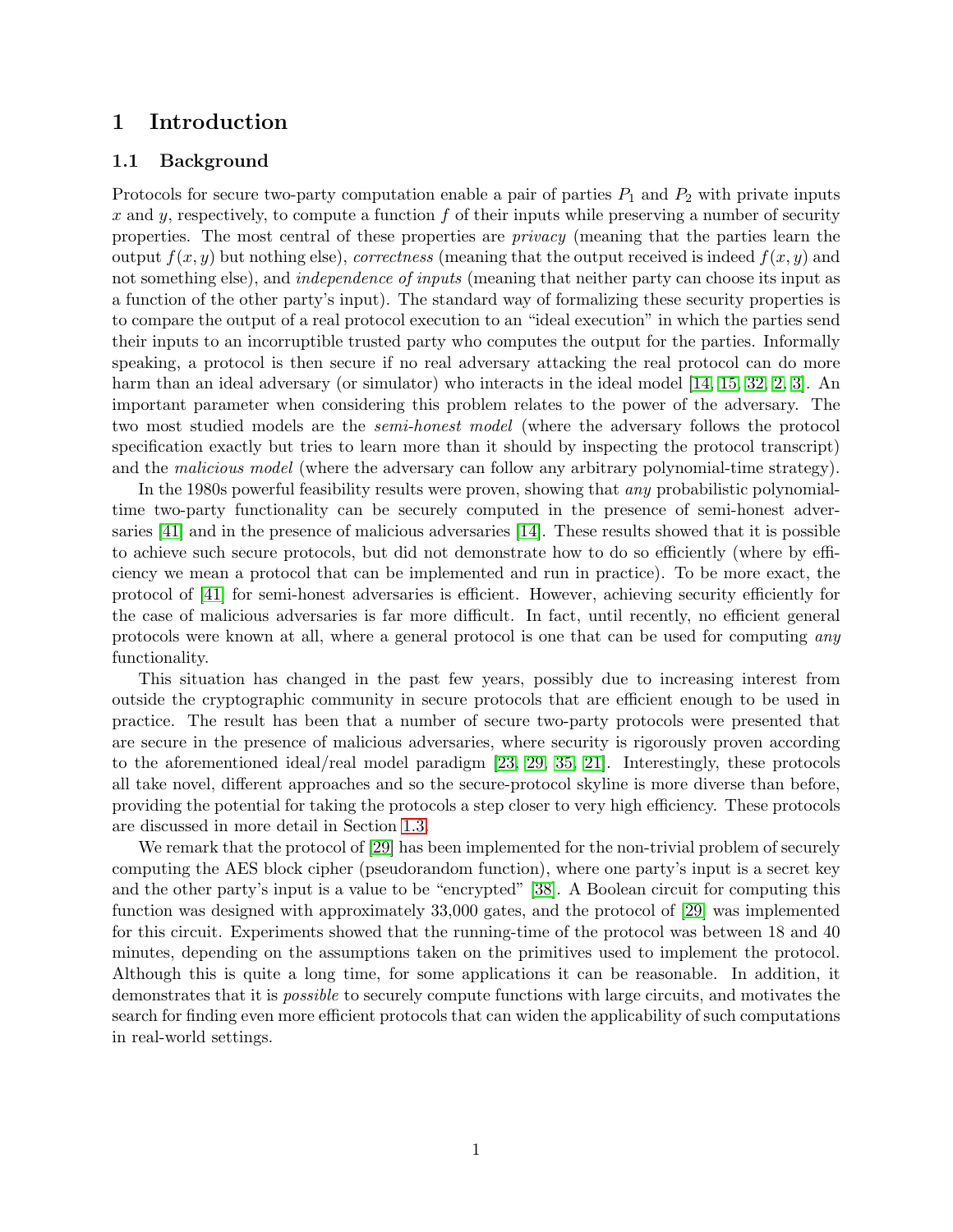#### <span id="page-2-1"></span>1.2 Our Results

In this paper, we follow the construction paradigm of [\[29\]](#page-30-2) and significantly simplify and improve the efficiency of their construction. The approach of [\[29\]](#page-30-2) is to carry out a basic cut-and-choose on the garbled circuit construction of Yao [\[41\]](#page-30-1). (See also [\[33\]](#page-30-5) for a different protocol based on the cut-and-choose approach, but which does not provide security according to the standard ideal/real model paradigm.) We assume familiarity with Yao's protocol and refer to Appendix [A](#page-31-0) for those not familiar. The cut-and-choose approach works by party  $P_1$  constructing s copies of a garbled circuit and sending them to  $P_2$ , who then asks  $P_1$  to open half of them in order to verify that they are correctly constructed. If all of the opened circuits are indeed correct, then it is guaranteed that a *majority* of the unopened half are also correct, except with probability that is negligible in  $s$ <sup>[1](#page-2-0)</sup>. Thus,  $P_1$  and  $P_2$  evaluate the remaining  $s/2$  circuits, and  $P_2$  takes the output that appears in most of the evaluated circuits. As discussed in [\[29\]](#page-30-2),  $P_2$  cannot abort in the case that not all of the  $s/2$ circuits evaluate to the same value, even though in such a case it knows that  $P_1$  is cheating. The reason for this is that  $P_1$  may construct a circuit that computes f in the case that  $P_2$ 's first bit equals 0, and otherwise it outputs random garbage. Now, with probability  $1/2$  this faulty circuit is not opened and so is one of the circuits to be evaluated. In this case, if  $P_2$  would abort when it saw random garbage then  $P_1$  would know that  $P_2$ 's first input bit equals 1. For this reason,  $P_2$ takes the majority output and ignores minority values without aborting.

Although intuitively appealing, the cut-and-choose approach introduces a number of difficulties which significantly affect the efficiency of the protocol of [\[29\]](#page-30-2). First, since the parties need to evaluate  $s/2$  circuits rather than one, there needs to be a mechanism to ensure that they use the same input in all evaluations (the solution for this for  $P_2$ 's inputs is easy, but for  $P_1$ 's inputs turns out to be hard). The mechanism used in [\[29\]](#page-30-2) required constructing and sending  $2s^2\ell$  commitments, where  $\ell$  is the length of  $P_2$ 's input. In the implementation by [\[38\]](#page-30-4), they used  $s = 160$  and  $\ell = 128$ . Thus, the overhead due to these consistency proofs alone is the computation and transmission of 6, 553, 600 commitments! Another problem that arises in the cut-and-choose approach is that a malicious  $P_1$  can input an incorrect key into one of the oblivious transfers used for  $P_2$  to obtain the keys associated with its input wires in the garbled circuit. For example, it can set all the keys associated with 0 for  $P_2$ 's first input bit to be garbage, thereby making it impossible for  $P_2$  to decrypt any circuit if its first input bit indeed equals 0. In contrast,  $P_1$  can make all of the other keys be correct. In this case,  $P_1$  is able to learn  $P_2$ 's first input bit, merely by whether  $P_2$  obtains an output or not. The important observation is that the checks on the garbled circuit carried out by  $P_2$  do not detect this because there is a separation between the cut-and-choose checks and the oblivious transfer. This adversarial strategy is called a selective failure attack [\[24\]](#page-29-4). The solution to this problem in [\[29\]](#page-30-2) requires making the circuit larger and significantly increasing the size of the inputs by replacing each input bit with the exclusive-or of multiple random input bits. Finally, the analysis of [\[29\]](#page-30-2) yields an error of  $2^{-s/17}$ . Thus, in order to obtain an error level of  $2^{-40}$  the parties need to exchange 680 circuits. We remark that it has been conjectured in [\[38\]](#page-30-4) that the true error level of the protocol is  $2^{-s/4}$ ; however, this has not been proven.

Our protocol. We solve the aforementioned problems in a way that is far simpler and far more efficient than in [\[29\]](#page-30-2). In addition, we reduce the error probability to  $2^{-0.311s}$ , for large enough s. A concrete calculation yields that for an error of  $2^{-40}$  it suffices to send only 132 circuits. This

<span id="page-2-0"></span><sup>&</sup>lt;sup>1</sup>The parameter s is a statistical security parameter, and it models the negligible probability that the adversary is not caught in cut-and-choose type checks. Typically, this negligible probability is exponentially small, and the exact constant in the exponent has a significant ramification on the efficiency of the protocol, because it influences how many garbled circuits need to be sent in order to obtain a small enough error.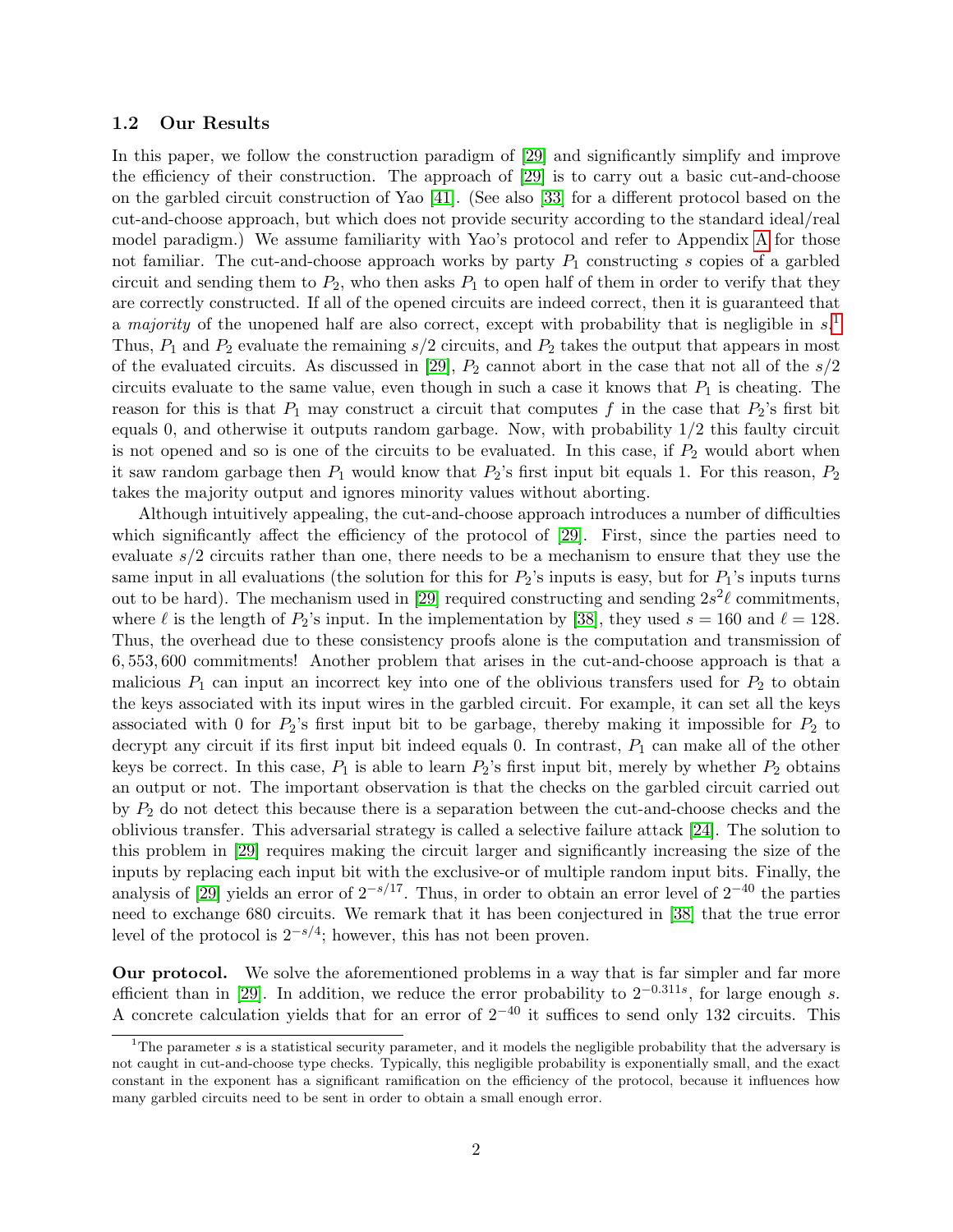is an important improvement because the experiments of [\[38\]](#page-30-4) demonstrate that the bottleneck in efficiency is not the exponentiations, but rather the number of circuits and the commitments for proving consistency. Thus, in our protocol we moderately increase the number of exponentiations, while reducing the number of circuits, completely removing the commitments, and also removing the need to increase the size of the inputs. We remark that the price for these improvements is that our protocol relies heavily on the decisional Diffie-Hellman (DDH) assumption, while the protocol of [\[29\]](#page-30-2) used general assumptions only. We now proceed to describe our two main techniques:

- 1. Our solution for ensuring consistency of  $P_1$ 's inputs is to have  $P_1$  determine the keys associated with its own input bits via a Diffie-Hellman pseudorandom synthesizer [\[34\]](#page-30-6). That is,  $P_1$ chooses values  $g^{a_1^0}, g^{a_1^1}, \ldots, g^{a_\ell^0}, g^{a_\ell^1}$  and  $g^{r_1}, \ldots, g^{r_s}$  and then sets the keys associated with its ith input bit in the jth circuit to be  $g^{a_i^0 \cdot r_j}, g^{a_i^1 \cdot r_j}$ . Given all of the  $\{g^{a_i^0}, g^{a_i^1}, g^{r_j}\}$  values and any subset of keys of  $P_1$ 's input generated in this way, the remaining keys associated with its input are pseudorandom by the DDH assumption. Furthermore, it is possible for  $P_1$ to efficiently prove that it used the same input in all circuits when the keys have this nice structure. We stress that the garbled values for the rest of the circuit are chosen as usual. Thus, it is still possible to use garbled-circuit optimizations like that presented in [\[25\]](#page-30-7).
- 2. As we have described, the reason that the inputs and circuits were needed to be made larger in [\[29\]](#page-30-2) is due to the fact that the cut-and-choose circuit checks were separated from the oblivious transfer. In order to solve this problem, we introduce a new primitive called cutand-choose oblivious transfer. This is an ordinary oblivious transfer [\[39,](#page-30-8) [11\]](#page-29-5) with the sender inputting many pairs  $(x_1^0, x_1^1), \ldots, (x_s^0, x_s^1)$ , and the receiver inputting many bits  $\sigma_1, \ldots, \sigma_s$ . However, the receiver also inputs a set  $\mathcal{J} \subset [s]$  of size exactly  $s/2$ . Then, the receiver obtains  $x_i^{\sigma_i}$  for every i (as in a regular oblivious transfer) along with *both values*  $(x_j^0, x_j^1)$ for every  $j \in \mathcal{J}$ , while the sender learns nothing about  $\sigma_1, \ldots, \sigma_s$  and  $\mathcal{J}$ . The use of this primitive in our protocol intertwines the oblivious transfer and the circuit checks and solves the aforementioned problem. We also show how to implement this primitive in a highly efficient way, under the DDH assumption. We believe that this primitive is of independent interest, and could be useful in many cut-and-choose scenarios.

Efficiency analysis. Our entire protocol, including all subprotocols, is explicitly written and analyzed in a concrete and exact way for efficiency. Considerable effort has been made to optimize the constructions and reduce the constants throughout. We believe that this is of great importance when the focus of a result is *efficiency*. See Section [1.3](#page-3-0) for a summary of the exact complexity of our protocol, and Section [4.3](#page-23-0) for a complete analysis, with optimizations in Section [4.4.](#page-24-0)

Variants. Another advantage of our protocol over that of [\[29\]](#page-30-2) is that we obtain a universally composable [\[4\]](#page-28-2) variant that is only slightly less efficient than the stand-alone version. This is because our simulator only rewinds during zero-knowledge protocols. These protocols are also  $\Sigma$ protocols and so can be efficiently transformed into universally composable zero-knowledge. As with our basic protocol, we provide an explicit description of this transformation and analyze its exact efficiency. In addition, we show how our protocol yields a more efficient construction for security in the presence of covert adversaries [\[1\]](#page-28-3), when high values of the deterrent factor  $\epsilon$  are desired.

#### <span id="page-3-0"></span>1.3 Comparison to Other Protocols

We provide an analysis of the efficiency of recent protocols for secure two-party computation. Each protocol takes a different approach, and thus the approaches may yield more efficient instantiations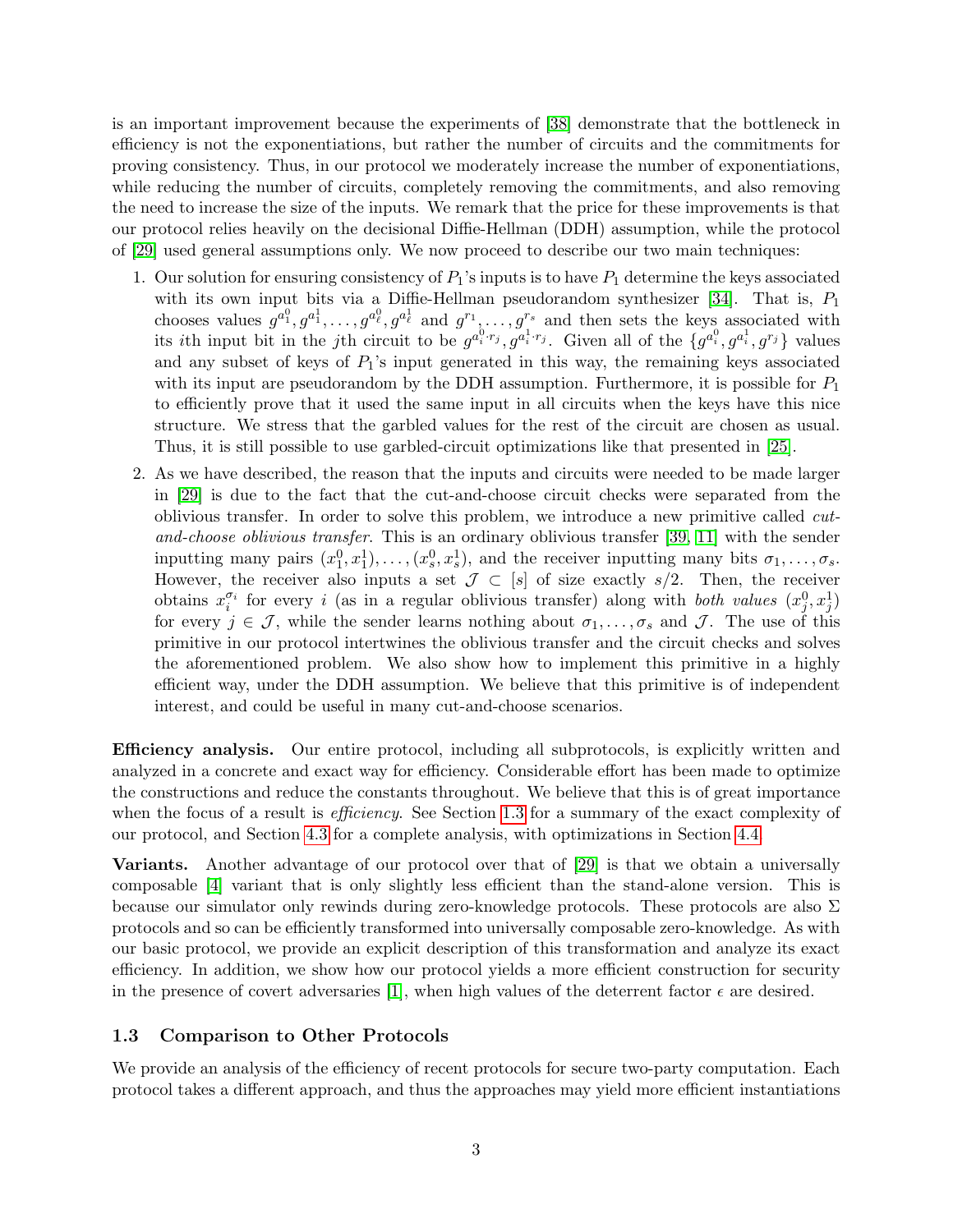in the future. Nevertheless, as we will show, our protocol is significantly more efficient than the current best instantiations of the other approaches (at least, for not very small circuits).

- Committed input method (Jarecki-Shmatikov [\[23\]](#page-29-2)): The secure two-party protocol of [\[23\]](#page-29-2) works by constructing a single circuit and proving that it is correct. The novelty of this protocol is that this can be done with only a constant number of (large modulus) exponentiations per gate of the circuit. Thus, for circuits that are relatively small, this can be very efficient. However, an exact count gives that approximately 720 exponentiations are required per gate. Thus, even for small circuits, this protocol is not yet practical. For large circuits like AES with 33,000 gates, the number of exponentiations is very large (23, 760, 000), and is not realistic. (The authors comment that if efficient batch proofs can be found for the languages they require then this can be significantly improved. However, to the best of our knowledge, no such improvements have yet been made.)
- LEGO (Nielsen-Orlandi [\[35\]](#page-30-3)): The LEGO protocol [\[35\]](#page-30-3) follows the cut-and-choose methodology in a completely different way. Specifically, the circuit constructor first sends the receiver many gates, and the receiver checks that they are correctly constructed by asking for some to be opened. After this stage, the parties interact in a way that enables the gates to be securely soldered (like Lego blocks) into a correct circuit. Since it is not guaranteed that all of the gates are correct, but just a vast majority, a fault tolerant circuit of size  $O(s \cdot |C|/\log |C|)$  is constructed, where s is a statistical security parameter. The error as a function of s is  $2^{-s}$  and the constant inside the "O" notation for the number of exponentiations is 32 [\[36\]](#page-30-9). Thus, for an error of  $2^{-40}$  we have that the overall number of exponentiations carried out by the parties is  $1280 \cdot |C|/\log |C|$ . For large circuits, like that of AES, this is unlikely to be practical. (For example, for the AES circuit with 33,000 gates we have that the parties need to carry out 2, 816, 000 exponentiations. Observe that due to the size of the circuit, the  $log |C|$  factor is significant in making the protocol more efficient than [\[23\]](#page-29-2), as predicted in [\[35\]](#page-30-3). This protocol also relies on the DDH assumption. It is worthy to note that exponentiations in this protocol are in a regular "Diffie-Hellman" group and so Elliptic curves can be used, in contrast to [\[23\]](#page-29-2) who work in  $\mathbb{Z}_N^*$ .)
- Virtual multiparty method (Ishai et al. [\[21,](#page-29-3) [22\]](#page-29-6)): This method works by having the parties simulate a virtual multiparty protocol with an honest majority. The cost of the protocol essentially consists of the cost of running a semi-honest protocol for computing additive shares of the product of additive shares, for every multiplication carried out by a party in a multiparty protocol with honest majority. Thus, the actual efficiency of the protocol depends heavily on the multiparty protocol to be simulated, and the semi-honest protocols used for simulating the multiparty protocol. An asymptotic analysis demonstrates that this method may be competitive. However, no concrete analysis has been carried out, and it is currently an open question whether or not it is possible to instantiate this protocol in a way that will be competitive with other known protocols.
- Cut-and-choose on circuits (Lindell-Pinkas [\[29\]](#page-30-2)): Since this protocol has been discussed at length above, we just briefly recall that the complexity of the protocol is  $O(\ell)$  oblivious transfers for input-length  $\ell$  (where the constant inside here is not small because of the need to increase the number of  $P_2$ 's inputs), and the construction and computation of s garbled circuits and of  $2s^2\ell$  commitments. In addition, the proven error of the protocol is  $2^{-s/17}$  and its conjectured error is  $2^{-s/4}$ . The actual error value has a significant impact on the efficiency.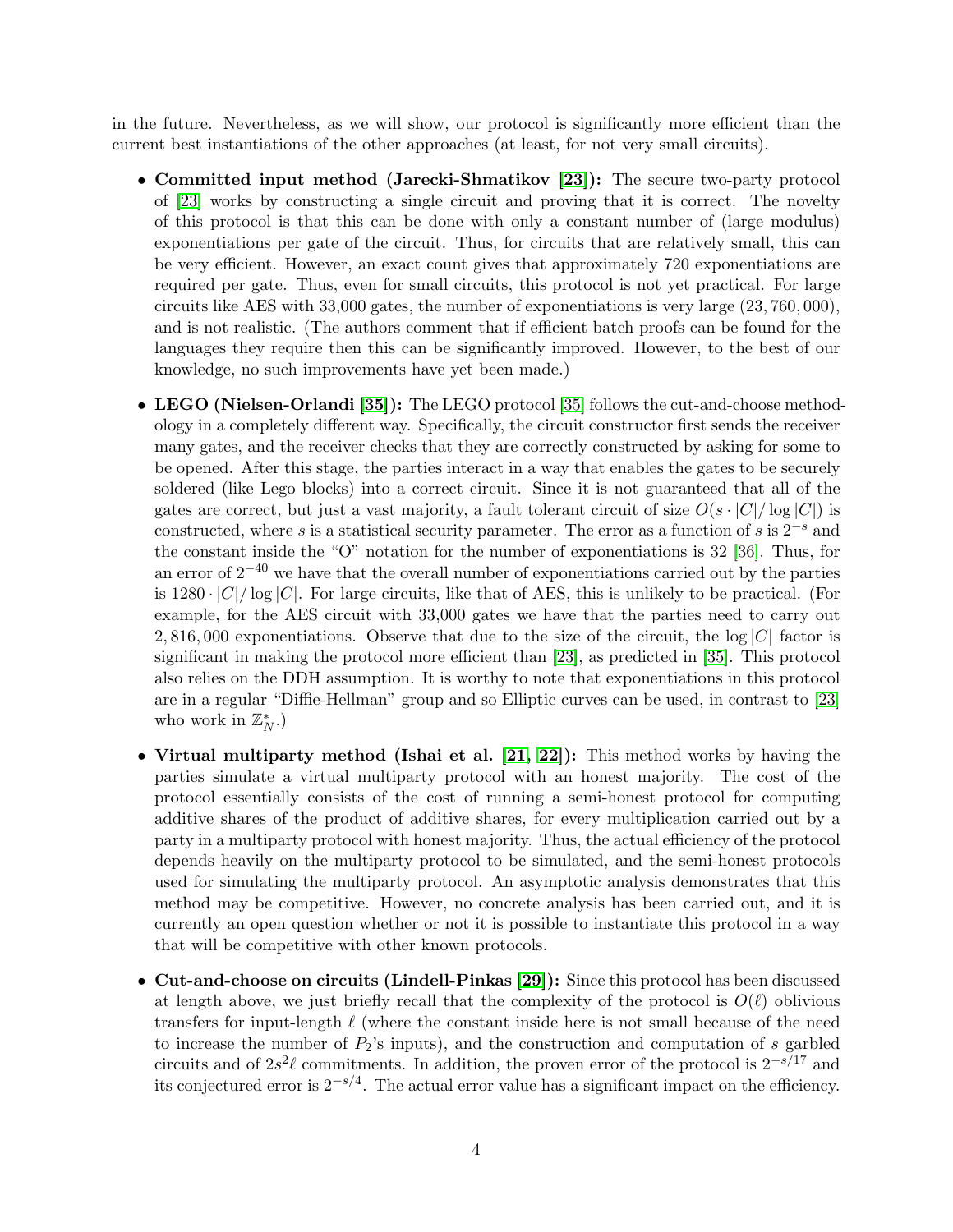In contrast to the above, the complexity of our protocol is as follows. The parties need to compute  $15s\ell + 39\ell + 10s + 6$  exponentiations, where  $\ell$  is the input length and s is a statistical security parameter discussed below. We further show that with optimizations the  $15s\ell$  component can be brought down to just  $5.66$ s $\ell$  full exponentiations, and if preprocessing can be used then only  $s\ell/2$  full exponentiations need to be computed after the inputs become known. (We remark that with preprocessing, the protocols of [\[35\]](#page-30-3) and [\[21,](#page-29-3) [22\]](#page-29-6) are also much more efficient.) In addition, the protocol requires the exchange of  $7s\ell + 22\ell + 7s + 5$  group elements, and has 12 rounds of communication. Finally, there are  $6.5|C|s$  symmetric encryptions for constructing and decrypting the garbled circuits and  $4|C|s$  ciphertexts sent for transmitting these circuits. An important factor here is the value of s needed. The error of our protocol is  $2^{-0.311s}$ for large enough s; a concrete calculation yields that for an error of  $2^{-40}$  it suffices to set  $s = 132$ . (The overhead of computing an AES circuit with  $|C| = 33,000, \ell = 128$  and  $s = 132$ , is therefore about 96, 000 exponentiations, 28, 300, 000 symmetric encryptions, and communicating 270 Mbytes, where about 95% of the communication is spent on sending the garbled circuits.) Finally, we stress also that all of our exponentiations are of the basic Diffie-Hellman type and so can be implemented over Elliptic curves, which is much cheaper than RSA-type operations.

## 2 Preliminaries and Definitions

Throughout the paper we denote the computational security parameter by  $n$ , the statistical security parameter by s, and the length of inputs by  $\ell$ . The computational security parameter is the usual one that is used to model the security of the underlying computational assumptions (e.g., the DDH assumption). In contrast, the statistical security parameter models a probability of cheating that is not due to any computational hardness, but rather holds in an information-theoretic sense. For example, the probability that an adversary passes a "cut-and-choose test" depends on how large the test is and how many items are opened, but does otherwise not directly depend on computational hardness. The distinction between the two types of security parameters is important because the size of the cut-and-choose test has a dramatic effect on the efficiency of the protocol and thus the exact probability of cheating is important to analyze. For example, in our protocol, we prove that the error due to the statistical security parameter s is approximately  $2^{-0.311s}$ . We define the notion of indistinguishability with respect to n and s, so that the error due to s is allowed only to be  $2^{-O(s)}$  (if this does not hold, then there is probably no reason to differentiate between n and s).

We consider ensembles that are indexed by integers (security parameters)  $n$  and  $s$ , and by arbitrary strings a. Security is required to hold for all a, and this value a represents the parties' inputs; thus, we obtain security for all inputs, and for large enough values of  $n$  and  $s$ . All parties are polynomial in  $n+s$  (and so if a is very long, a party may not be able to read all of it). Formally, we have the following definition:

**Definition 2.1** Let  $X = \{X(a, n, s)\}_{n, s \in \mathbb{N}; a \in \{0, 1\}^*}$  and  $Y = \{Y(a, n, s)\}_{n, s \in \mathbb{N}; a \in \{0, 1\}^*}$  be probability ensembles, so that for any  $n, s \in \mathbb{N}$  the distribution  $X(a, n, s)$  (resp.,  $Y(a, n, s)$ ) ranges over strings of length polynomial in  $n+s$ . We say that the ensembles are  $(n,s)$ -indistinguishable, denoted  $X \stackrel{n,s}{\equiv} Y$ , if there exists a constant  $0 < c \leq 1$  such that for every non-uniform polynomial-time distinguisher D, every  $s \in \mathbb{N}$ , every polynomial  $p(\cdot)$  and all large enough  $n \in \mathbb{N}$ , it holds that for every  $a \in \{0,1\}^*$ :

$$
\left| \Pr[D(X(a, n, s), a, n, s) = 1] - \Pr[D(Y(a, n, s), a, n, s) = 1] \right| < \frac{1}{p(n)} + \frac{1}{2^{c \cdot s}}
$$

Observe that the above is required to hold for all s and all large enough n. This reflects the fact that we will be *concrete* in s and asymptotic only in n.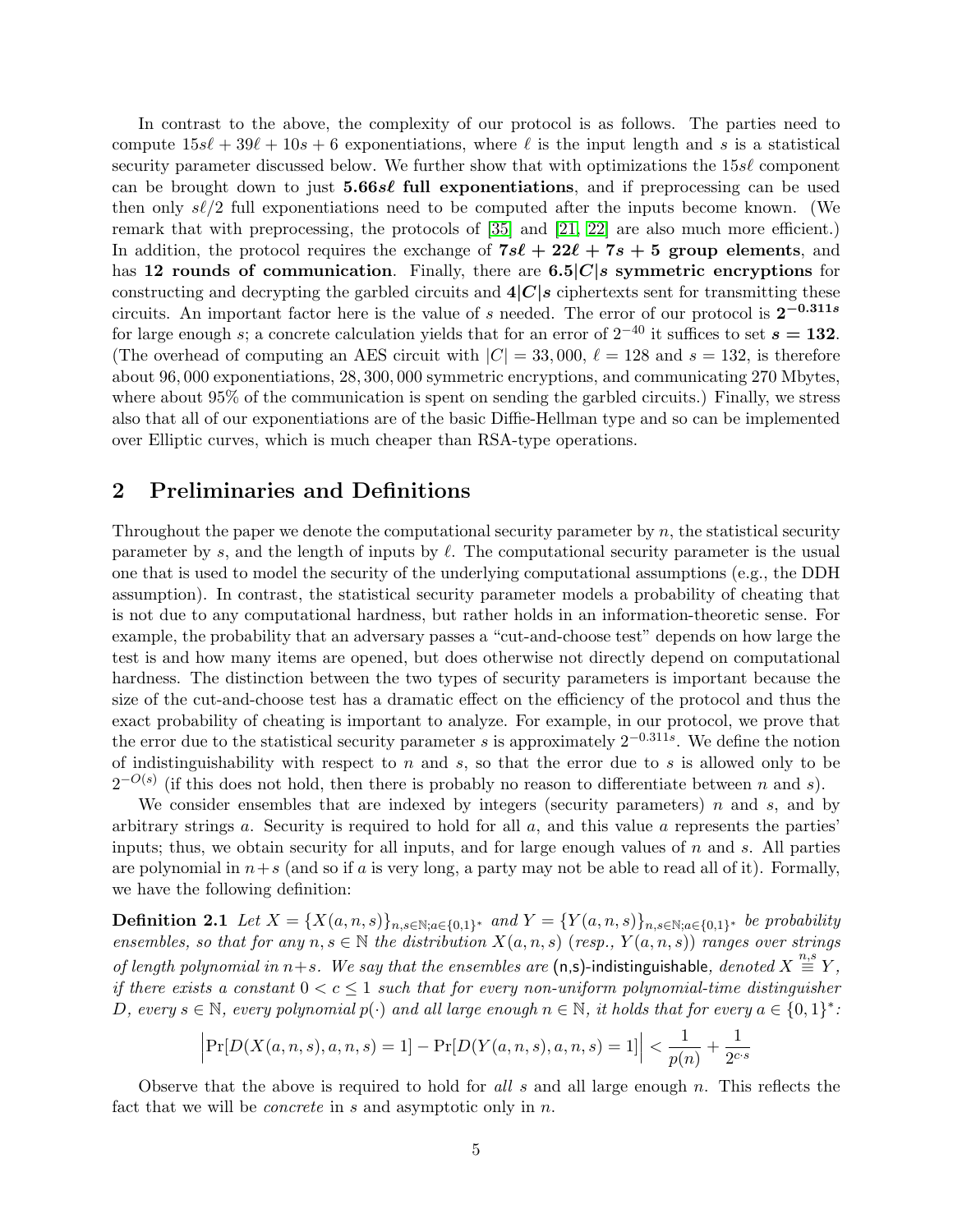**Definitions of security.** We refer the reader to [\[13,](#page-29-7) Chapter 7] for the definition of security for two-party computation in the presence of malicious adversaries. The bulk of this paper is in this model. The only difference is that we require  $(n, s)$ -indistinguishability between the ideal and real distributions, rather than just regular computational indistinguishability. We also consider the models of universal composability and covert adversaries, and refer the reader to [\[4\]](#page-28-2) and [\[1\]](#page-28-3), respectively, for appropriate definitions.

# 3 Cut-and-Choose Oblivious Transfer

#### 3.1 The Functionality and Construction Overview

Our protocol for secure two-party computation uses a new primitive that we call cut-and-choose oblivious transfer. Loosely speaking, a cut-and-choose OT is a batch oblivious transfer protocol (meaning an oblivious transfer for multiple pairs of inputs) with the additional property that the receiver can choose a subset of the pairs (of a predetermined size) for which it learns both values. This is a very natural primitive which has clear applications for protocols that are based on cutand-choose, as is our protocol here for general two-party computation.

The cut-and-choose OT functionality, denoted  $\mathcal{F}_{\text{ccot}}$ , with parameter s, is formally defined in Figure [3.1,](#page-6-0) together with a variant functionality that we will need, which considers the case that R is forced to use the *same* choice  $\sigma$  in every transfer. This variant is denoted  $\mathcal{F}^S_{\text{ccot}}$ .

<span id="page-6-0"></span>FIGURE 3.1 (The cut-and-choose OT functionalities) The cut-and-choose OT functionality  $\mathcal{F}_{\text{ccot}}$ : • Inputs: - S inputs a vector of pairs  $\bar{x} = \{(x_0^i, x_1^i)\}_{i=1}^s$ – R inputs  $\sigma_1, \ldots, \sigma_s \in \{0, 1\}$  and a set of indices  $\mathcal{J} \subset [s]$  of size exactly  $s/2$ . • Output: If  $\mathcal J$  is not of size  $s/2$  then S and R receive  $\perp$  as output. Otherwise, - For every  $j \in \mathcal{J}$  the receiver R obtains the pair  $(x_0^j, x_1^j)$ . - For every  $j \notin \mathcal{J}$  the receiver R obtains  $x_{\sigma_j}^j$ . The single-choice cut-and-choose OT functionality  $\mathcal{F}^S_{\text{ccot}}$ : • Inputs: The same as above, but with R having only a single input bit  $\sigma$ . • Output: The same as above, but with R obtaining the value  $x^j_\sigma$  for every  $j \notin \mathcal{J}$ .

In order to motivate the usefulness of this functionality, we describe its use in our protocol. Oblivious transfer is used in Yao's protocol so that the party computing the garbled circuit (call it  $P_2$ ) can obtain the keys (garbled values) on the wires corresponding with its input while keeping its input secret; see Appendix [A.](#page-31-0) When applying cut-and-choose, many circuits are constructed and then half of them are opened, where opening means that  $P_2$  receives all of the input keys to the circuit. By using cut-and-choose  $OT$ ,  $P_2$  receives all of its keys in the circuits to be opened directly, in contrast to having  $P_1$  send them separately after the indices of the circuits to be opened are sent from  $P_2$  to  $P_1$ . The advantage of this approach is that  $P_1$  cannot use *different* keys in the OT and when opening the circuit. See Section [4.1](#page-14-0) for discussion on why this is important.

In cut-and-choose on Yao's protocol, one oblivious transfer is needed for every bit of  $P_2$ 's input, and  $P_2$  should receive the keys associated with the bit in all of the circuits. In order to ensure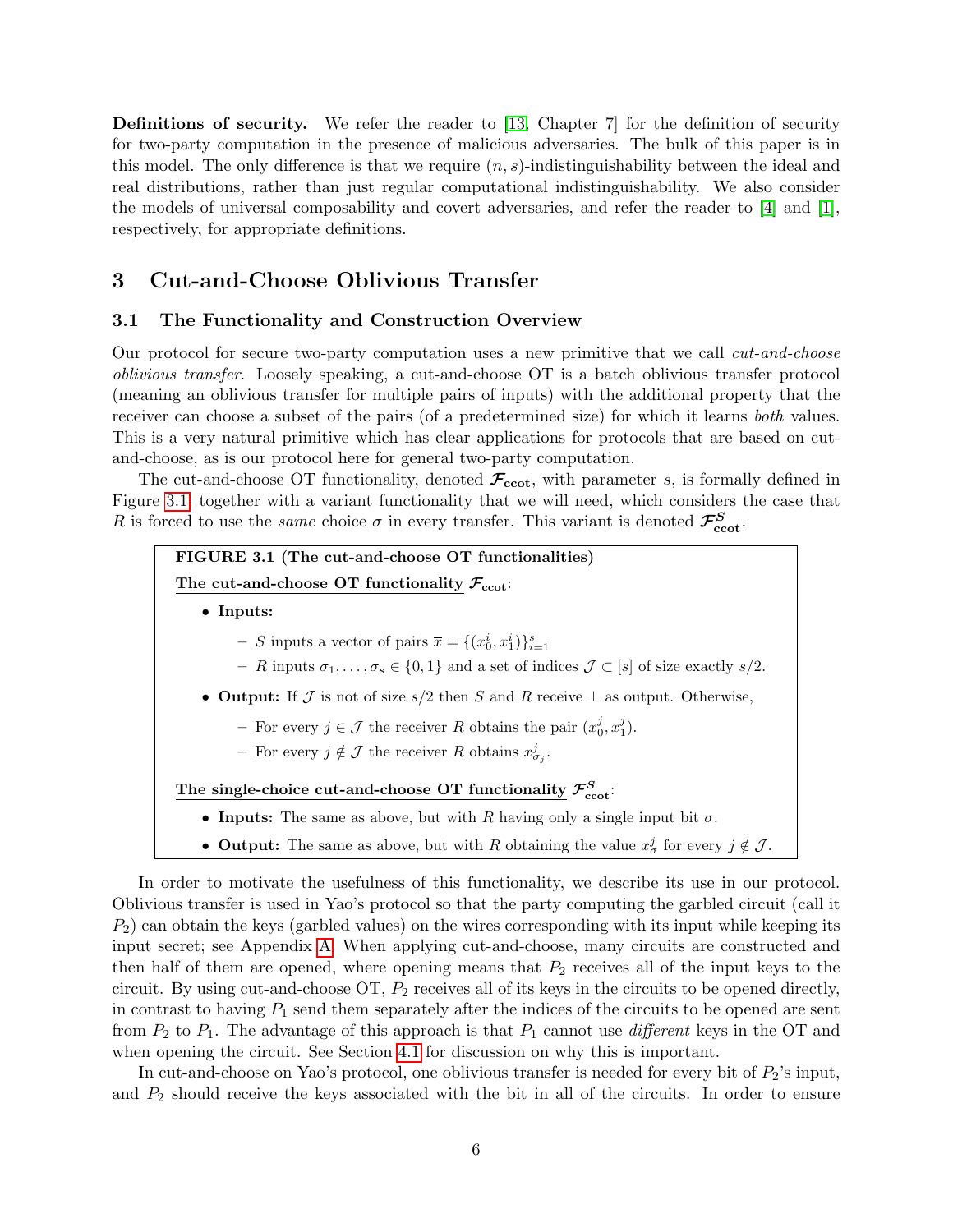that  $P_2$  uses the same input in all circuits, we use the *single-choice* variant. We present the basic variant since it is of independent interest and may be useful in other applications.

Constructing cut-and-choose OT. The starting point for our construction of cut-and-choose OT is the universally composable protocol of Peikert et al. [\[37\]](#page-30-10); we refer only to the instantiation of their protocol based on the DDH assumption because this is the most efficient. However, our protocol can use any of their instantiations. The protocol of [\[37\]](#page-30-10) is cast in the common reference string (CRS) model, where the CRS is a tuple  $(g_0, g_1, h_0, h_1)$  where  $g_0$  is a generator of a group of order q (in which DDH is assumed to be hard),  $g_1 = (g_0)^y$  for some random y, and it holds that  $h_0 = (g_0)^a$  and  $h_1 = (g_1)^b$  where  $a \neq b$ . We first observe that it is possible for the receiver to choose this tuple itself, as long as it proves that it indeed fulfills the property that  $a \neq b$ . Furthermore, this can be proven very efficiently by setting  $b = a + 1$ ; in this case, the proof that  $b = a + 1$  is equivalent to proving that  $(g_0, g_1, h_0, \frac{h_1}{g_1})$  $\frac{h_1}{g_1}$ ) is a Diffie-Hellman tuple (note that the security of [\[37\]](#page-30-10) is based only on  $a \neq b$  and not on these values being independent of each other). We thus obtain a highly efficient version of the protocol of [\[37\]](#page-30-10) in the stand-alone model.

Next, observe that the protocol of [\[37\]](#page-30-10) has the property that if  $(g_0, g_1, h_0, h_1)$  is a Diffie-Hellman tuple (i.e., if  $a = b$ ) then it is possible for the receiver to learn both values (of course, in a real execution this cannot happen because the receiver proves that  $a \neq b$ ). This property is utilized by [\[37\]](#page-30-10) to prove universal composability; in their case the simulator can choose the CRS so that  $a = b$  and then obtain both inputs of the sender, something that is needed for proving simulationbased security. However, in our case, we want the receiver to be able to sometimes learn both inputs of the sender. We can therefore utilize this exact property and have the receiver choose  $s/2$ pairs  $(h_0, h_1)$  for which  $a \neq b$  (ensuring that it learns only one input) and  $s/2$  pairs  $(h_0, h_1)$  for which  $a = b$  (enabling it to learn both inputs by actually running the simulator strategy of [\[37\]](#page-30-10)). This therefore provides the exact cut-and-choose property in the OT that is needed. Of course, the receiver must also prove that it behaved in this way. Specifically, it proves in zero-knowledge that  $s/2$  out of s pairs are such that  $a \neq b$ . We show that this too can be computed at low cost using the technique of Cramer et al. [\[7\]](#page-28-4); see Appendix [B.2](#page-33-0) for a full description and efficiency analysis of the zero-knowledge protocol.

### 3.2 Background – The OT Protocol of Peikert et al. [\[37\]](#page-30-10)

Our cut-and-choose oblivious transfer protocol is based on the oblivious transfer of [\[37\]](#page-30-10). Their protocol is universally composable in the common reference string model. We present an efficient instantiation of the protocol in the *plain model*, where there is no common reference string. This protocol is secure against malicious parties, and forms the basis for our protocol. See Protocol [3.2](#page-8-0) for a full description.

In order to see that the receiver obtains the correct values in the last step, observe that

$$
\frac{w_{\sigma}}{(u_{\sigma})^r} = \frac{v_{\sigma} \cdot x_{\sigma}}{(u_{\sigma})^r} = \frac{g^s \cdot h^t \cdot x_{\sigma}}{((g_{\sigma})^s \cdot (h_{\sigma})^t)^r} = \frac{g^s \cdot h^t \cdot x_{\sigma}}{((g_{\sigma})^r)^s \cdot ((h_{\sigma})^r)^t} = \frac{g^s \cdot h^t \cdot x_{\sigma}}{g^s \cdot h^t} = x_{\sigma}.
$$

Regarding security, if  $(g_0, g_1, h_0, h_1)$  is not a DH tuple, then the receiver can learn only one of the sender's inputs, since in that case one of the two pairs  $(u_0, w_0)$ ,  $(u_1, w_1)$  is uniformly distributed and therefore reveals no information about the corresponding input of the sender. This is due to the property of the RAND function used in Step [4:](#page-8-1) upon receiving a non-Diffie-Hellman tuple, the output of RAND is a pair of uniformly and *independently* distributed group elements. In contrast, if  $(g_0, g_1, h_0, h_1)$  is a DH tuple, and the receiver knows  $y = \log_{g_0} g_1$ , then the receiver can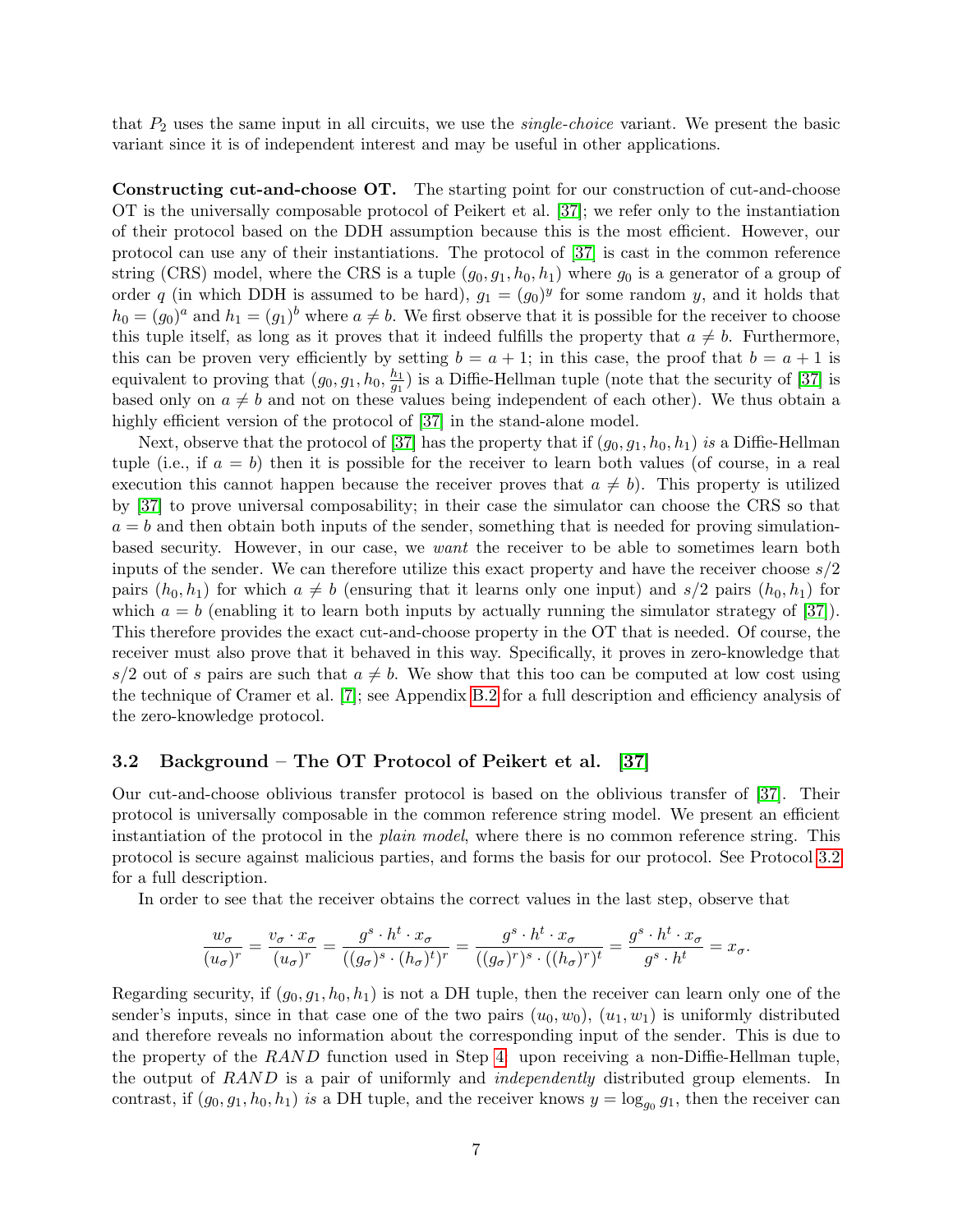<span id="page-8-0"></span>PROTOCOL 3.2 (The Oblivious Transfer Protocol of [\[37\]](#page-30-10) – Plain-Model Variant)

- Inputs: The sender's input is a pair  $(x_0, x_1)$  and the receiver's input is a bit  $\sigma$
- Auxiliary input: Both parties hold a security parameter  $1^n$  and  $(\mathbb{G}, q, g_0)$ , where  $\mathbb{G}$  is an efficient representation of a group of order q with a generator  $g_0$ , and q is of length n.
- <span id="page-8-1"></span>• The protocol:
	- 1. The receiver R chooses random values  $y, \alpha_0 \leftarrow \mathbb{Z}_q$  and sets  $\alpha_1 = \alpha_0 + 1$ . R then computes  $g_1 = (g_0)^y$ ,  $h_0 = (g_0)^{\alpha_0}$  and  $h_1 = (g_1)^{\alpha_1}$  and sends  $(g_1, h_0, h_1)$  to the sender S.
	- 2. R proves, using a zero-knowledge proof of knowledge, that  $(g_0, g_1, h_0, \frac{h_1}{g_1})$  is a DH tuple; see Protocol [B.1.](#page-33-1)  $((g_0, g_1, h_0, h_1)$  is used as the common reference string in the protocol of [\[37\]](#page-30-10).)
	- 3. R chooses a random value r and computes  $g = (g_{\sigma})^r$  and  $h = (h_{\sigma})^r$ , and sends  $(g, h)$ to S.
	- 4. The sender operates in the following way:
		- Define the function  $RAND(w, x, y, z) = (u, v)$ , where  $u = (w)^s \cdot (y)^t$  and  $v =$  $(x)^s \cdot (z)^t$ , and the values  $s, t \leftarrow \mathbb{Z}_q$  are random.
		- $-S$  computes  $(u_0, v_0) = RAND(g_0, g, h_0, h)$ , and  $(u_1, v_1) = RAND(g_1, g, h_1, h)$ .
		- S sends the receiver the values  $(u_0, w_0)$  where  $w_0 = v_0 \cdot x_0$ , and  $(u_1, w_1)$  where  $w_1 = v_1 \cdot x_1.$
	- 5. The receiver computes  $x_{\sigma} = w_{\sigma} / (u_{\sigma})^r$ .

compute both inputs of the server. In order to see this, assume that  $\sigma = 0$  and so  $g = (g_0)^r$  and  $h = (h_0)^r$ . Then, it can compute  $x_0 = w_0/(u_0)^r$  as in the protocol. In addition, it can compute  $x_1 = w_1/(u_1)^{ry^{-1}}$ . This works because

<span id="page-8-2"></span>
$$
\frac{w_1}{(u_1)^{ry^{-1}}} = \frac{g^s \cdot h^t \cdot x_1}{((g_1)^s \cdot (h_1)^t)^{ry^{-1}}} = \frac{g^s \cdot h^t \cdot x_1}{((g_1)^{y^{-1}})^s \cdot ((h_1)^{y^{-1}})^{t \cdot r}} = \frac{g^s \cdot h^t \cdot x_1}{((g_0)^s \cdot (h_0)^t)^r} = \frac{g^s \cdot h^t \cdot x_1}{g^s \cdot h^t} = x_1 \tag{1}
$$

Similarly, if  $\sigma = 1$  then  $x_1$  can be computed as in the protocol and  $x_0$  can be computed as  $w_0/(u_0)^{ry}$ . In order to prevent a malicious receiver from doing this, the zero-knowledge proof of knowledge that  $(g_0, g_1, h_0, \frac{h_1}{g_1})$  $\frac{h_1}{g_1}$ ) is a Diffie-Hellman tuple ensures the tuple  $(g_0, g_1, h_0, h_1)$  is not a DH tuple, and so the receiver can only learn a single value of the sender's input.

The proof of security takes advantage of the fact that a simulator can extract  $R$ 's input-bit σ because it can extract the value  $\alpha_0$  from the zero-knowledge proof of knowledge proven by R. Given  $\alpha_0$ , the simulator can compute  $\alpha_1 = \alpha_0 + 1$  and then check if  $h = g^{\alpha_0}$  (in which case  $\sigma = 0$ ) or if  $h = g^{\alpha_1}$  (in which case  $\sigma = 1$ ). For simulation in the case that S is corrupted, the simulator sets  $\alpha_0 = \alpha_1$  and cheats in the zero-knowledge proof, enabling it to extract both sender inputs. For the sake of completeness, we present a zero-knowledge proof of knowledge for DH tuples in Protocol [B.1](#page-33-1) in Appendix [B.](#page-32-0)

Exact efficiency. In the OT without the zero-knowledge proof, the sender computes 8 exponentiations and the receiver computes 6. The zero-knowledge proof adds an additional 5 exponentiations for the prover (who is played by the receiver) and 7 for the verifier (who is played by the sender). In addition, the parties exchange 17 group elements (including the zero-knowledge proof), and the protocol takes 6 rounds of communication (3 messages are sent by each party). In summary, there are 26 exponentiations, 17 group elements sent and 6 rounds of communication.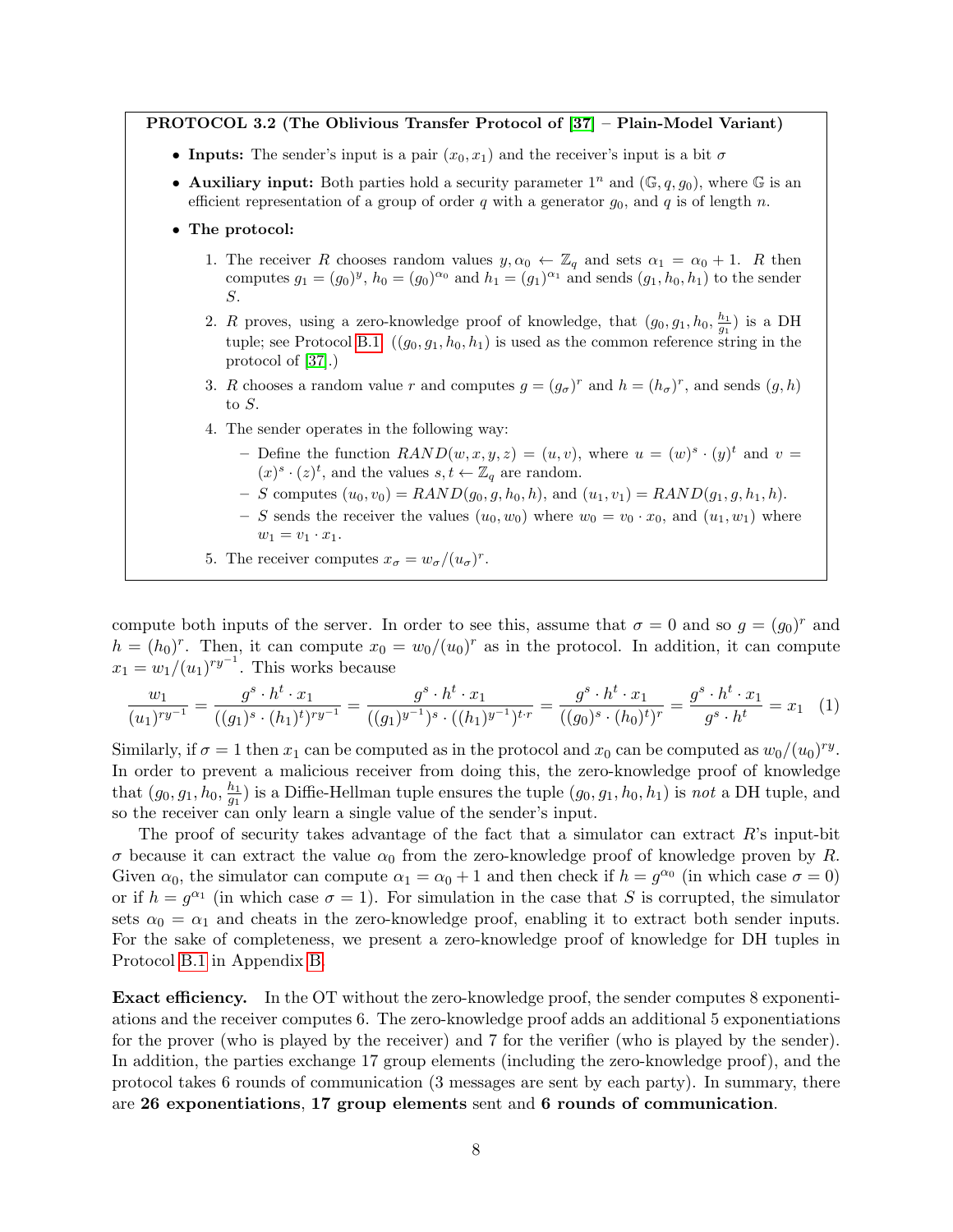#### 3.3 Constructing a Cut-and-Choose OT Protocol

The idea behind the cut-and-choose OT protocol is essentially to run s copies of Protocol [3.2](#page-8-0) in parallel, with the following important modification. Instead of requiring that  $(g_0, g_1, h_0, h_1)$  not be a DH tuple in any of the executions, we actually allow the receiver to choose  $s/2$  of the executions in which it can set  $(q_0, q_1, h_0, h_1)$  to actually be a DH tuple. This means that in these executions, the receiver obtains both of the sender's inputs. Of course, this must be done without the sender knowing for which of the executions the tuple is of the DH type and for which not. This is achieved by applying the methodology of Cramer et al. [\[7\]](#page-28-4) for proving a compound statement to the basic DH zero-knowledge proof. The result is surprisingly efficient, and is described in Protocol [B.2](#page-34-0) in Appendix [B.](#page-32-0) The construction of cut-and-choose OT is described in Protocol [3.3.](#page-9-0)

#### <span id="page-9-0"></span>PROTOCOL 3.3 (Cut-and-Choose Oblivious Transfer)

- Inputs: The sender's input is a vector of s pairs  $(x_0^j, x_1^j)$  and the receiver's input is comprised of s bits  $\sigma_1, \ldots, \sigma_s$  and a set  $\mathcal{J} \subset [s]$  of size exactly  $s/2$ .
- Auxiliary input: Both parties hold a security parameter  $1^n$  and  $(\mathbb{G}, q, g_0)$ , where  $\mathbb{G}$  is an efficient representation of a group of order q with a generator  $g_0$ , and q is of length n.

#### • Setup phase:

- 1. R chooses a random  $y \leftarrow \mathbb{Z}_q$  and sets  $g_1 = (g_0)^y$ .
- 2. For every  $j \in \mathcal{J}$ , R chooses a random  $\alpha_j \leftarrow \mathbb{Z}_q$  and computes  $h_0^j = (g_0)^{\alpha_j}$  and  $h_1^j = (g_1)^{\alpha_j}.$
- 3. For every  $j \notin \mathcal{J}$ , R chooses random  $\alpha_j \leftarrow \mathbb{Z}_q$  and computes  $h_0^j = (g_0)^{\alpha_j}$  and  $h_1^j =$  $(g_1)^{\alpha_j+1}.$
- 4. R sends  $(g_1, h_0^1, h_1^1, \ldots, h_0^s, h_1^s)$  to S
- 5. R proves using a zero-knowledge proof of knowledge to S that s/2 of the tuples  $(g_0, g_1, h_0^j, \frac{h_1^j}{g_1})$  are DH tuples. (R must actually prove that  $s/2$  of the tuples  $(g_0, g_1, h_0^j, h_1^j)$  are not DH tuples. In order to do this, it proves that the corresponding tuples  $(g_0, g_1, h_0^j, h_1^j/g_1)$  are Diffie-Hellman tuples.) See Protocol [B.2](#page-34-0) in Appendix [B.](#page-32-0) If S rejects the proof then it outputs  $\perp$  and halts.
- <span id="page-9-1"></span>• Transfer phase (repeated in parallel for every  $j$ ):
	- 1. The receiver chooses a random value  $r_j \leftarrow \mathbb{Z}_q$  and computes  $\tilde{g}_j = (g_{\sigma_j})^{r_j}$ ,  $\tilde{h}_j = (h_{\sigma_j}^j)^{r_j}$ . It sends  $(\tilde{g}_j, \tilde{h}_j)$  to the sender.
	- 2. The sender operates in the following way:
		- Define the function  $RAND(w, x, y, z) = (u, v)$ , where  $u = (w)^s \cdot (y)^t$  and  $v =$  $(x)^s \cdot (z)^t$ , and the values  $s, t \leftarrow \mathbb{Z}_q$  are random.
		- $-S$  sets  $(u_0^j, v_0^j) = RAND(g_0, \tilde{g}_j, h_0^j, \tilde{h}_j)$ , and  $(u_1^j, v_1^j) = RAND(g_1, \tilde{g}_j, h_1^j, \tilde{h}_j)$ .
		- S sends the receiver the values  $(u_0^j, w_0^j)$  where  $w_0^j = v_0^j \cdot x_0^j$ , and  $(u_1^j, w_1^j)$  where  $w_1^j = v_1^j \cdot x_1^j.$

#### • Output:

- 1. For every j (both  $j \in \mathcal{J}$  and  $j \notin \mathcal{J}$ ), the receiver computes  $x_{\sigma_j}^j = \frac{w_{\sigma_j}^j}{(w_{\sigma_j}^j)^j}$  $\frac{\sigma_j}{(u_{\sigma_j}^j)^{r_j}}$ .
- 2. For every  $j \in \mathcal{J}$ , the receiver also computes  $x_{1-\sigma_j}^j = \frac{w_{1-\sigma_j}^j}{(u_1^j v_1^j)}$  $\frac{d_1-\sigma_j}{(u_{1-\sigma_j}^j)^{r_j}z}$ , where  $z=y^{-1} \mod q$ if  $\sigma = 0$ , and  $z = y$  if  $\sigma = 1$ ; see Eq. [\(1\)](#page-8-2).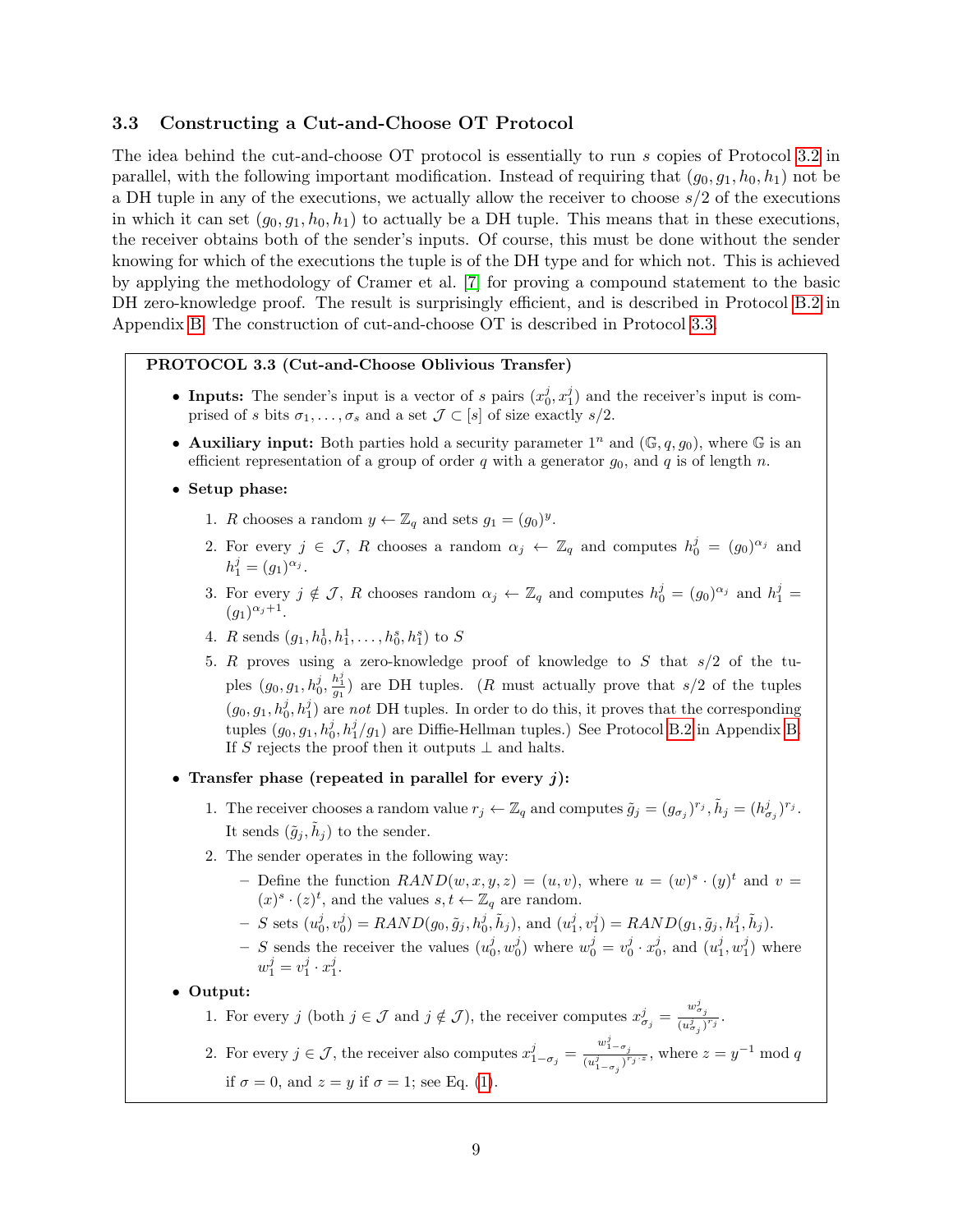The security of the protocol is stated in the following proposition.

<span id="page-10-0"></span>**Proposition 3.4** If the Decisional Diffie-Hellman assumption holds in the group  $\mathbb{G}$ , then Proto-col [3.3](#page-9-0) securely realizes the  $\mathcal{F}_{\text{ccot}}$  functionality in the presence of malicious adversaries.

**Proof:** Let  $A$  be an adversary that controls R. We construct a simulator S that invokes  $A$  on its input and works as follows:

- 1. S receives  $g_1$  and  $(h_0^1, h_1^1, \ldots, h_0^s, h_1^s)$  from A and verifies the zero-knowledge proof as the honest sender would.
	- (a) If the verification fails, S sends  $\perp$  to the trusted party computing  $\mathcal{F}_{\text{ccot}}$  and halts.
	- (b) Otherwise,  $S$  runs the extractor that is guaranteed to exist for the proof of knowledge, and extracts a witness set  $\{(i_j, \alpha_{i_j})\}$  such that for every  $i_j$  it holds that  $h_0^{i_j} = (g_0)^{\alpha_{i_j}}$ and  $h_1^{i_j} = (g_1)^{\alpha_{i_j}+1}$ . S defines the set J to be all of the indices not in the obtained witness set. (Note that when a pair  $h_0^{i_j}$  $i_j$ ,  $h_1^{i_j}$  is as above, then A can obtain only one of the strings. Thus, the set  $\mathcal J$  of the indices where  $\mathcal A$  receives both strings are those that are not included in this witness set.)

(We remark that the above procedure does not guarantee that  $\mathcal S$  runs in expected polynomial-time. Thus, formally S runs the witness-extended emulator of [\[26\]](#page-30-11) that achieves the above effect.)

- 2. S receives  $(\tilde{g}_1, \tilde{h}_1), \ldots, (\tilde{g}_s, \tilde{h}_s)$  from A.
- 3. For every  $j \notin \mathcal{J}$ , simulator  $\mathcal S$  has obtained  $\alpha_j$ .  $\mathcal S$  then sets  $\sigma_j = 0$  if  $\tilde h_j = (\tilde g_j)^{\alpha_j}$ , and otherwise sets  $\sigma_j = 1$ .
- 4. For every  $j \in \mathcal{J}, \mathcal{S}$  sets  $\sigma_j$  arbitrarily; say to equal 0.
- 5. S sends J and  $\sigma_1, \ldots, \sigma_s$  to the trusted party. Then,
	- (a) For every  $j \in \mathcal{J}$ , S receives back a pair  $(x_0^j)$  $j\atop 0,x_1^j$  $\binom{J}{1}$
	- (b) For every  $j \notin \mathcal{J}$ , S receives back  $x_{\sigma_j}^j$
- 6. S concludes the execution by computing  $RAND$  as the honest sender would. Then,
	- (a) For every  $j \in \mathcal{J}$ , S computes  $(u_0^j)$  $_{0}^{j},w_{0}^{j}$  $_0^j$ ) and  $(u_1^j)$  $j, w_1^j$  $_{1}^{j}$ ) exactly like the honest sender (it can do this because it knows both  $x_0^j$  $\check{j}$  and  $x_1^j$  $\binom{j}{1}$ .
	- (b) For every  $j \notin \mathcal{J}$ , S computes  $(u^j_{\sigma_j}, w^j_{\sigma_j})$  like the honest sender using  $x^j_{\sigma_j}$ , and sets  $(u_1^j$  $_{1-\sigma_{j}}^{j},w_{1}^{j}$  $(\frac{j}{1-\sigma_j})$  to be random elements of  $\mathbb{G}$ .
- 7.  $S$  sends all of these values to  $A$  and outputs whatever  $A$  outputs.

If the extraction of the witness set succeeds whenever  $A$  succeeds in proving the zero-knowledge proof, the output of the ideal execution with S is *identical* to the output of a real execution with  $\mathcal A$ and an honest sender. This is due to the fact that the only difference is with respect to the way the  $(u_1^j$  $_{1-\sigma_{j}}^{j},w_{1}^{j}$  $j_{1-\sigma_j}$ ) are formed. However, if  $(g_0, g_1, h_0^j, \frac{h_1^j}{g_1})$  is a Diffie-Hellman tuple, then  $(g_0, g_1, h_0^j, h_1^j)$ is not a Diffie-Hellman tuple. Now, if  $\sigma_j = 0$  then  $\tilde{h}_j = (\tilde{g}_j)^{\alpha_j}$  where  $h_0^j = (g_0)^{\alpha_j}$ . This therefore implies that  $(g_1, \tilde{g}_j, h_1^j, \tilde{h}_j)$  is also not a Diffie-Hellman tuple and so  $RAND$  applied to this tuple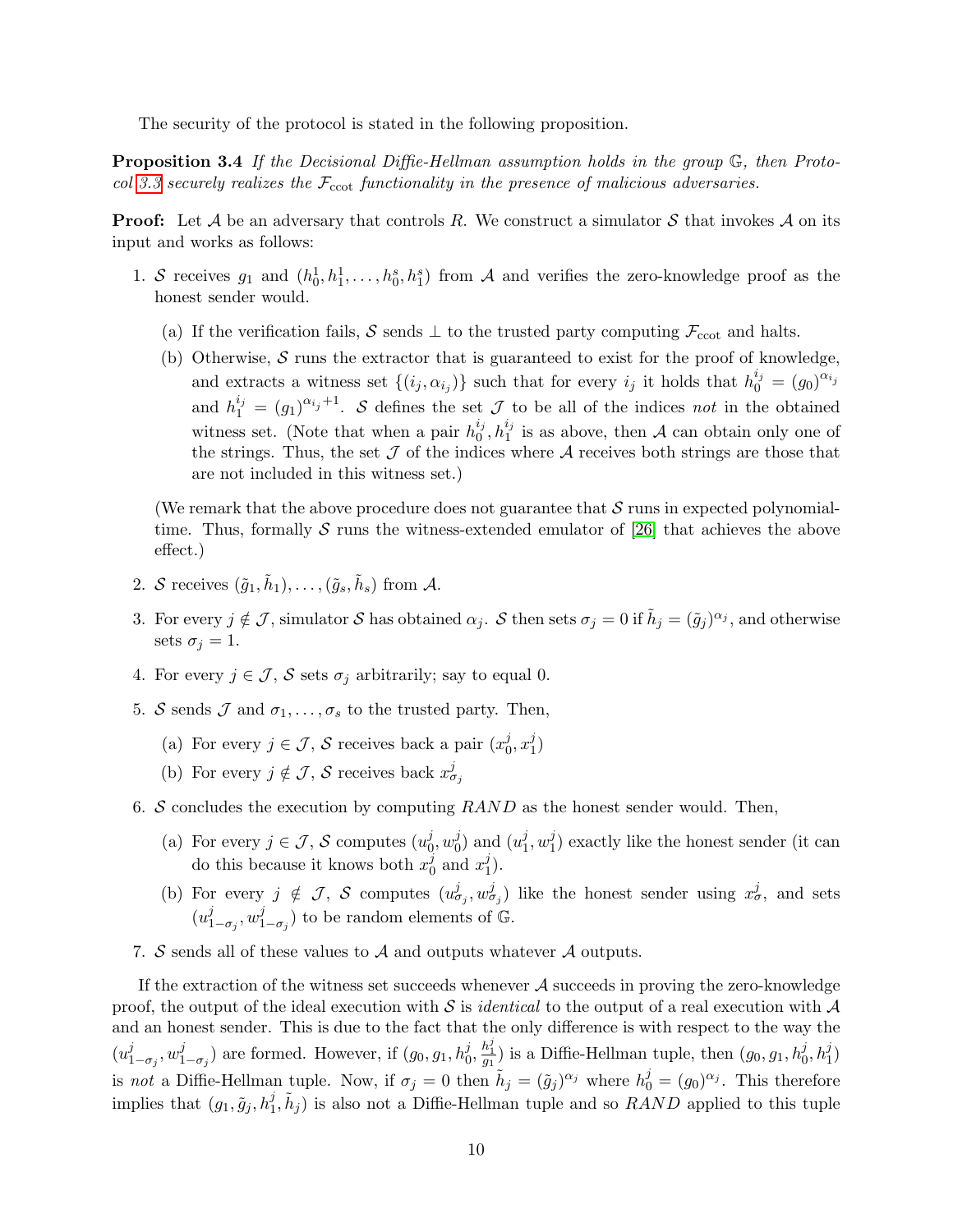yields a uniformly distributed pair  $(u_1^j)$  $j, w_1^j$ <sup>2</sup><sub>1</sub>). (Likewise, if  $\sigma = 1$  we obtain that *RAND* applied to  $(u_0^j)$  $j\over 0,w_0^j$  $\eta^{j}_{0}$ ) is uniformly distributed.) We conclude that the uniform choice of the pair  $(u_1^j)$  $_{1-\sigma_{j}}^{j},w_{1}^{j}$  $_{1-\sigma_{j}}^{j})$ by  $S$  yields exactly the same distribution as in a real execution. The proof of this corruption case is concluded by noting that the probability that  $\mathcal S$  does not succeed in extracting a witness when A successfully proves is negligible.

We now proceed to the case that A controls the sender. We construct a simulator  $\mathcal S$  as follows:

- 1. S computes  $g_1 = (g_0)^y$  for a random  $y \leftarrow \mathbb{Z}_q$ , and chooses random values  $(h_0^j)$  $j_0, h_1^j$  so that  $(g_0, g_1, h_0^j, h_1^j)$  is a Diffie-Hellman tuple *for every j*, and sends the values to A.
- 2. S runs the simulator for the zero-knowledge proof of knowledge with the residual  $\mathcal A$  as the verifier.
- 3. For every j, S computes  $\tilde{g}_j = (g_0)^{r_j}$  and  $\tilde{h}_j = (h_0)^{r_j}$  and sends the pairs  $(\tilde{g}_j, \tilde{h}_j)$  to A.
- 4. Upon receiving back pairs  $(u_0^j)$  $_{0}^{j},w_{0}^{j}$  $_0^j$ ) and  $(u_1^j)$  $j_1^j,w_1^j$ *i*<sub>1</sub>), *S* computes  $x_0^j = \frac{w_0^j}{(u_0^j)^{r_j}}$  and  $x_1^j = \frac{w_1^j}{(u_1^j)^{r_j}}$ where  $z = y^{-1} \mod q$ ; see Eq. [\(1\)](#page-8-2).
- 5. S sends all pairs  $(x_0^j)$  $j\atop 0,x_1^j$  $\mathcal{L}_1^{\jmath}$  to the trusted party, outputs whatever  $\jmath$  outputs, and halts.

There are two main observations regarding the simulation. First, since all the  $(g_0, \tilde{g}_j, h_0, \tilde{h}_j)$ and  $(g_1, \tilde{g}_j, h_1, \tilde{h}_j)$  tuples are Diffie-Hellman tuples, S learns all of the correct  $(x_0^j$  $j\atop 0,x_1^j$  $_1^j$ ) values that the honest receiver would receive in a real execution. Second, by the Decisional Diffie-Hellman assumption, the output of a simulated execution with  $S$  in the ideal model is indistinguishable from the output of a real execution between  $A$  and an honest receiver. Formally, we begin with a real execution between the receiver R and A. Then, we modify R to be a simulator  $S_1$  that works exactly as  $R$  does except that instead of honestly proving the zero-knowledge proof, it runs the simulator instead. By the zero-knowledge property, the outcome of the two executions is indistinguishable. Next, we modify  $S_1$  to  $S_2$  by having  $S_2$  work in the same way except that it generates all of the  $h_0^j$  $b_0^j, h_1^j$  pairs so that  $h_0^j = (g_0)^{\alpha_j}$  and  $h_1^j = (g_1)^{\alpha_j}$  (for all j). The fact that these executions are indistinguishable is due to the DDH assumption. In particular, since the receiver only uses the knowledge of  $\alpha_j$  to prove the zero-knowledge proof, both  $S_1$  and  $S_2$  can run their executions without knowing the  $\alpha_j$  values at all, and even when they receive all of the  $h_0^j$  $j_0, h_1^j$  values as external input. A direct reduction to the DDH problem is then straightforward, and is thus omitted. Finally, we modify  $S_2$  to  $S_3$  who instead of outputting the values as the receiver would compute them, it extracts the pair  $(x_0^j)$  $j\atop 0,x_1^j$  $\binom{1}{1}$  as the simulator  $S$  would and sets the receiver's output to be  $x_{\sigma_j}^j$ . Since S extracts the values in the same way as the honest receiver, this makes no difference to the output. Finally, we modify  $S_3$  to  $S_4$  by having it compute  $\tilde{g}_j = (g_0)^{r_j}$  and  $\tilde{h}_j = (h_0)^{r_j}$ irrespective of the real input  $\sigma_j$ . The output distribution generated by  $S_4$  is indistinguishable to that generated by  $S_3$  by another direct reduction to the DDH problem. We conclude by noting that the distribution generated by  $S_4$  is identical to that generated by S in an ideal execution; specifically, it makes no difference if  $(x_0^j)$  $j\atop 0,x_1^j$  $j$ <sub>1</sub>) are sent to the trusted party who then sends  $x_{\sigma_j}^j$  to the receiver, or if  $S_4$  sets the receiver's output directly to  $x_{\sigma_j}^j$ .

**Exact efficiency.** The setup phase requires  $2s + 1$  exponentiations and the exchange of  $2s + 1$ group elements, plus the zero-knowledge proof that adds an additional  $7s + 4$  exponentiations and  $3s + 4$  group elements sent; see Appendix [B.2.](#page-33-0) Overall, the setup requires  $9s + 5$  exponentiations and the exchange of  $5s + 5$  group elements. The transfer phase requires 11.5s exponentiations and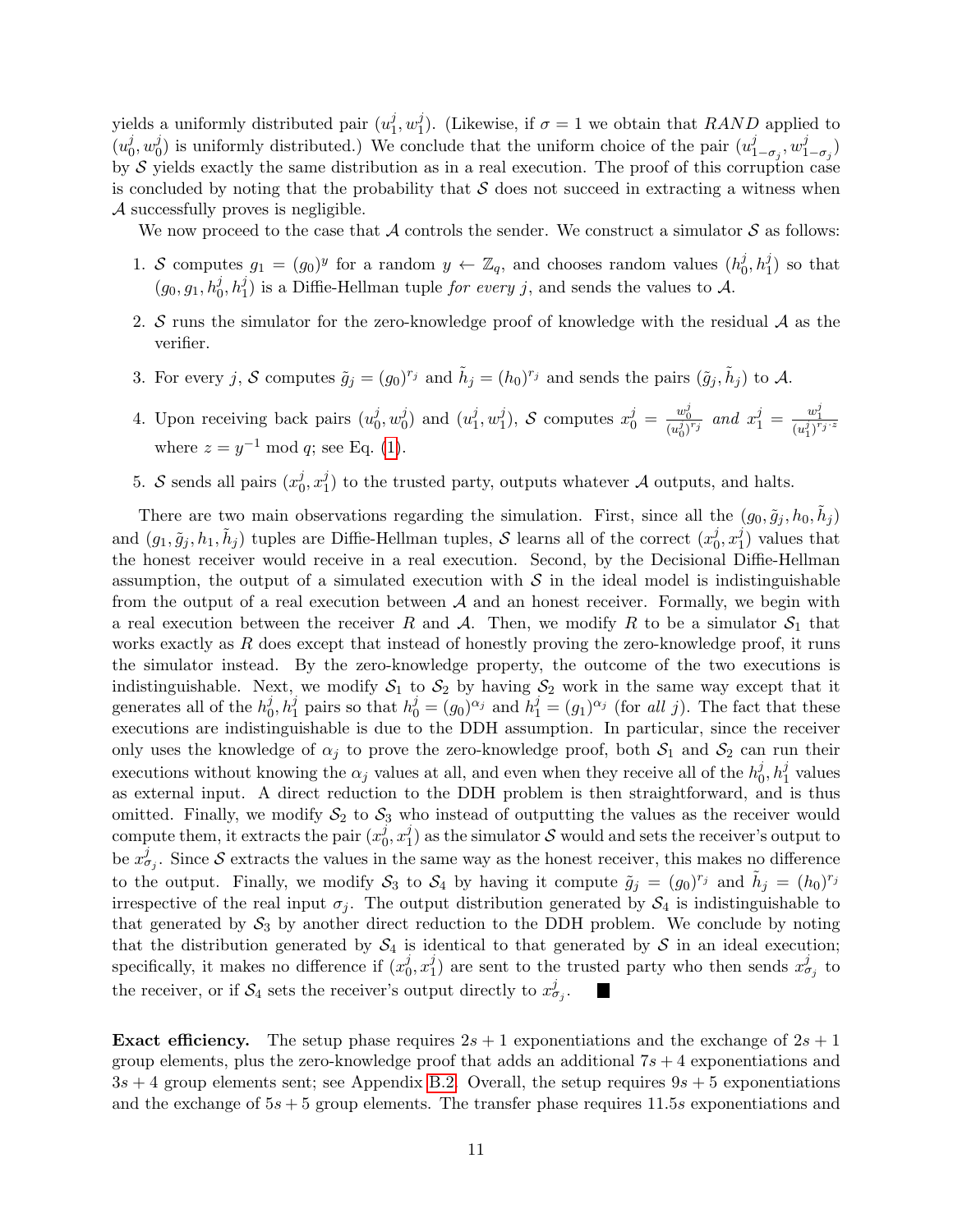the exchange of 6s group elements. Finally, the number of rounds remains unchanged at 6. In summary, there are  $20.5s + 5$  exponentiations,  $11s + 5$  group elements sent and 6 rounds of communication.

### <span id="page-12-1"></span>3.4 Single-Choice Cut-and-Choose Oblivious Transfer

The protocol for achieving the single-choice cut-and-choose OT functionality  $\mathcal{F}^S_{\text{cot}}$  implements the functionality that is defined formally in Figure [3.1;](#page-6-0) an intuitive description is provided in Figure [3.5.](#page-12-0)

<span id="page-12-0"></span>FIGURE 3.5 (Single-Choice Cut-and-Choose OT) The inputs of the sender are depicted below. The values learned by the receiver are marked in bold. For every  $j \in \mathcal{J}$  the receiver learns both values  $(x_0^j, x_1^j)$ . In all pairs, the receiver learns one of the values, depending on  $\sigma$ . In the example here  $\sigma = 0$  and so the zero-values are in bold in all pairs.  $(x_0^1, x_1^1)$   $(x_0^2, x_1^2)$  ...  $(x_0^j, x_1^j)$  ...  $(x_0^s, x_1^s)$  )

An example where  $j \in \mathcal{J}$  and  $\sigma = 0$ .

The protocol  $\mathcal{F}_{\text{ccot}}^S$  is achieved by modifying Protocol [3.3](#page-9-0) above in Step [1](#page-9-1) of the transfer phase so that the receiver R proves that it used the same  $\sigma$  in every tuple. In order to enable this proof to be carried out efficiently, we modify Step [1](#page-9-1) of the transfer phase of Protocol [3.3](#page-9-0) as follows:

The receiver chooses a (single) random value  $r \leftarrow \mathbb{Z}_q$  and computes  $g' = (g_{\sigma})^r$ . Then, for every j, it computes  $h_j = (h_{\sigma}^j)^r$ . It sends  $(g', h_1, \ldots, h_s)$  to the sender, and proves in zero-knowledge that it computed this correctly.

The required zero-knowledge proof is that there exists an  $r \in \mathbb{Z}_q$  such that either  $g' = (g_0)^r$  and  $h_j = (h_0^j)$  $j_0^j$ <sup>r</sup> for every  $1 \leq j \leq s$ , or  $g' = (g_1)^r$  and  $h_j = (h_1^j)$  $j \choose 1$ <sup>*r*</sup> for every  $1 \leq j \leq s$ . Equivalently, the required zero-knowledge proof is that either all of  $\{(g_0, g', h_0^j, h_j)\}_{j=1}^s$  are Diffie-Hellman tuples, or all of  $\{(g_1, g', h_1^j, h_j)\}_{j=1}^s$  are Diffie-Hellman tuples. Thus, the zero-knowledge proof of Protocol [B.4](#page-35-0) in Appendix [B.3](#page-35-1) can be used at the exact additional cost of  $s+18$  exponentiations and the exchange of 10 group elements (no additional rounds are needed because this proof can be carried out in parallel to the proof in the setup phase). By the soundness of the zero-knowledge proof, R must use the same  $\sigma$  in every transfer. The other difference in the protocol is that instead of sending a different  $(g_j, h_j)$  pair for every j, the receiver sends a single value g'. In the proof below, we show that this does not leak any information to the sender.

**Proposition 3.6** If the Decisional Diffie-Hellman assumption holds in the group  $\mathbb{G}$ , then the modified protocol for single-choice cut-and-choose oblivious transfer, securely realizes the  $\mathcal{F}^S_{\text{ccot}}$  functionality in the presence of malicious adversaries.

**Proof:** The proof is identical to the proof of Proposition [3.4,](#page-10-0) except for the following modification. When analyzing the case that the adversary controls the sender, the proof of Proposition [3.4](#page-10-0) describes a sequence of simulators  $S_1, \ldots, S_4$ , which replace the operation of the receiver. We use the same simulators except for simulator  $S_4$ . This simulator now replaces the message  $(g', h_1, \ldots, h_s)$  $((g_{\sigma})^r, (h_{\sigma}^1)^r, \ldots, (h_{\sigma}^s)^r)$ , with the message  $((g_0)^r, (h_0^1)^r, \ldots, (h_0^s)^r)$ , regardless of the value of  $\sigma$ . It must be shown that the distributions of these two messages are indistinguishable by the sender. Note that the sender also receives the values of the set  $S = (g_0, g_1, h_0^1, h_1^1, \ldots, h_0^s, h_1^s)$ , where  $\forall j$   $h_0^j =$  $(g_0)^{\alpha_j}, h_1^j = (g_1)^{\alpha_j}$ . (In the original protocol,  $h_1^j$  $\frac{j}{1}$  can also be equal to  $(g_1)^{\alpha_j+1}$ , but in simulators  $S_2$ and  $S_3$  the input distribution is as we describe here.)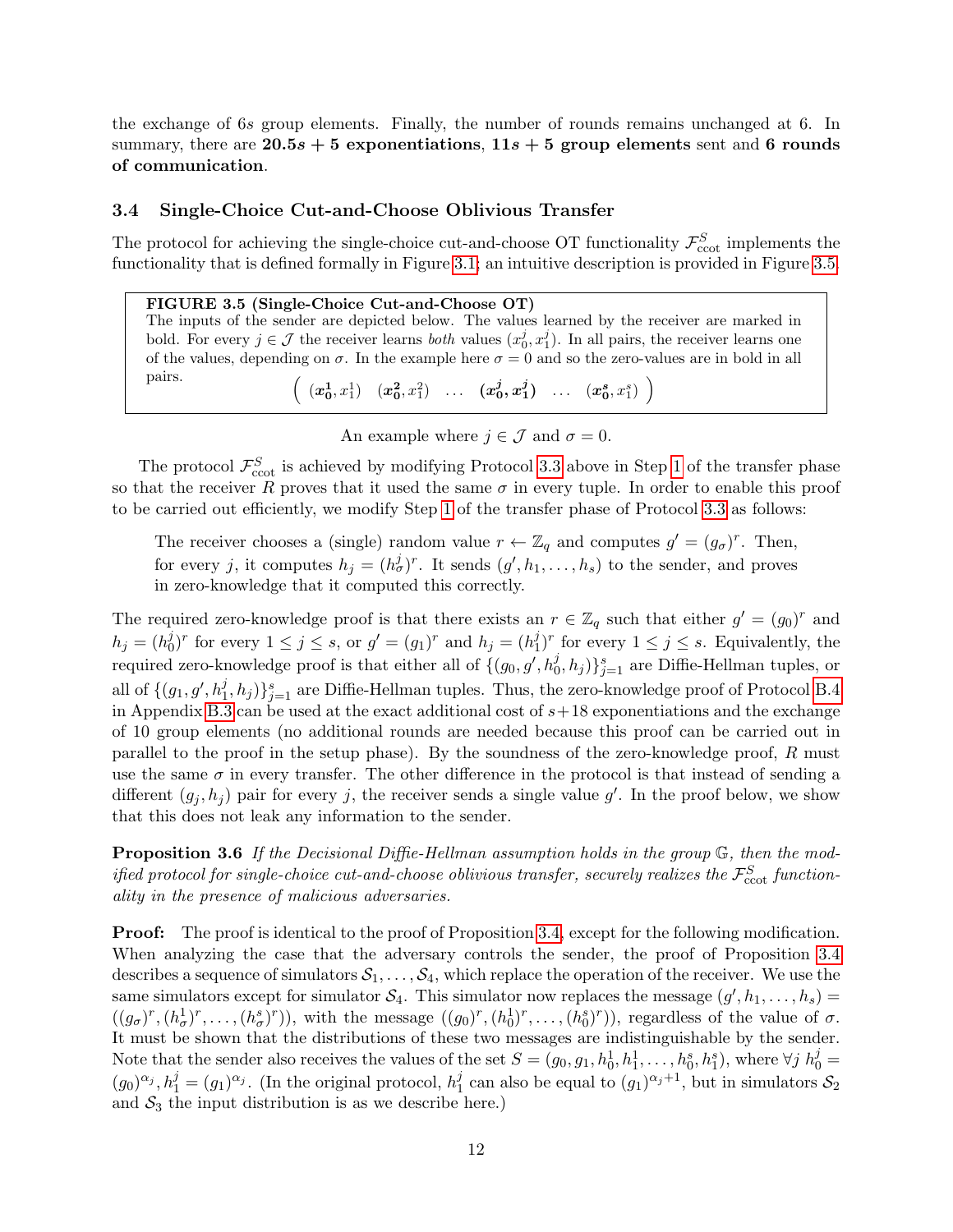Reordering the items in S, we can define it as  $S = S_0 \cup S_1$  where  $S_b = (g_b, (g_b)^{\alpha_1}, \ldots, (g_b)^{\alpha_s}),$ for  $b = 0, 1$ . Let us denote by  $S_b^r$  the set  $S_b^r = ((g_b)^r, (g_b)^{\alpha_1 r}, \ldots, (g_b)^{\alpha_s r})$ . Note that  $S_0^r$  and  $S_1^r$ have exactly the same distribution when r is chosen at random. The sender receives either  $\langle S, S_0^r \rangle$ or  $\langle S, S_1^r \rangle$ , and therefore cannot distinguish between these two options.

**Exact efficiency.** The efficiency of this protocol is the same as above except for the following two changes: (1) There is no need to compute s different  $g_j$  values (a single  $g'$  is computed), and therefore  $s - 1$  exponentiations are eliminated. (2) An additional  $s + 18$  exponentiations and the exchange of 10 additional group elements are needed for the zero-knowledge protocol. We therefore have  $20.5s + 24$  exponentiations,  $11s + 15$  group elements sent and 6 rounds of communication.

#### <span id="page-13-1"></span>3.5 Batch Single-Choice Cut-and-Choose OT

In our protocol we need to carry out cut-and-choose oblivious transfers for all wires in the circuit. Furthermore, it is crucial that the subset of indices for which the receiver obtains both pairs is the same in all transfers. We call a functionality that achieves this "batch single-choice cut-and-choose OT" and denote it  $\mathcal{F}_{\text{ccot}}^{S,B}$ . The functionality is formally defined in Figure [3.7,](#page-13-0) and an example is given in Figure [3.8.](#page-14-1)

# <span id="page-13-0"></span>FIGURE 3.7 (The Batch Single-Choice Cut-and-Choose OT Functionality  $\mathcal{F}^{S,B}_{\text{ccot}}$ )

- Inputs:
	- S inputs  $\ell$  vectors of pairs  $\vec{x}_i$  of length s, for  $i = 1, \ldots, \ell$ . (Every vector is a row of s pairs. There are  $\ell$  such rows. This can be viewed as an  $\ell \times s$  matrix of pairs; see Figure [3.8.](#page-14-1))
	- R inputs  $\sigma_1, \ldots, \sigma_\ell \in \{0, 1\}$  and a set of indices  $\mathcal{J} \subset [s]$  of size exactly  $s/2$ . (For every row the receiver chooses a bit  $\sigma_i$ . It also chooses  $s/2$  of the s "columns".)
- Output: If  $\mathcal J$  is not of size  $s/2$  then S and R receive for output  $\bot$ . Otherwise,
	- For every  $i = 1, \ldots, \ell$  and for every  $j \in \mathcal{J}$ , the receiver R obtains the jth pair in vector  $\vec{x}_i$ . (For every column in  $\mathcal{J}$ , the receiver obtains the two items of every pair, in all rows.)
	- For every  $i = 1, \ldots, \ell$ , the receiver R obtains the  $\sigma_i$  value in every pair of the vector  $\vec{x}_i$ . (For every column not in J, the receiver obtains its choice  $\sigma_i$  of the two items in the pair, where  $\sigma_i$  is the same for all entries in a row.)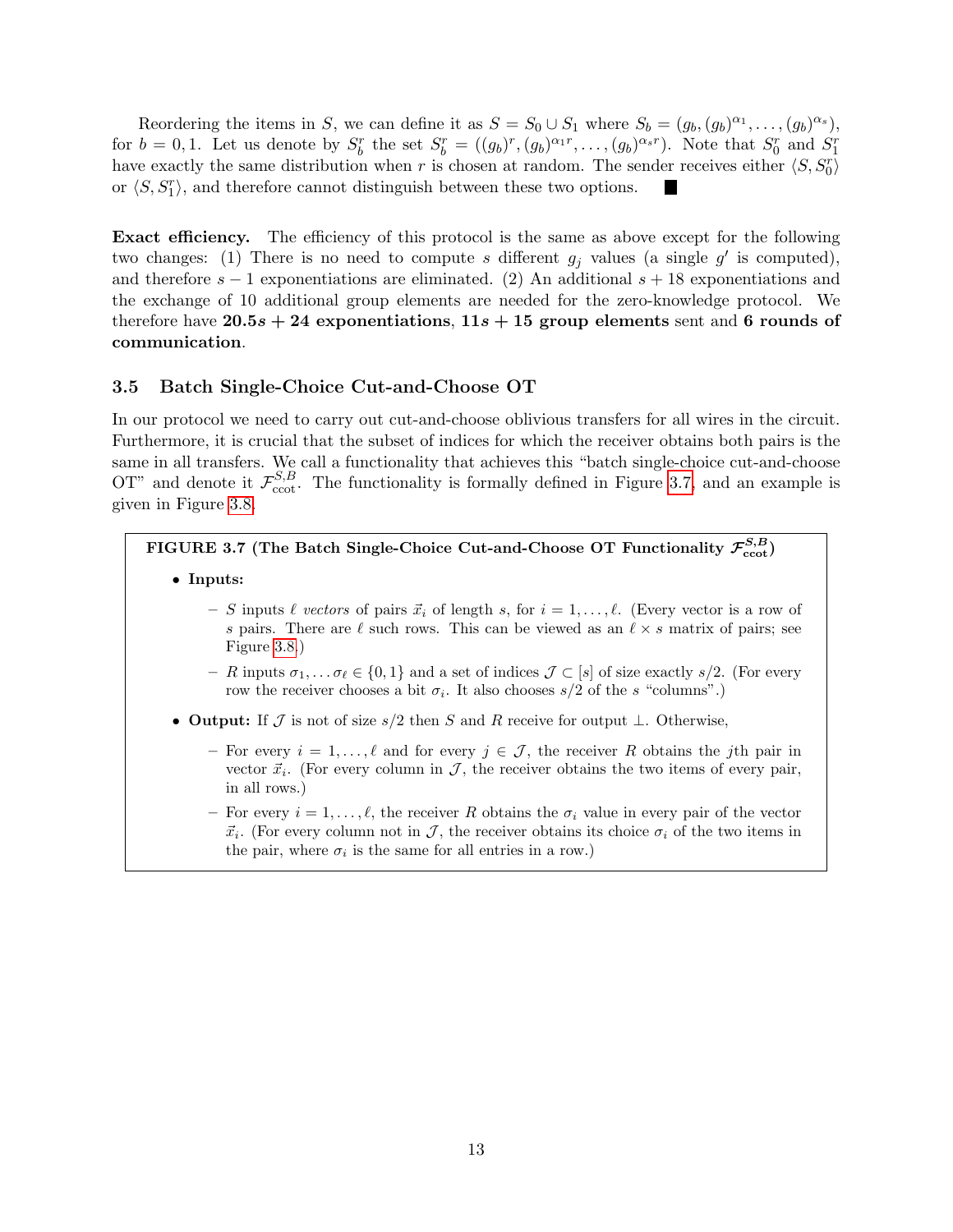### <span id="page-14-1"></span>FIGURE 3.8 (Batch Single-Choice Cut-and-Choose OT)

Let the matrix below denote the inputs of the sender. Then, for  $j \in \mathcal{J}$  the receiver learns both values in the *j*th column (values in bold). Furthermore, in each row, the receiver learns one of the values, depending on the receiver input associated with that row. For example, in the ith row in the example here  $\sigma_i = 0$  and so the zero-values are in bold in the *i*th row.

$$
\begin{pmatrix} (x_0^{1,1},x_1^{1,1}) & (x_0^{1,2},x_1^{1,2}) & \dots & (x_0^{1,j},x_1^{1,j}) & \dots & (x_0^{1,s},x_1^{1,s}) \\ (x_0^{2,1},x_1^{2,1}) & (x_0^{2,2},x_1^{2,2}) & \dots & (x_0^{2,j},x_1^{2,j}) & \dots & (x_0^{2,s},x_1^{2,s}) \\ \vdots & \vdots & \ddots & \vdots & \vdots & \vdots \\ (x_0^{i,1},x_1^{i,1}) & (x_0^{i,2},x_1^{i,2}) & \dots & (x_0^{i,j},x_1^{i,j}) & \dots & (x_0^{i,s},x_1^{i,s}) \\ \vdots & \vdots & \vdots & \vdots & \vdots & \vdots \\ (x_0^{\ell,1},x_1^{\ell,1}) & (x_0^{\ell,2},x_1^{\ell,2}) & \dots & (x_0^{\ell,j},x_1^{\ell,j}) & \dots & (x_0^{\ell,s},x_1^{\ell,s}) \end{pmatrix}
$$

An example where  $j \in \mathcal{J}$  and  $\sigma_i = 0$ .

In order to realize this functionality it suffices to run the setup phase of Protocol [3.3](#page-9-0) once, and then the transfer phase of the protocol with single choice  $\ell$  times in parallel (with receiver inputs  $\sigma_1, \ldots, \sigma_\ell$  where  $\sigma_i$  is the receiver's choice in execution i). This ensures that the same set  $J$  is used in all transfers, since  $J$  depends only on the values sent in the setup phase. We remark that parallel composition holds here because the simulation only rewinds in the transfer phase for the zero-knowledge protocol, and Protocol [B.2](#page-34-0) that forms the basis of the zero-knowledge proof is zero-knowledge under parallel composition (as stated in Proposition [B.3\)](#page-34-1).

Proposition 3.9 Assuming that the Decisional Diffie-Hellman assumption holds in  $\mathbb{G}$ , the abovedescribed protocol securely realizes  $\mathcal{F}^{S,B}_{\text{ccot}}$  in the presence of malicious adversaries.

Exact efficiency. The setup phase here remains the same, and including the zero-knowledge costs  $9s + 5$  exponentiations and the exchange of  $5s + 5$  group elements. The transfer phase is repeated  $\ell$  times, where each transfer incurs a cost of  $11.5s + 19$  exponentiations and the exchange of  $5s + 11$  group elements. We conclude that there are  $11.5s\ell + 19\ell + 9s + 5$  exponentiations,  $5s\ell + 11\ell + 5s + 5$  group elements sent and 6 rounds of communication. In Section [4.4](#page-24-0) we observe that  $9.5s\ell$  of the exponentiations are "fixed-base" and thus this can actually be reduced to the equivalent of  $5.166s\ell$  exponentiations.

### 4 The Protocol for Secure Two-Party Computation

#### <span id="page-14-0"></span>4.1 Protocol Description

Before describing the protocol in detail, we first present an intuitive explanation of the different steps, and their purpose:

**Step 1:**  $P_1$  constructs s copies of a Yao garbled circuit for computing the function. The keys (garbled values) on the wires of the s copies of the circuit are all random, except for the keys corresponding to  $P_1$ 's input wires, which are chosen in a special way. Namely,  $P_1$  chooses random values  $a_1^0, a_1^1, \ldots, a_\ell^0, a_\ell^1$  (where the length of  $P_1$ 's input is  $\ell$ ) and  $r_1, \ldots, r_s$ , and sets the keys on the wire associated with its *i*th input in the *j*th circuit to be  $g^{a_i^0 \cdot r_j}$  and  $g^{a_i^1 \cdot r_j}$ . Note that the  $2\ell+s$  values  $g^{a_1^0}, g^{a_1^1}, \ldots, g^{a_\ell^0}, g^{a_\ell^1}, g^{r_1}, \ldots, g^{r_s}$  constitute commitments to all  $2\ell s$ keys.[2](#page-14-2) (The keys are actually a pseudorandom synthesizer [\[34\]](#page-30-6), and therefore if some of the keys are revealed, the remaining keys remain pseudorandom.)

<span id="page-14-2"></span><sup>&</sup>lt;sup>2</sup>The actual symmetric keys used are derived from the  $g^{a_i^0 \cdot r_j}, g^{a_i^1 \cdot r_j}$  values using a randomness extractor; a universal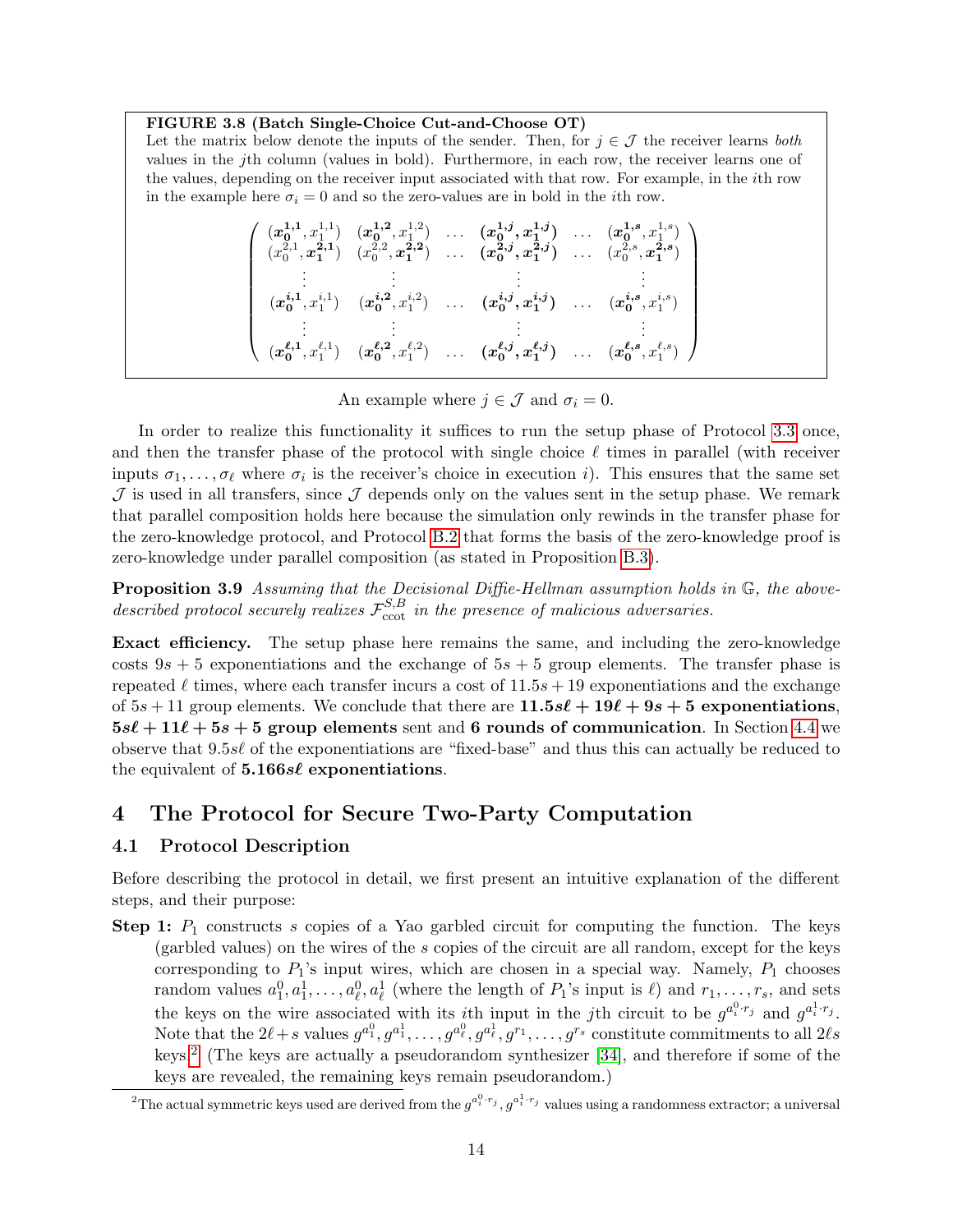- **Step 2:** The parties execute batch single-choice cut-and-choose  $\overline{OT}$ .  $P_1$  inputs the key-pairs for all wires associated with  $P_2$ 's input, and  $P_2$  inputs its input and a random set  $\mathcal{J} \subset [s]$  of size  $s/2$ . The result is that  $P_2$  learns all the keys on the wires associated with its own input for  $s/2$  of the circuits as indexed by  $\mathcal J$  (called check circuits), and in addition learns the keys corresponding to its actual input in these wires in the remaining circuits (called evaluation circuits).
- Step 3:  $P_1$  sends  $P_2$  the garbled circuits, and the values  $g^{a_1^0}, g^{a_1^1}, \ldots, g^{a_\ell^0}, g^{a_\ell^1}, g^{r_1}, \ldots, g^{r_s}$  which are commitments to all the keys on the wires associated with  $P_1$ 's input. At this stage  $P_1$  is fully committed to all s circuits, but does not yet know which circuits are to be opened.
- **Step 4:**  $P_2$  reveals to  $P_1$  its choice of check circuits and proves that this was indeed its choice by sending both values on the wire associated with  $P_2$ 's first input bit in each check circuit. Note that  $P_2$  can know both these values only for circuits that are check circuits.
- Step 5: To completely decrypt the check circuits in order to check that they were correctly constructed,  $P_2$  also needs to obtain all the keys on the wires associated with  $P_1$ 's input. Therefore, if the jth circuit is a check circuit,  $P_1$  sends  $r_j$  to  $P_2$ . Given all of the  $g^{a_i^0}, g^{a_i^{\bar{i}}}$  values and  $r_j$ ,  $P_2$  can compute all of the keys  $g^{a_i^0 \cdot r_j}, g^{a_i^1 \cdot r_j}$  in the *j*th circuit by itself (and  $P_1$  cannot change the values). Furthermore, this reveals nothing about the keys in the evaluation circuits.
- **Step 6:** Given all of the keys on all of the input wires,  $P_2$  checks the validity of the  $s/2$  check circuits. This ensures that  $P_2$  will catch  $P_1$  with high probability if many of the garbled circuits generated by  $P_1$  do not compute the correct function. Thus, unless  $P_2$  detects cheating, it is assured that a majority of the evaluation circuits are correct.
- **Step 7:** All that remains is for  $P_1$  to send  $P_2$  the keys associated with its actual input, and then  $P_2$  will be able to compute the evaluation circuits. This raises a problem as to how  $P_2$  can be sure that  $P_1$  sends keys that correspond to the same input in all circuits. This brings us to the way that  $P_1$  chose these keys (via the Diffie-Hellman pseudorandom synthesizer). Specifically, for every wire i and evaluation-circuit j, party  $P_1$  sends  $P_2$  the value  $g^{a_i^x \cdot r_j}$  where  $x_i$  is the ith bit of  $P_1$ 's input.  $P_1$  then proves in zero-knowledge that the same  $a_i^{x_i}$  exponent appears in all of the values sent. Essentially, this is a proof that the values constitute an "extended" Diffie-Hellman tuple and thus this statement can be proven very efficiently.
- **Step 8:** Finally, given the keys associated with  $P_1$ 's inputs and its own inputs,  $P_2$  evaluates the evaluation circuits and obtains their output values. Recall, however, that the checks above only guarantee that a majority of the circuits are correct, and not that all of them are. Therefore,  $P_2$  outputs the value that is output from the majority of the evaluation circuits. We stress that if  $P_2$  sees different outputs in different circuits, and thus knows for certain that  $P_1$  has tried to cheat, it must ignore this observation and output the majority value (or otherwise it might leak information to  $P_1$ , as in the example described in Section [1.2\)](#page-2-1).

hash function suffices for this  $[6, 18]$  $[6, 18]$ . The only subtlety is that  $P_1$  must be fully committed to the garbled circuits, including these symmetric keys, before it knows which circuits are to be checked. However, randomness extractors are not 1–1 functions. This is solved by having  $P_1$  send the seed for the extractor before Step 4 below. Observe that the  $\{g^{a_i^0}, g^{a_i^1}, g^{r_j}\}$  values and the seed for the extractor fully determine the symmetric keys, as required.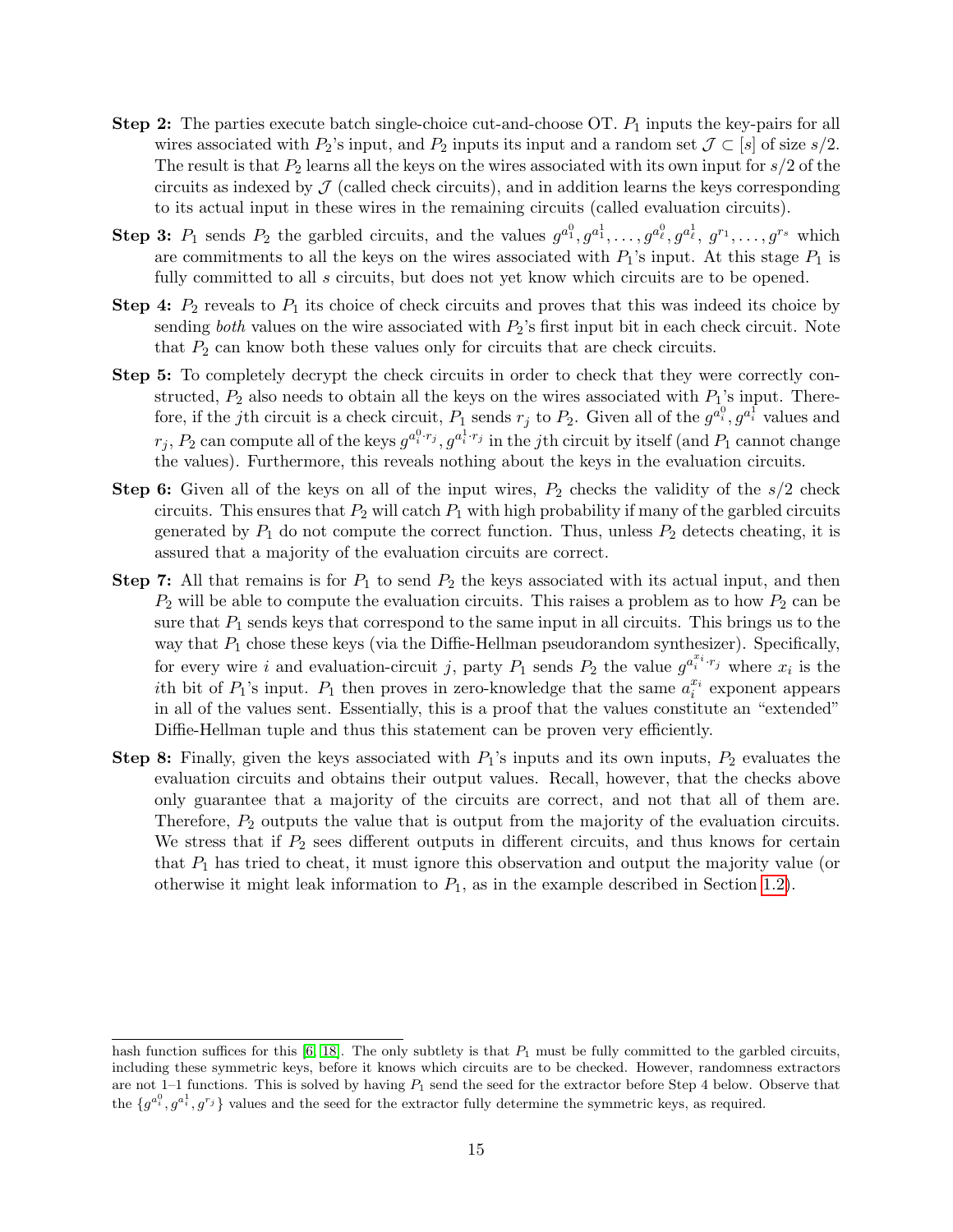### <span id="page-16-6"></span>PROTOCOL 4.1 (Computing  $f(x, y)$ )

**Inputs:**  $P_1$  has input  $x \in \{0,1\}^{\ell}$  and  $P_2$  has input  $y \in \{0,1\}^{\ell}$ .

**Auxiliary input:** a statistical security parameter s, the description of a circuit C such that  $C(x, y) =$  $f(x, y)$ , and  $(\mathbb{G}, q, q)$  where  $\mathbb{G}$  is a cyclic group with generator g and prime order q, and q is of length n. The protocol:

#### 1. Input key choice and circuit preparation:

- (a)  $P_1$  chooses random values  $a_1^0, a_1^1, \ldots, a_\ell^0, a_\ell^1 \in_R \mathbb{Z}_q$  and  $r_1, \ldots, r_s \in_R \mathbb{Z}_q$ .
- (b) Let  $w_1, \ldots, w_\ell$  be the input wires corresponding to  $P_1$ 's input in C, and denote by  $w_{i,j}$  the instance of wire  $w_i$  in the j<sup>th</sup> garbled circuit, and by  $k_{i,j}^b$  the key associated with bit b on wire  $w_{i,j}$ . Then,  $P_1$  sets the keys for its input wires to:

$$
k_{i,j}^0 = H(g^{a_i^0 \cdot r_j})
$$
 and  $k_{i,j}^1 = H(g^{a_i^1 \cdot r_j})$ 

where H is a suitable randomness extractor [\[6,](#page-28-5) [18\]](#page-29-8); see also [\[10\]](#page-29-9).

- (c)  $P_1$  constructs s independent copies of a garbled circuit of C, denoted  $GC_1, \ldots, GC_s$ , using random keys except for wires  $w_1, \ldots, w_\ell$  for which the keys are as above; see Appendix [A.](#page-31-0)
- <span id="page-16-4"></span>2. OBLIVIOUS TRANSFERS:  $P_1$  and  $P_2$  run batch single-choice cut-and-choose oblivious transfer (Pro-tocol [3.7\)](#page-13-0), with parameters  $\ell$  (the number of parallel executions) and s (the number of pairs in each execution):
	- (a)  $P_1$  defines vectors  $\vec{z}_1, \ldots, \vec{z}_\ell$  so that  $\vec{z}_i$  contains the s pairs of random symmetric keys associated with  $P_2$ 's *i*th input bit  $y_i$  in all garbled circuits  $GC_1, \ldots, GC_s$ .
	- (b)  $P_2$  inputs a random subset  $\mathcal{J} \subset [s]$  of size exactly  $s/2$  and bits  $\sigma_1, \ldots, \sigma_\ell \in \{0, 1\}$ , where  $\sigma_i = y_i$  for every *i*.
	- (c)  $P_2$  receives all the keys associated with its input wires in all circuits  $GC_j$  for  $j \in \mathcal{J}$ , and receives the keys associated with its input  $y$  on its input wires in all other circuits.
- <span id="page-16-3"></span><span id="page-16-0"></span>3. SEND CIRCUITS AND COMMITMENTS:  $P_1$  sends  $P_2$  the garbled circuits (i.e., the gate and output tables), the "seed" for the randomness extractor  $H$ , and the following "commitment" to the garbled values associated with  $P_1$ 's input wires:

$$
\{(i, 0, g^{a_i^0}), (i, 1, g^{a_i^1})\}_{i=1}^{\ell}
$$
 and  $\{(j, g^{r_j})\}_{j=1}^s$ 

- <span id="page-16-7"></span>4. SEND CUT-AND-CHOOSE CHALLENGE:  $P_2$  sends  $P_1$  the set  $\mathcal J$  along with the pair of keys associated with its first input bit  $y_1$  in every circuit  $GC_j$  for  $j \in \mathcal{J}$ . If the values received by  $P_1$  are incorrect, it outputs  $\perp$  and aborts. Circuits  $GC_j$  for  $j \in \mathcal{J}$  are called check-circuits, and for  $j \notin \mathcal{J}$  are called evaluation-circuits.
- <span id="page-16-1"></span>5. SEND ALL INPUT GARBLED VALUES IN CHECK-CIRCUITS: For every *check-circuit*  $GC_i$ , party  $P_1$ sends the value  $r_j$  to  $P_2$ , and  $P_2$  checks that these are consistent with the pairs  $\{(j, g^{r_j})\}_{i \in J}$ received in Step [3.](#page-16-0) If not,  $P_2$  aborts outputting  $\perp$ .
- <span id="page-16-8"></span>6. CORRECTNESS OF CHECK CIRCUITS: For every  $j \in \mathcal{J}$ ,  $P_2$  uses the  $g^{a_i^0}, g^{a_i^1}$  values it received in Step [3,](#page-16-0) and the  $r_j$  values it received in Step [5,](#page-16-1) to compute the values  $k_{i,j}^0 = H(g^{a_i^0 \cdot r_j}), k_{i,j}^1 =$  $H(g^{a_i^1 \cdot r_j})$  associated with  $P_1$ 's input in  $GC_j$ . In addition it sets the garbled values associated with its own input in  $GC_j$  to be as obtained in the cut-and-choose OT. Given all the garbled values for all input wires in  $GC_j$ , party  $P_2$  decrypts the circuit and verifies that it is a garbled version of C. If there exists a circuit for which this does not hold, then  $P_2$  aborts and outputs ⊥.
- <span id="page-16-5"></span><span id="page-16-2"></span>7.  $P_1$  sends its garbled input values in the evaluation-circuits:
	- (a)  $P_1$  sends the keys associated with its inputs in the evaluation circuits: For every  $j \notin \mathcal{J}$  and every wire  $i = 1, \ldots, \ell$ , party  $P_1$  sends the value  $k'_{i,j} = g^{a_i^{x_i} \cdot r_j}; P_2$  sets  $k_{i,j} = H(k'_{i,j}).$
	- (b)  $P_1$  proves that all input values are consistent: For every input wire  $i = 1, \ldots, \ell$ , party  $P_1$ uses Protocol [B.4](#page-35-0) to prove in parallel that there exists a value  $\sigma_i \in \{0,1\}$  such that for every  $j \notin \mathcal{J}$ ,  $k'_{i,j} = g^{a_i^{\sigma_i} \cdot r_j}$ . (Namely, it proves that all garbled values of a wire are of the same bit.) If any of the proofs fail, then  $P_2$  aborts and outputs  $\perp$ .
- 8. CIRCUIT EVALUATION:  $P_2$  uses the keys associated with  $P_1$ 's input obtained in Step [7a](#page-16-2) and the keys associated with its own input obtained in Step [2c](#page-16-3) to evaluate the evaluation circuits  $GC<sub>j</sub>$  for every j  $\notin \mathcal{J}$ . If a circuit decryption fails, then  $P_2$  sets the output of that circuit to be ⊥. Party  $P_2$ takes the output that appears in most circuits, and outputs it.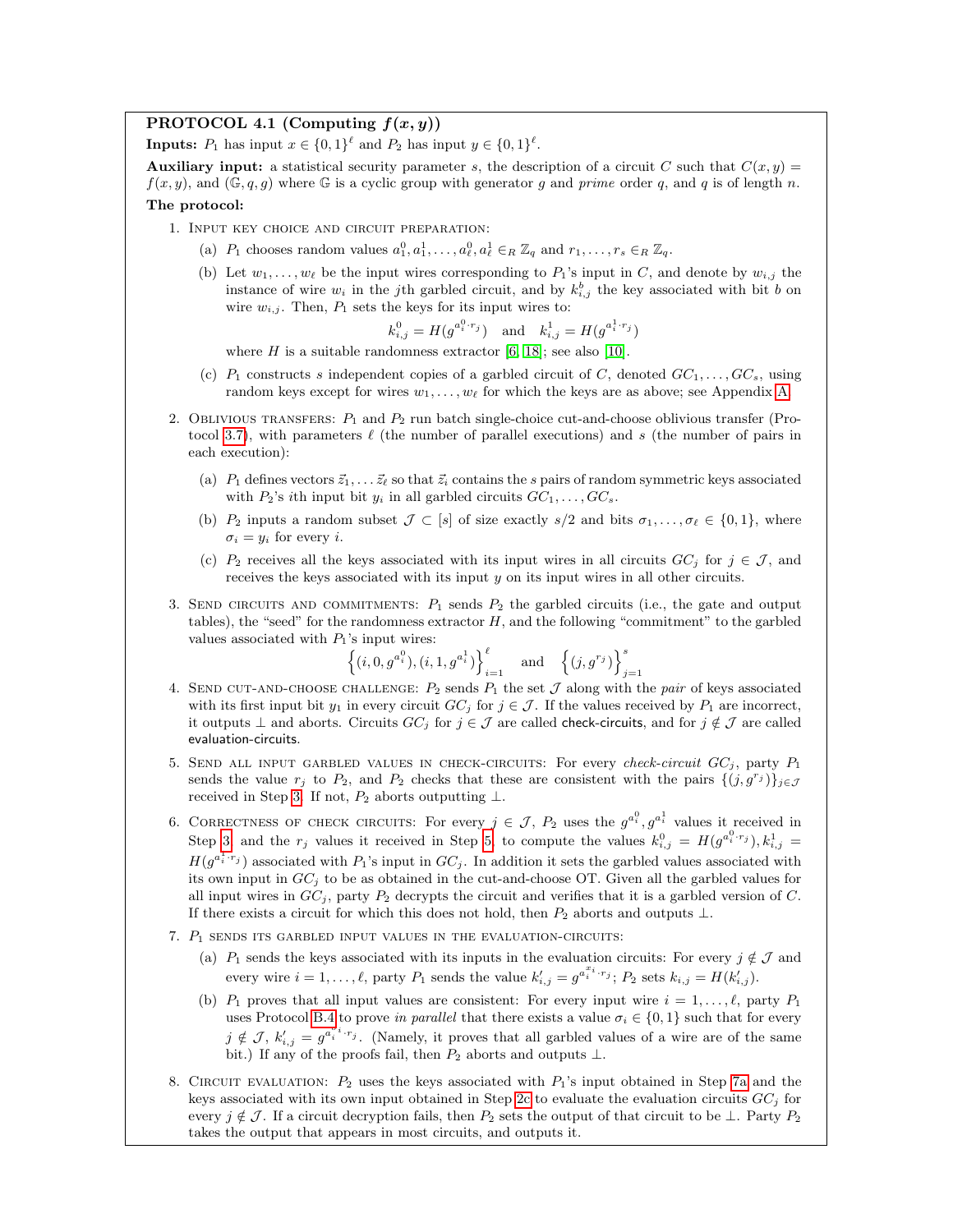#### 4.2 Proof of Security

Before providing the full proof of security, we give some intuition regarding the security of the protocol. We first show that the selective failure attack discussed in [\[24,](#page-29-4) [29\]](#page-30-2) cannot be carried out here. The concern there was that  $P_1$  would use correct keys for all of  $P_2$ 's input bits when opening the check circuit, but would use incorrect keys in some of the oblivious transfers. This is problematic because if  $P_1$  input incorrect keys for the zero value of  $P_2$ 's first input bit, and correct keys for all other values, then  $P_2$  would not detect any misbehavior if its first input bit equals 1. However, if its first input bit equals 0 then it would have to abort (because it would not be able to decrypt any of the evaluation circuits). This results in  $P_1$  learning  $P_2$ 's first input bit with probability 1. In order to solve this problem in [\[29\]](#page-30-2) it was necessary to split  $P_2$ 's input bits into random shares, thereby increasing the size of the input to the circuit and the size of the circuit itself. In contrast, this attack does not arise here at all because  $P_2$  obtains all of the keys associated with its input bits in the cut-and-choose oblivious transfer, and the values are not sent separately for check and evaluation circuits. Thus, if  $P_1$  attempts a similar attack here for a small number of circuits then it will not be the majority and so does not matter, and if it does so for a large number of circuits then it will be caught with overwhelming probability.

Observe also that in Steps 3-5  $P_2$  checks that half of the circuits, the check circuits, and their corresponding input garbled values, were correctly constructed. This is done by first having  $P_1$ commit to all circuits and then having  $P_2$  choosing half of them.  $P_2$  is therefore assured that with high probability the majority of the remaining circuits, and their input garbled values, are also correct. Consequently, the result output by the majority of the remaining circuits must be correct.

The security of the protocol is expressed in the following theorem:

<span id="page-17-0"></span>**Theorem 4.2** Assume that the decisional Diffie-Hellman assumption is hard in  $\mathbb{G}$ , that the protocol used in Step [2](#page-16-4) securely computes the batch single-choice cut-and-choose oblivious transfer functionality, that the protocol used in Step [7b](#page-16-5) is a zero-knowledge proof of knowledge, and that the symmetric encryption scheme used to generate the garbled circuits is secure. Then, Protocol [4.1](#page-16-6) securely computes the function f in the presence of malicious adversaries.

**Proof:** We prove Theorem [4.2](#page-17-0) in a hybrid model where a trusted party is used to compute the batch single-choice cut-and-choose oblivious transfer functionality and the zero-knowledge proof of knowledge of Step [7b.](#page-16-5) We separately prove the case that  $P_1$  is corrupted and the case that  $P_2$  is corrupted.

 $P_1$  is corrupted. Intuitively,  $P_1$  can only cheat by constructing some of the circuits in an incorrect way. However, in order for this to influence the outcome of the computation, it has to be that a majority of the evaluation circuits, or equivalently over one quarter of them, are incorrect. Furthermore, it must hold that none of these incorrect circuits are check circuits. The reason why this bad event occurs with such small probability is that  $P_1$  is *committed* to the circuits before it learns which circuits are check circuits and which are evaluation circuits. In order to see this, observe that in the cut-and-choose oblivious transfer,  $P_2$  receives all of the keys associated with its own input wires for the check circuits in  $\mathcal J$  (while  $P_1$  knows nothing about  $\mathcal J$ ). Furthermore,  $P_1$  sends all of the  $\{(i, 0, g^{a_i^0}), (i, 1, g^{a_i^1})\}$  and  $\{(j, g^{r_j})\}$  values, and the garbled circuit tables, *before* learning  $\mathcal{J}$ . Thus, it can only succeed in cheating if it successfully guesses over  $s/4$  circuits which all happen to not be in  $\mathcal J$ . As we will show, this occurs with probability of approximately  $2^{-s/4}$ . (Recall also that  $P_1$  is required to prove that all its inputs to the evaluation circuits are consistent, and therefore changing the circuits is its only option to changing the computed functionality.) We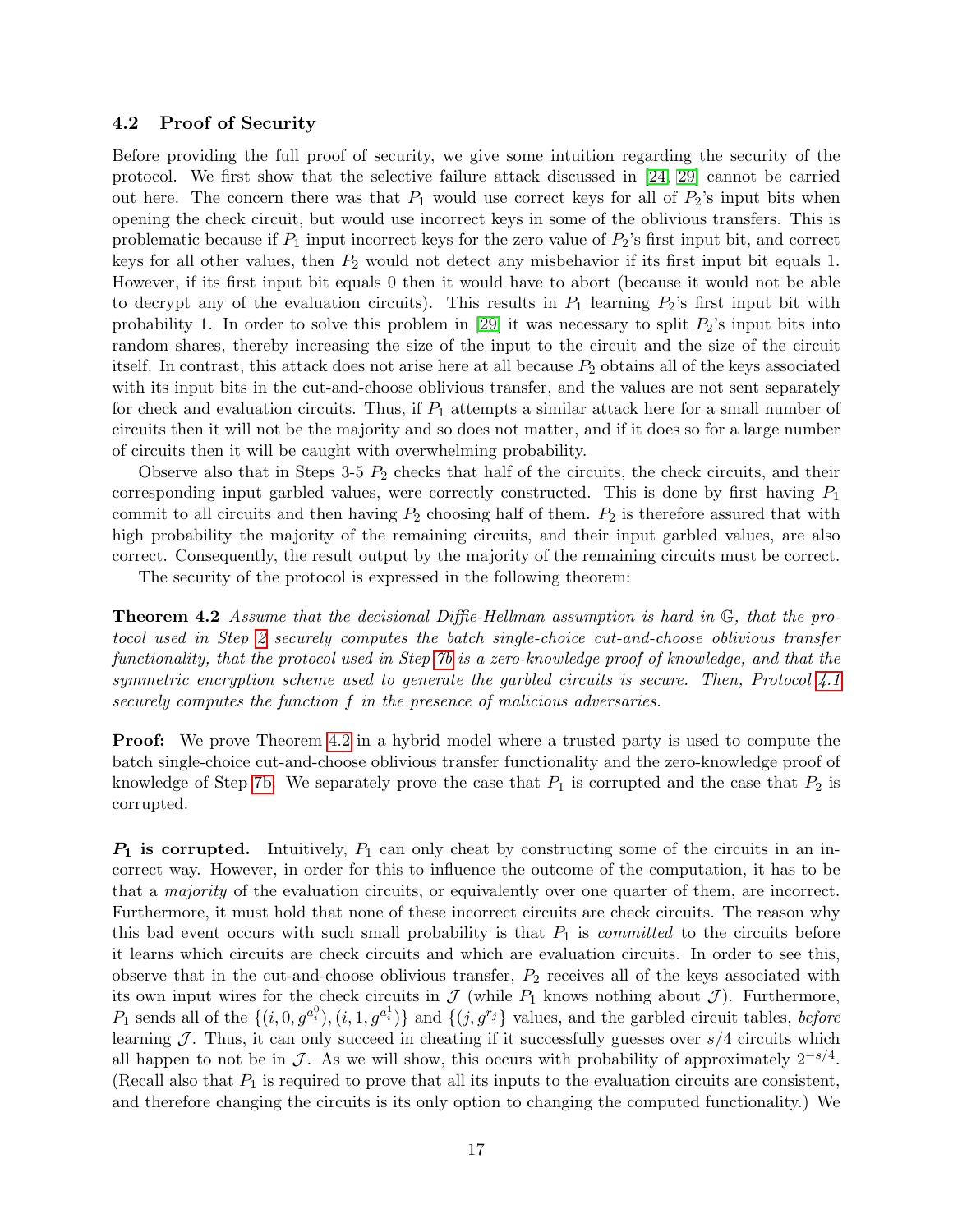remark that it is also crucial that if  $P_2$  aborts by detecting cheating by  $P_1$ , then this occurs *independently* of  $P_2$ 's input. However, this follows immediately from the protocol description. We now proceed to the formal proof.

Let  $A$  be an adversary controlling  $P_1$  in an execution of Protocol [4.1](#page-16-6) where a trusted party is used to compute the cut-and-choose OT functionality  $\mathcal{F}^{S,B}_{\text{ccot}}$  and the zero-knowledge proof of knowledge of Step [7b.](#page-16-5) We construct a simulator  $S$  who runs in the ideal model with a trusted party computing f. S runs A internally and simulates the honest  $P_2$  for A as well as the trusted party computing the oblivious transfer and zero-knowledge functionalities. In addition,  $S$  interacts externally with the trusted party computing  $f$ .  $S$  works as follows:

- 1. S invokes A upon its input and auxiliary input and receives the inputs that A sends to the trusted party computing the cut-and-choose OT functionality. These inputs constitute an  $n \times s$  matrix of pairs  $\{(\vec{z}_0^{i,j})\}$  $\stackrel{i,j}{_{0}},z_1^{i,j}$  $\{1, \ldots, n \text{ and } j = 1, \ldots, s.$
- 2. S receives from A the s garbled circuits  $GC_1, \ldots, GC_s$  and values  $\{(i, 0, u_i^0)\}, (i, 1, u_1^i)\}$  and  $\{(j, h_j)\}\$  (consistent with Step [3](#page-16-0) of the protocol).
- 3. S chooses a subset  $\mathcal{J} \subset [s]$  of size  $s/2$  uniformly at random amongst all such subsets. For every  $j \in \mathcal{J}, \mathcal{S}$  hands A the values  $\{(z_0^{1,j})\}$  $\frac{1}{0}^{1,j}, z_1^{1,j}$  $\{1, 1, 2\}$ , as it expects to receive from the honest  $P_2$ in Step [4](#page-16-7) of the protocol.
- 4. S receives the set  $\{r_j\}_{j\in\mathcal{J}}$  from A, and checks that for every  $j\in\mathcal{J}$  it holds that  $h_j=g^{r_j}$ . If not, it sends  $\perp$  to the trusted party, simulates  $P_2$  aborting, and outputs whatever A outputs.
- 5. S verifies that all garbled circuits  $GC_j$  for  $j \in \mathcal{J}$  are correctly constructed (it does this in the same way that an honest  $P_2$  would). If not, it sends  $\perp$  to the trusted party, simulates  $P_2$ aborting, and outputs whatever  $A$  outputs.
- 6. S receives keys  $k'_{i,j}$  from A, for every  $j \notin \mathcal{J}$  and  $i = 1, \ldots, \ell$ .
- 7. S receives the witnesses that  $A$  sends to the trusted party computing the zero-knowledge proof of knowledge functionality of Step [7b.](#page-16-5) Thus, for every  $i = 1, \ldots, \ell, S$  receives a value  $a_i$ such that  $k'_{i,j} = (h_j)^{a_i}$  for every  $j \notin \mathcal{J}$ , and either  $u_i^0 = g^{a_i}$  or  $u_i^1 = g^{a_i}$  (this is the witness).
	- (a) If for some i, S does not receive a valid witness, then it sends  $\perp$  to the trusted party, simulates  $P_2$  aborting, and outputs whatever  $\mathcal A$  outputs.
	- (b) Otherwise, for every  $i = 1, ..., \ell$ , if  $u_i^0 = g^{a_i}$  then S sets  $x_i = 0$ , and if  $u_i^1 = g^{a_i}$  then S sets  $x_i = 1$ .
- 8. S sends  $x = x_1 \cdots x_\ell$  to the trusted party computing f, outputs whatever A outputs and halts.

Denoting Protocol [4.1](#page-16-6) by  $\pi$ , we now show that for every A corrupting  $P_1$  and every s it holds that

$$
\left\{\mathrm{IDEAL}_{f,\mathcal{S}}(x,y,z,n,s)\right\}_{x,y,z\in\{0,1\}^{\ast};n,s\in\mathbb{N}}\overset{n,s}{\equiv}\left\{\mathrm{REAL}_{\pi,\mathcal{A}}(x,y,z,n,s)\right\}_{x,y,z\in\{0,1\}^{\ast};n,s\in\mathbb{N}}
$$

where  $|x| = |y|$ . (Note that here we prove  $(n, s)$ -indistinguishability, and so the probability of distinguishing must be at most  $\mu(n) + 2^{-O(s)}$  for some negligible function  $\mu$ .)

We begin by defining the notion of a bad circuit. For a garbled circuit  $GC<sub>j</sub>$  we define the circuit input keys as follows: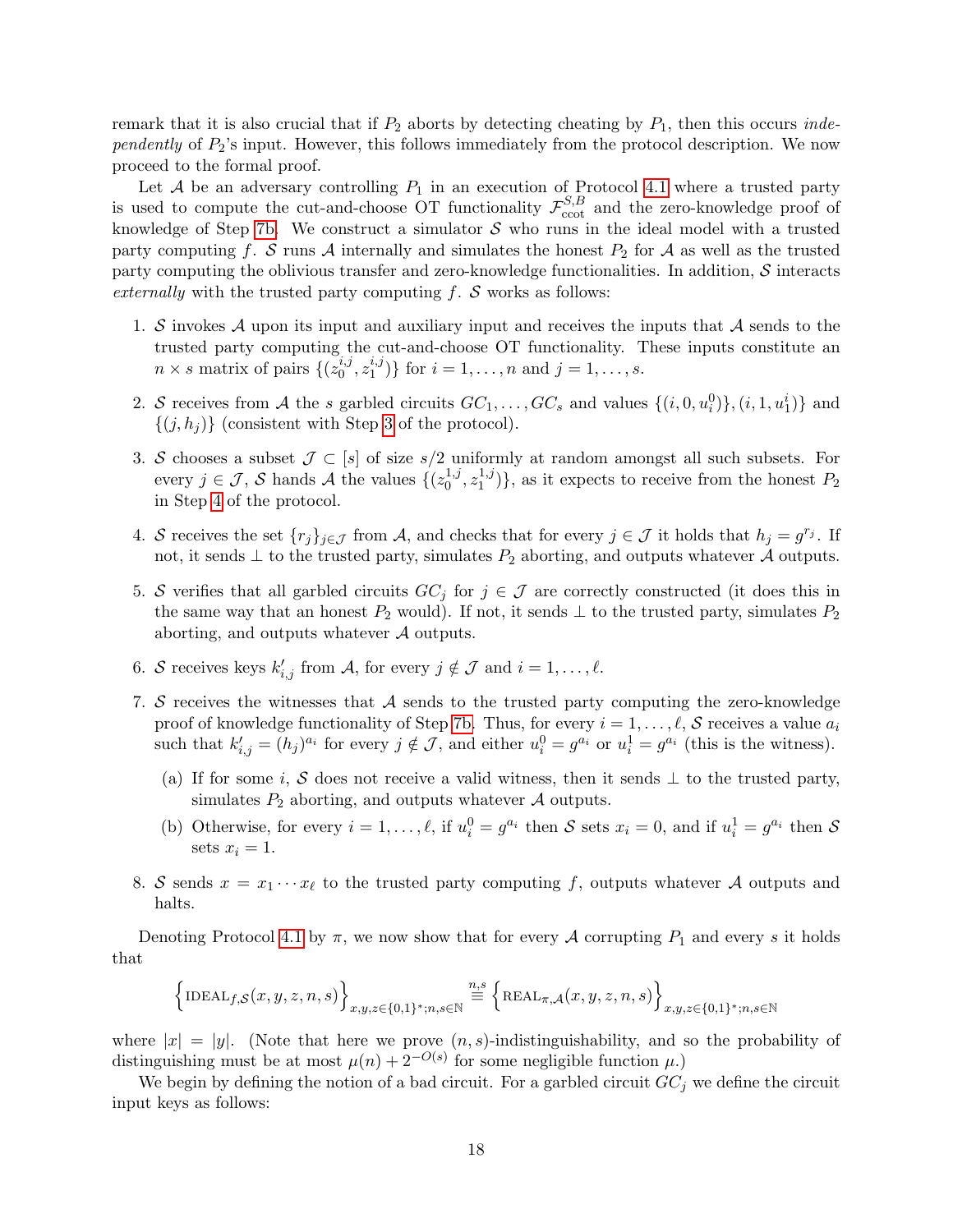- 1. Circuit input keys associated with  $P_1$ 's input: Let  $(i, 0, g^{a_i^0}), (i, 1, g^{a_i^1}), (j, g^{r_j})$  be the values sent by  $P_1$  to  $P_2$  in Step [3](#page-16-0) of the protocol. Then, the circuit input keys associated with  $P_1$ 's input in  $GC_j$  are the keys  $(g^{a_1^0 \cdot r_j}, g^{a_1^1 \cdot r_j}), \ldots, (g^{a_\ell^0 \cdot r_j}, g^{a_\ell^1 \cdot r_j}).$
- 2. Circuit input keys associated with  $P_2$ 's input: Let  $(z_0^{1,j})$  $_0^{1,j}, z_1^{1,j}$  $\binom{1,j}{1}, \ldots, \binom{z_0^{\ell,j}}{j}$  $_{0}^{\ell,j},z_{1}^{\ell,j}$  $\binom{\ell, j}{1}$  be the set of symmetric keys input by  $P_1$  to the cut-and-choose oblivious transfer of Step [2.](#page-16-4) (These keys are the jth pair in each vector  $\vec{z}_1, \ldots, \vec{z}_{\ell}$ . These values are called the circuit input keys associated with  $P_2$ 's input in  $GC_i$ .

Before proceeding, we stress that all of the above circuit keys are *fully determined* after Step [3](#page-16-0) of the protocol, as are the garbled circuits  $GC_j$ . This is because  $P_1$  sends the  $\{g^{a_i^0}, g^{a_i^1}, g^{r_j}\}$  values, the garbled circuits and the seed to the randomness extractor in this step (note that once the seed to the randomness extractor is fixed, the symmetric keys derived from the Diffie-Hellman values are fully determined). Now, simply stated, a garbled circuit  $GC<sub>j</sub>$  is bad if the circuit keys associated with both  $P_1$ 's and  $P_2$ 's input do *not* open it to the correct circuit C. We stress again that after Step [3](#page-16-0) of the protocol, each circuit is either "bad" or "not bad", and this is fully determined.

Our aim is now to bound the probability that  $P_2$  does not abort and yet the majority of the evaluation circuits are bad. In order to do this, note first that the set  $\mathcal J$  is completely hidden in an information-theoretic sense from  $P_1$  until Step [4](#page-16-7) of the protocol (this holds in an informationtheoretic sense in the hybrid model where a trusted party computes the cut-and-choose oblivious transfer, which is the model in which we carry out our analysis). Thus, for the sake of computing the probabilities we can consider the case that  $\mathcal I$  is chosen randomly after Step [3.](#page-16-0) Now, let badMaj denote the event that at least  $s/4$  of the garbled circuits are bad, and let noAbort denote the event that  $P_2$  does not abort in Step [6](#page-16-8) of the protocol. We now bound the probability of the event that both badMaj and noAbort occur.

<span id="page-19-0"></span>**Claim 4.3** For every  $s \in \mathbb{N}$  it holds that

$$
\Pr[\mathsf{noAbort}\;\wedge\;\mathsf{badMaj}] = \frac{\left(\begin{smallmatrix} \frac{3s}{4}+1\\ \frac{s}{2}+1\end{smallmatrix}\right)}{\left(\begin{smallmatrix} s\\ s/2\end{smallmatrix}\right)} < \frac{1}{2^{\frac{s}{4}-1}}\;,
$$

and for large enough s (depending on Stirling's approximation), it holds that

$$
\Pr[\mathsf{noAbort}\;\wedge\;\mathsf{badMaj}]\approx \frac{1}{2^{0.311s}}\;.
$$

Proof: Let badTotal be the number of bad circuits. First observe that

$$
\Pr[\mathsf{noAbort}\;\wedge\;\mathsf{badMaj}]=\sum_{i=\frac{s}{4}}^{\frac{s}{2}}\Pr[\mathsf{noAbort}\;\wedge\;\mathsf{badTotal}=i]
$$

because if badTotal  $> s/2$  then  $P_2$  always aborts, and if badTotal  $< \frac{s}{4}$  $\frac{s}{4}$  then badMaj is false. Recall that  $|\mathcal{J}| = s/2$  and so if i circuits are bad and no abort takes place, then it must be that  $s/2$  of the  $s - i$  not-bad circuits were chosen to be checked. Thus,

$$
\sum_{i=s/4}^{s/2} \Pr[\mathsf{noAbort}\;\wedge\;\mathsf{badTotal} = i] \;\; = \;\; \sum_{i=s/4}^{s/2} \frac{{s-i\choose s/2}}{{s\choose s/2}}
$$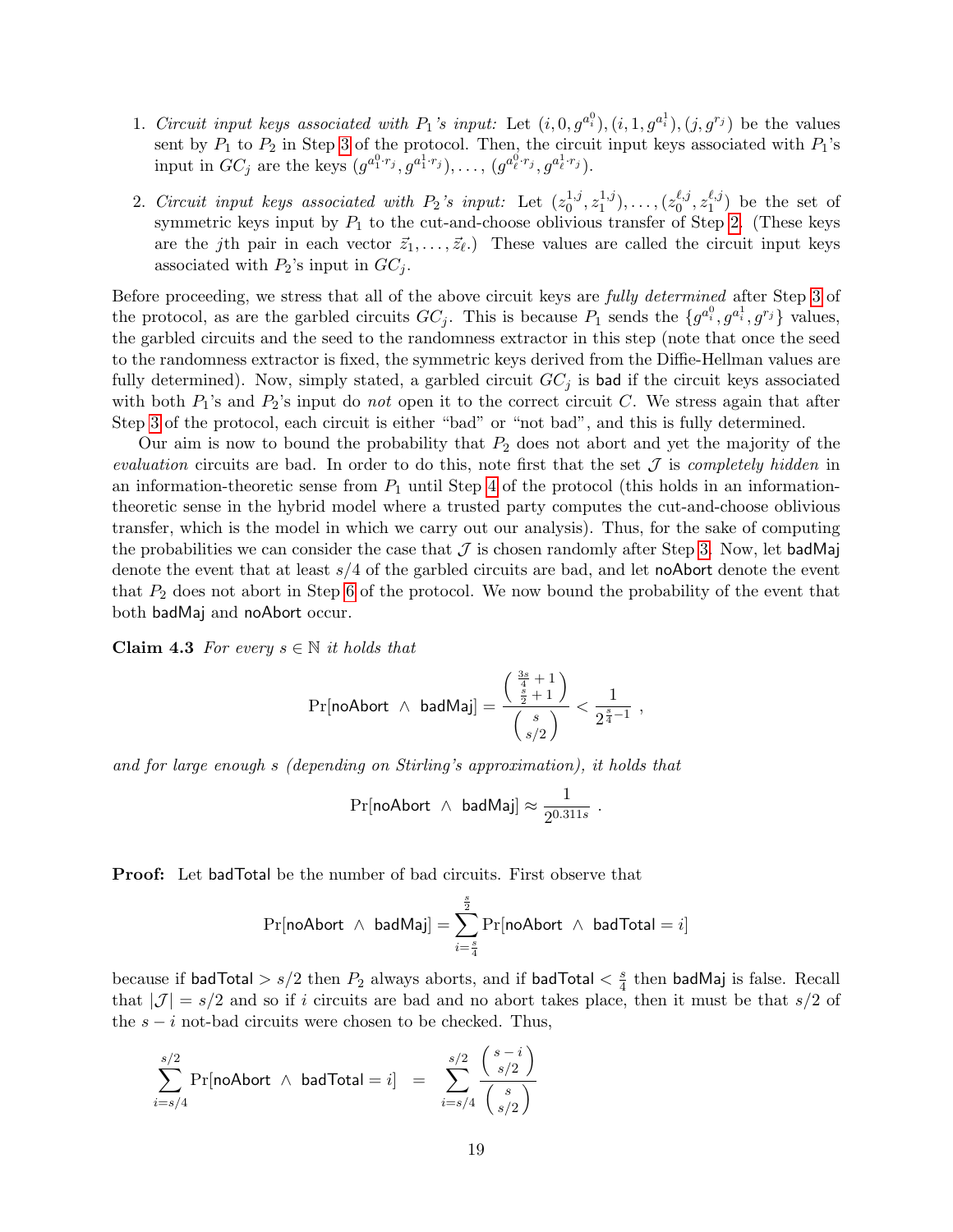$$
= \frac{1}{\binom{s}{s/2}} \sum_{i=s/4}^{s/2} \binom{s-i}{s/2} = \frac{1}{\binom{s}{s/2}} \sum_{i=0}^{s/4} \binom{s/2+i}{s/2} \n= \frac{1}{\binom{s}{s/2}} \sum_{i=0}^{3s/4} \binom{i}{s/2} = \frac{1}{\binom{s}{s/2}} \cdot \binom{3s/4+1}{s/2+1},
$$

where the second last equality is due to the fact that for  $i < s/2$  it holds that  $\begin{pmatrix} i \\ s \end{pmatrix}$  $s/2$  $= 0$ , and the last equality can be found in [\[17,](#page-29-10) Page 174]. We now bound this last value:

$$
\frac{\left(\frac{\frac{3s}{4}+1}{\frac{s}{2}+1}\right)}{\left(\frac{s}{2}\right)} = \frac{\left(\frac{3s}{4}+1\right)!}{\left(\frac{s}{2}+1\right)!\left(\frac{s}{4}\right)!} \cdot \frac{\left(\frac{s}{2}\right)!\left(\frac{s}{2}\right)!}{s!} = \frac{\left(\frac{3s}{4}+1\right)!}{s!} \cdot \frac{\left(\frac{s}{2}\right)!}{\left(\frac{s}{4}\right)!} \cdot \frac{\left(\frac{s}{2}\right)!}{\left(\frac{s}{2}+1\right)!} \n= \frac{\left(\frac{s}{2}\right)\left(\frac{s}{2}-1\right)\cdots\left(\frac{s}{4}+1\right)}{s(s-1)\cdots\left(\frac{3s}{4}+2\right)} \cdot \frac{1}{\frac{s}{2}+1} \n= \frac{\left(\frac{s}{2}\right)}{s} \cdot \frac{\left(\frac{s}{2}-1\right)}{s-1} \cdots \frac{\left(\frac{s}{4}+2\right)}{\left(\frac{3s}{4}+2\right)} \cdot \frac{\left(\frac{s}{4}+1\right)}{\left(\frac{s}{2}+1\right)}.
$$

Letting  $t = s/4$ , we have that the above equals

$$
\frac{2t}{4t} \cdot \frac{2t-1}{4t-1} \cdots \frac{t+2}{3t+2} \cdot \frac{t+1}{2t+1} = \left(\prod_{i=2}^t \frac{t+i}{3t+i}\right) \cdot \frac{t+1}{2t+1}.
$$

Now, for every  $i < t$  it holds that  $\frac{t+i}{3t+i} < \frac{1}{2}$  $\frac{1}{2}$  and thus the above is upper bound by  $\frac{1}{2^{t-1}}$ . Stated directly, we have that for every  $s$ ,

$$
\Pr[\mathsf{noAbort} \ \land \ \mathsf{badMaj}] < \frac{1}{2^{\frac{s}{4}-1}}\tag{2}
$$

completing the first part of the claim. We now proceed to the second part by using approximations that hold for values of s that are not too small. (Note that the above bound is quite wasteful because  $\frac{t+2}{3t+2}$  is close to 1/3 and we bounded it by 1/2.) Writing

$$
\prod_{i=2}^{t} (t+i) = \frac{(2t)!}{(t+1)!} \quad \text{and} \quad \prod_{i=2}^{t} (3t+i) = \frac{(4t)!}{(3t+1)!}
$$

we have:

$$
\prod_{i=2}^t \frac{t+i}{3t+i} = \frac{(2t)!}{(t+1)!} \cdot \frac{(3t+1)!}{(4t)!} .
$$

By Stirling's approximation  $t! \approx$ √  $\overline{2\pi t}$  (  $\frac{t}{e}$  $(\frac{t}{e})^t$ . Thus,

$$
\frac{(2t)!}{(t+1)!} \approx \frac{\sqrt{2\pi 2t} \left(\frac{2t}{e}\right)^{2t}}{\sqrt{2\pi (t+1)} \left(\frac{t+1}{e}\right)^{t+1}} = \sqrt{\frac{2t}{t+1}} \cdot \frac{(2t)^{2t}}{(t+1)^{t+1}} \cdot \frac{e^{t+1}}{e^{2t}}
$$

and

$$
\frac{(3t+1)!}{(4t)!} \approx \sqrt{\frac{3t+1}{4t}} \cdot \frac{(3t+1)^{3t+1}}{(4t)^{4t}} \cdot \frac{e^{4t}}{e^{3t+1}}.
$$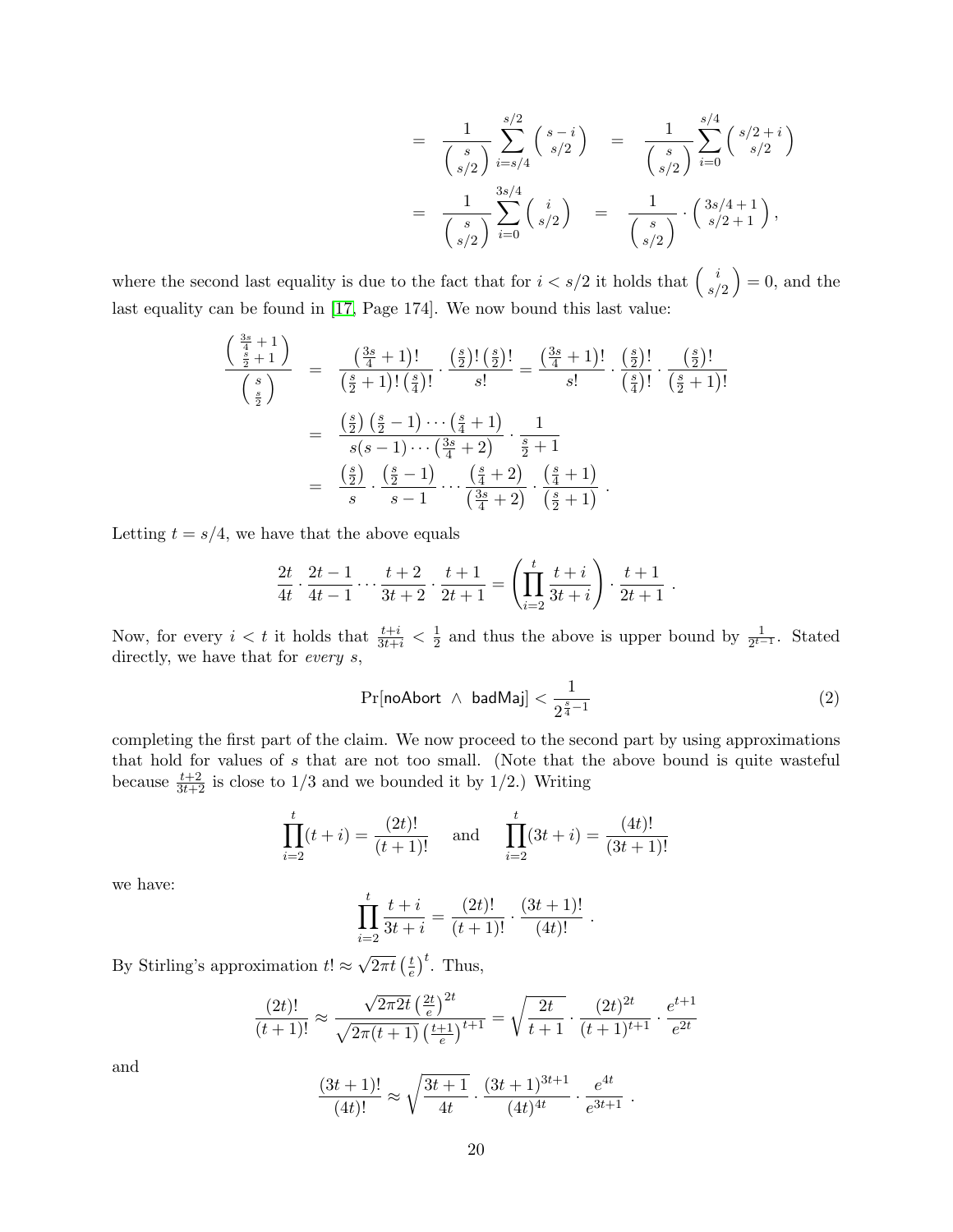Putting the above together we have that

$$
\prod_{i=2}^{t} \frac{t+i}{3t+i} \approx \sqrt{\frac{2t}{4t} \cdot \frac{3t+1}{4t}} \cdot \frac{(2t)^{2t}}{(4t)^{4t}} \cdot \frac{(3t+1)^{3t+1}}{(t+1)^{t+1}} \cdot \frac{e^{4t}}{e^{2t}} \cdot \frac{e^{t+1}}{e^{3t+1}}
$$
\n
$$
\approx \frac{2^{2t}}{2^{8t}} \cdot \frac{t^{2t}}{t^{4t}} \cdot \frac{(3t)^{3t}}{t^{t}} \cdot \frac{e^{5t+1}}{e^{5t+1}} = \frac{1}{2^{6t}} \cdot \frac{1}{t^{2t}} \cdot 3^{3t} \cdot \frac{t^{3t}}{t^{t}}
$$
\n
$$
= \frac{1}{2^{6t}} \cdot \frac{1}{t^{2t}} \cdot 3^{3t} \cdot t^{2t} = \frac{3^{3t}}{2^{6t}}
$$
\n
$$
= \left(\frac{3}{4}\right)^{3t} \approx \frac{1}{2^{1.245t}}
$$

where the second "approximate equality" is just due to removing the value in the square-root (which equals exactly  $\sqrt{3/8}$ ) and some "+1" terms. Recalling that  $t = s/4$  we conclude that

$$
\Pr[\text{noAbort } \wedge \text{ badMaj}] \approx \frac{1}{2^{1.245t}} = \frac{1}{2^{0.311s}} \ . \tag{3}
$$

completing the proof of the claim.

We stress that the approximate bound is significantly better than  $2^{-s/4}$ . In particular, in order to obtain security of  $2^{-40}$ , it suffices to set  $s = 128$  rather than  $s = 160$  (based on the fact that  $0.311 \times 128 = 39.81$ . Nevertheless, we proved the exact bound that holds for all s in order to later analyze a covert version of our protocol; see Section [5.2.](#page-27-0) Finally, before proceeding with the proof we remark that we checked the accuracy of this approximation by calculating the exact result. For  $s = 128$  we have that

$$
\frac{\left(\frac{\frac{3s}{4}+1}{\frac{s}{2}+1}\right)}{\left(\frac{s}{\frac{s}{2}}\right)} = \frac{1}{2^{38.975}}
$$

which is very close to what we expect. We stress that for an error of  $2^{-40}$  using the exact bound, we have that s must actually be set to 132.

We now use Claim [4.3](#page-19-0) to prove that the result of an ideal-model execution with  $S$  is  $(n, s)$ indistinguishable from a real execution of the protocol with adversary  $A$ . Specifically, we claim that as long as the event (noAbort  $\land$  badMaj) does not occur, the result of the ideal and hybrid executions (where the oblivious transfer and zero-knowledge are ideal) are identically distributed. In order to see this, observe that if less than  $s/4$  circuits are bad, then the majority of circuits evaluated by  $P_2$  compute the correct circuit C which in turn computes f. In addition, by the ideal zero-knowledge and the fact that the  $g^{a_i^0}, g^{a_i^1}, g^{r_j}$  values fully determine the garbled values associated with  $P_1$ 's input bits, the input x derived by the simulator S and sent to the trusted party computing  $f$  corresponds exactly to the input  $x$  in the computation of every not-bad garbled circuit  $GC_i$ . Thus, in every not-bad circuit  $P_2$  outputs  $f(x, y)$ , and these are a majority of the evaluation circuits. We conclude that as long as an abort does not occur,  $P_2$  outputs  $f(x, y)$  in both the real and ideal executions, and this corresponds exactly to the view of  $A$  in the executions. Finally, we observe that S sends  $\perp$  to the trusted party whenever  $P_2$  would abort and output  $\perp$ . (One subtlety to note is that an honest  $P_2$  also outputs  $\perp$  if circuit decryption fails for a majority of the evaluation circuits. However, this can only occur in the event of noAbort ∧ badMaj which we are assuming does not occur.) This completes the proof of this corruption case.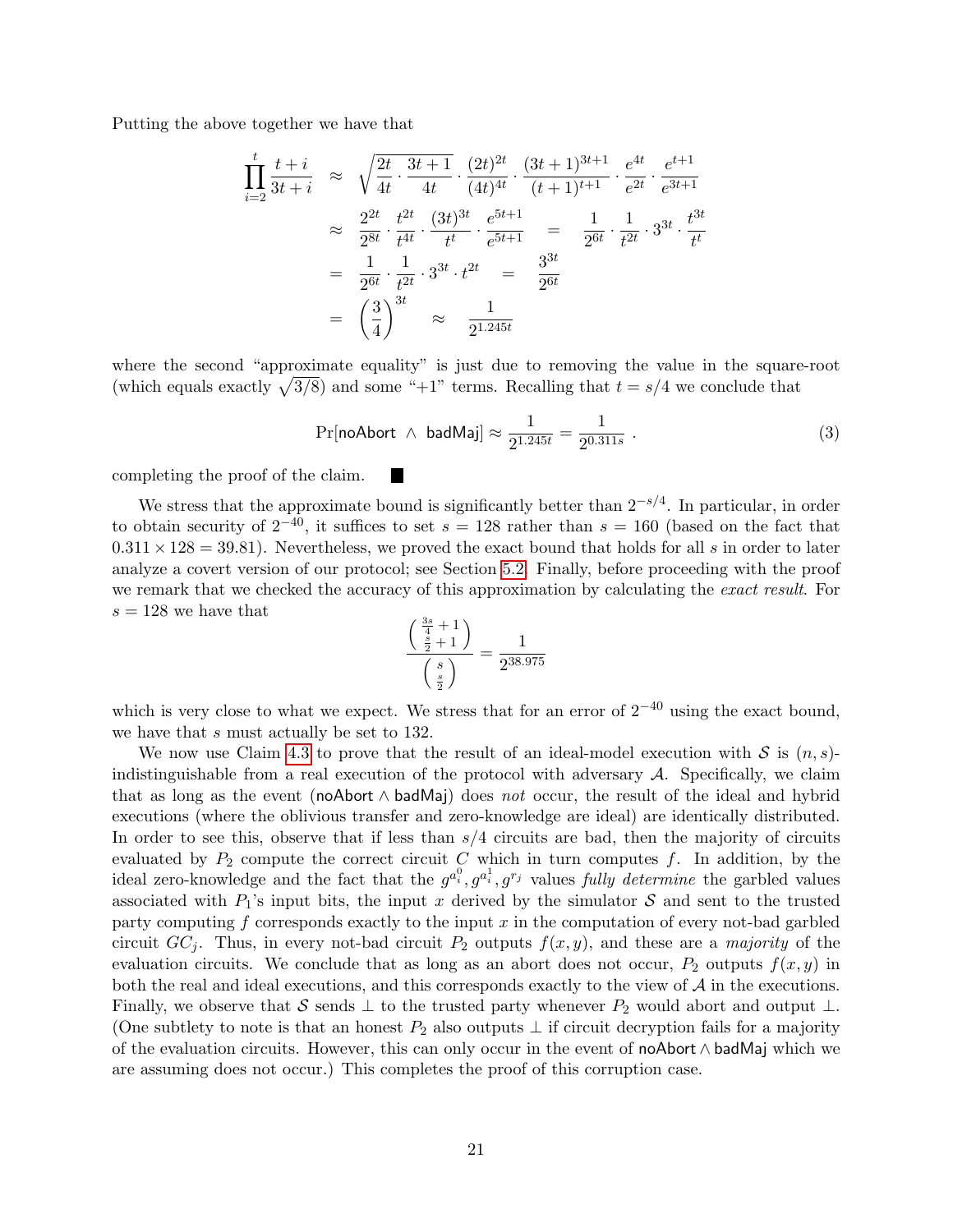$P_2$  is corrupted. The intuition behind the security in this corruption case is simple.  $P_2$  receives  $s/2$  opened check circuits and  $s/2$  evaluation circuits. For each of the evaluation circuits it receives only a single set of keys for decrypting the circuit. Furthermore, the keys that it receives for each of the  $s/2$  evaluation circuits are associated with the same pair of inputs x and y. Regarding x, this is due to the fact that  $P_1$  is honest. Regarding y, this is due to the fact that the oblivious transfer enforces "single choice" for the receiver. The above implies that  $P_2$  can do nothing but decrypt  $s/2$  circuits, where in each it obtains the same value  $f(x, y)$  and learns nothing else. We stress one subtlety which is due to the fact that  $P_2$  can try and send  $P_1$  a different set  $\mathcal{J}'$  to the set  $J$  that it input to the cut-and-choose oblivious transfer. If it succeeds in doing this, then there will be at least one evaluation circuit for which  $P_2$  knows all of the keys associated with its input wires. In such a case, it could compute  $f(x, y)$  for multiple values of y, and thus learn more than allowed about x. However, in order to successfully do this, a corrupt  $P_2$  must send  $P_1$  both of the keys associated with the input bit  $y_1$  for a circuit  $GC_j$  where  $j \notin \mathcal{J}$ . Since both of these keys are random, and  $P_2$  only learns one of them in the oblivious transfer (in the hybrid model the other key is completely unknown), it follows that it succeeds in doing this with only negligible probability. We now proceed to the formal proof.

Let  $A$  be an adversary controlling  $P_2$  in an execution of Protocol [4.1](#page-16-6) where a trusted party is used to compute the cut-and-choose OT functionality  $\mathcal{F}^{S,B}_{\text{ccot}}$  and the zero-knowledge proof of knowledge of Step [7b.](#page-16-5) We construct a simulator  $S$  for the ideal model with a trusted party computing f as follows:

- 1. S invokes A upon its input and auxiliary input and receives the inputs that A sends to the trusted party computing the cut-and-choose OT functionality. These inputs consist of a subset  $\mathcal{J} \subset [s]$  of size exactly  $s/2$  and bits  $\sigma_1, \ldots, \sigma_\ell$ . (If  $\mathcal{J}$  is not of size exactly  $s/2$  then S simulates  $P_1$  aborting, sends  $\perp$  to the trusted party computing f, and halts outputting whatever  $A$  outputs.)
- 2. S chooses an  $\ell \times s$  matrix of random pairs of garbled values of length n:  $(x_{i,j}^0, x_{i,j}^1)$  for  $i = 1, \ldots, \ell$  and  $j = 1, \ldots, s$ . Then, S hands A the appropriate values as its output from the oblivious transfers. Specifically, for every  $i = 1, \ldots, \ell$  and  $j \in \mathcal{J}$  the simulator S hands A the pair  $(x_{i,j}^0, x_{i,j}^1)$ , and for every  $i = 1, \ldots, \ell$  and  $j \notin \mathcal{J}$  the simulator S hands A the value  $x_{i,j}^{\sigma_i}$ .
- 3. S sends  $y = \sigma_1 \cdots \sigma_\ell$  to the trusted party computing f and receives back an output z.
- 4. For every  $j \in \mathcal{J}$ , S constructs  $GC_j$  as a correct garbled circuit, in the same way that an honest  $P_1$  would construct it.
- 5. For every  $j \notin \mathcal{J}$ , S uses Lemma [A.1](#page-32-1) to construct a fake garbled circuit  $\widetilde{GC}_j$  which always outputs  $z$  (where  $z$  is the output that  $S$  received from the trusted party). The keys associated with  $P_1$ 's inputs in these fake garbled circuits are consistent with the  $g^{a_i^0}, g^{a_i^1}, g^{r_j}$  values, as an honest party would use them.
- 6. S sends the garbled circuits and  $(i, 0, g^{a_i^0}), (i, 1, g^{a_i^1})$  and  $(j, g^{r_j})$  values to A.
- 7. S receives back a set  $\mathcal{J}'$  along with a pair of values  $(x_{1,j}^0, x_{1,j}^1)$  for every  $j \in \mathcal{J}$ :
	- (a) If  $\mathcal{J}' \neq \mathcal{J}$  and yet the values received are all correct then S outputs fail and halts. (This event happens with negligible probability.)
	- (b) If  $\mathcal{J}' = \mathcal{J}$  and any of the values received are incorrect, then S sends  $\perp$  to the trusted party, simulates  $P_1$  aborting, and halts outputting whatever  $A$  outputs.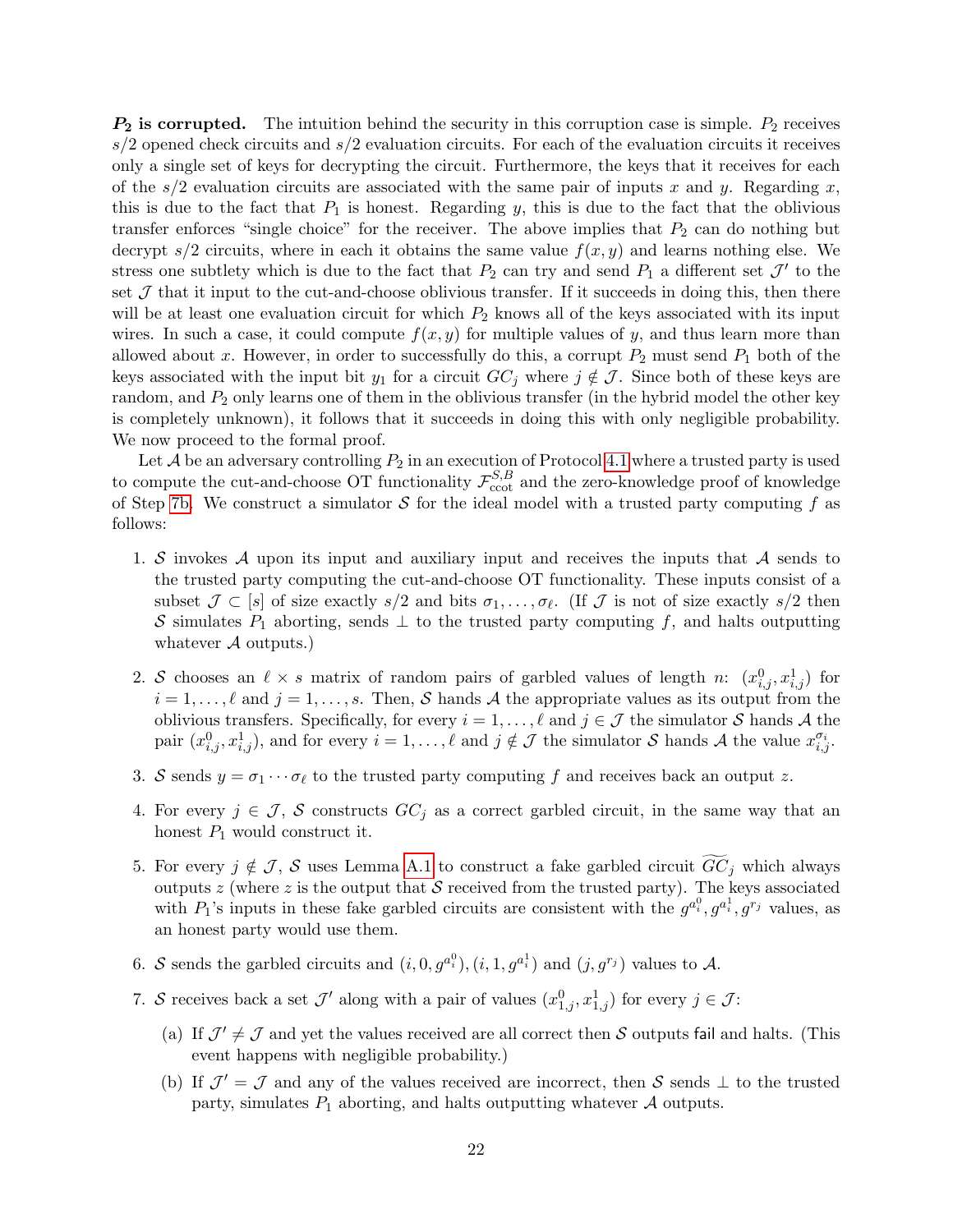- (c) Otherwise,  $S$  proceeds as below.
- 8. S hands A the values  $\{r_j\}_{j\in\mathcal{J}}$ , where  $r_j$  is as chosen above.
- <span id="page-23-1"></span>9. S hands A the keys  $k'_{i,j} = g^{a_i^0 \cdot r_j}$  for every  $j \notin \mathcal{J}$  and  $i = 1, \ldots, \ell$ , and proves in zero-knowledge that all these keys are consistent with a single input. (Observe that these are the keys that  $A$ expects to receive in Step [7a](#page-16-2) of the protocol. However, instead of being the keys corresponding to  $x$  – which S does not know – they are the zero keys.)
- 10. After concluding,  $S$  outputs whatever  $A$  outputs and halts.

Denoting Protocol [4.1,](#page-16-6) we now show that for every  $\mathcal A$  corrupting  $P_2$  and every s it holds that

$$
\left\{\mathrm{IDEAL}_{f,\mathcal{S}}(x,y,z,n,s)\right\}_{x,y,z\in\{0,1\}^{\ast};n,s\in\mathbb{N}}\stackrel{c}{\equiv}\left\{\mathrm{REAL}_{\pi,\mathcal{A}}(x,y,z,n,s)\right\}_{x,y,z\in\{0,1\}^{\ast};n,s\in\mathbb{N}}
$$

where  $|x| = |y|$ . (Note that here we prove standard indistinguishability in n, that holds for all values of s. That is, the value of s has no effect on the ability to distinguish.) We first remark that the probability that S outputs fail is negligible because for every  $j \notin \mathcal{J}$  the adversary A receives only one of  $x_{1,j}^0, x_{1,j}^1$  and these are random keys (note that the garbled circuits contain encryptions under these keys; however, by the security of encryption the probability that such a key can be obtained is negligible). We therefore ignore this event from now on and show that the ideal and real distributions are computationally indistinguishable conditioned on the event not happening.

Observe that the only difference with respect to  $A$ 's view between the simulation and a real execution is regarding the construction of the garbled circuits  $GC_j$  for  $j \notin \mathcal{J}$ : in the simulation these are fake garbled circuits  $\widetilde{GC}_j$  outputting z (as received from the trusted party) and in the real execution these are real garbled circuits  $GC_j$  computing  $f(x, y)$ . Thus, by Lemma [A.1](#page-32-1) indistinguishability follows as long as in a real execution  $A$  obtains the garbled values corresponding to x for  $P_1$ 's input wires and to y for  $P_2$ 's input wires, where  $z = f(x, y)$ . Regarding y, this follows directly from the fact that S defines y to be the values  $\sigma_1 \cdots \sigma_\ell$  which define exactly which garbled values  $A$  receives from the oblivious transfers. However, the case for  $x$  is more problematic since  $A$ receives all of the  $g^{a_i^0}, g^{a_i^1}, g^{r_j}$  values which fully determine the garbled values corresponding to all of  $P_1$ 's input wires. We therefore first modify  $S$  to  $S'$  so that in every  $\widetilde{GC}_j$  for  $j \notin \mathcal{J}$ ,  $S'$  uses  $g^{a_i^0 \cdot r_j}$ to derive the value  $k'_{i,j}$  that S hands A in Step [9](#page-23-1) of the simulation, but uses a completely random value for the other key on that wire. The indistinguishability of these two simulations follows via a straightforward reduction to the decisional Diffie-Hellman problem. Once the simulation is with the modified  $\mathcal{S}'$  we can apply Lemma [A.1](#page-32-1) and complete the proof. (Formally a hybrid argument is required for this step because here there are  $s/2$  fake garbled circuits whereas Lemma [A.1](#page-32-1) refers to a single fake garbled circuit. Nevertheless observing that indistinguishability must hold even given x and y, this is a completely standard hybrid argument and so is omitted.) We stress that in order for the proof to hold, it must be that in every evaluation circuit  $A$  learns the garbled value associated with the same bit, for every input wire associated with  $P_2$ 's input. However, this is guaranteed by the security of the single-choice cut-and-choose oblivious transfer. This completes the proof. 

### <span id="page-23-0"></span>4.3 Exact Efficiency

An analysis of the protocol yields the following number of exponentiations: (1)  $2s\ell + s + 2\ell$  for the input-key preparation and commitments to the  $g^a$  and  $g^r$  values in Step 1, (2)  $11.5s\ell + 19\ell + 9s + 5$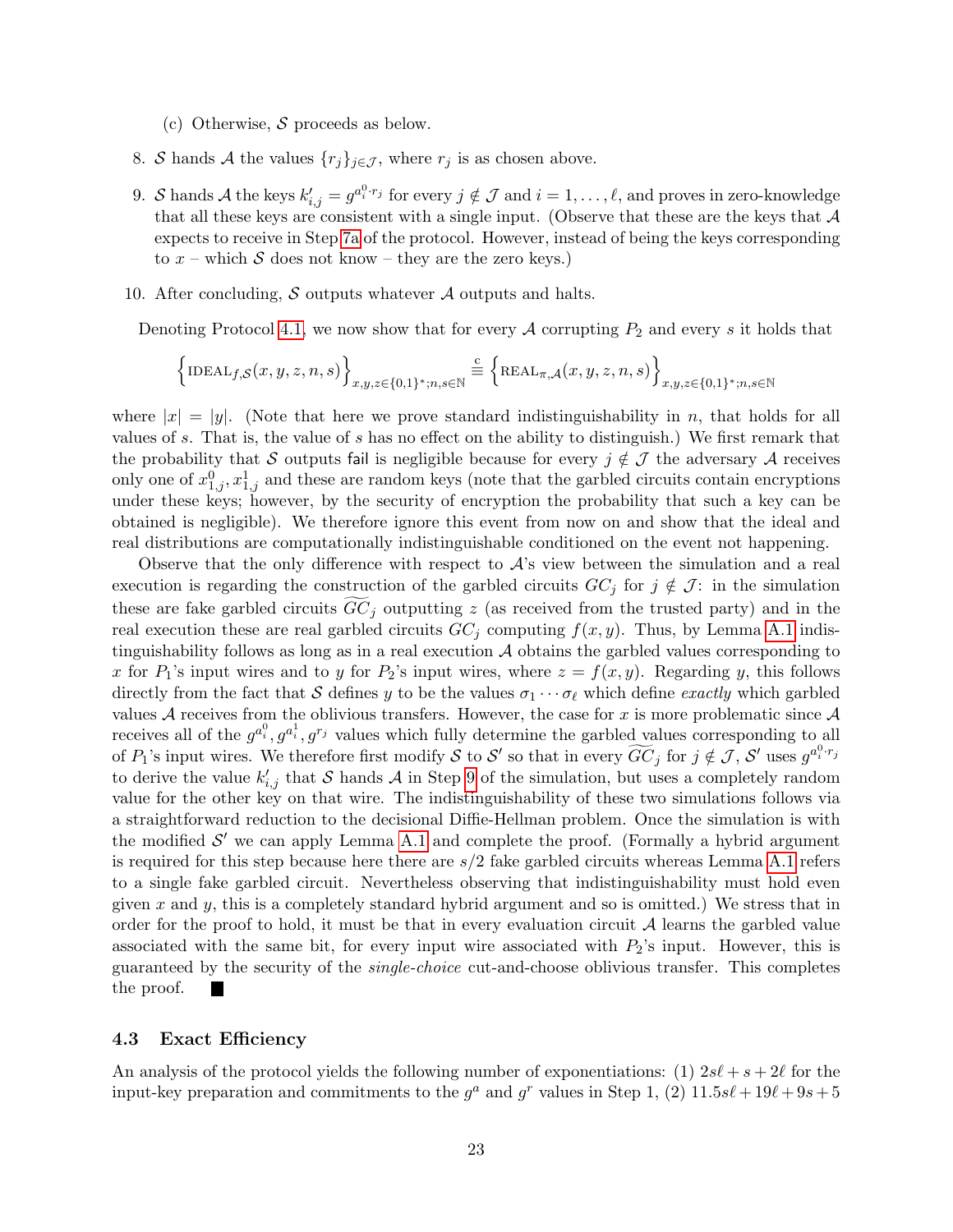for the oblivious transfer of Step 2 (see analysis in Section [3.5\)](#page-13-1), (3) s $\ell$  for  $P_2$  to recompute in Step 6 the input keys associated with  $P_1$ 's input, and (4)  $s\ell/2 + 18\ell$  for the 2 $\ell$  proofs of consistency for  $P_1$ 's input bits in Step 7 (see analysis in Appendix [B.3\)](#page-35-1). Overall, we have  $15s\ell + 39\ell + 10s + 5$ exponentiations.

Regarding the bandwidth, a similar count yields the exchange of  $7s\ell + 22\ell + 7s + 5$  group elements and s copies of the garbled circuit. Finally, the protocol takes 12 rounds of communication (including the oblivious transfer and zero-knowledge proof). We conclude that there are  $15s\ell +$  $39\ell + 10s + 5$  exponentiations,  $7s\ell + 22\ell + 7s + 5$  group elements sent and 12 rounds of communication. In addition, there are 6.5|C|s symmetric encryptions, comprised of  $4|C|s$ encryptions for constructing all s garbled circuits,  $4|C|0.5s$  encryptions for  $P_2$  to check s/2 of them, and  $|C|0.5s$  encryptions for  $P_2$  to compute the  $s/2$  evaluation circuits. Finally, there are  $4|C|s$ ciphertexts sent for transmitting these circuits.

We stress that this analysis describes the overhead of the basic protocol. The overhead can be substantially improved by different optimizations, as shown in Section [4.4](#page-24-0) below.

#### <span id="page-24-0"></span>4.4 Optimizations

Fixed-base exponentiations. Exponentiations are commonly computed by repeated squaring, which for a group of order q of length n bits requires on average 1.5n multiplications for a full exponentiation. If multiple exponentiations of the same base are computed, then the repeated binary powers of the base can be computed once for all exponentiations, reducing the amortized overhead of an exponentiation on average to  $0.5n$  multiplications (see [\[31\]](#page-30-12), 14.6.3). Let us examine how this affects the overhead of the protocol (taking into account only the  $s\ell$  component of the overhead, which is the most significant): (1)  $P_1$  preparing its input keys in Step 1 requires  $2s\ell$ exponentiations which are fixed base. Their amortized overhead is therefore equivalent to that of about  $2/3s\ell$  exponentiations. (2) Of the 11.5s $\ell$  exponentiations of the batch single-choice cutand-choose OT of Step 2,  $10.5s\ell$  exponentiations are performed with fixed bases (these are the exponentiations in the RAND operation, the computation of  $h_j$  by the receiver and half of the exponentiations in the zero-knowledge protocol in the transfer phase of the single-choice cut-andchoose oblivious transfer). Therefore the amortized overhead is equivalent to that of about  $(10.5/3+)$  $1/s\ell = 4.5s\ell$  exponentiations. (3) In Step 6,  $P_2$  uses s $\ell$  exponentiations to compute  $P_1$ 's input keys in check circuits. They are all fixed base and therefore are equivalent to about  $s\ell/3$  exponentiations. (4)  $P_1$  proving the consistency of its inputs in Step 7 takes about  $s\ell/2$  exponentiations which are all fixed base. They are therefore equivalent to  $s\ell/6$  full exponentiations. The overall overhead of the exponentiations is therefore equivalent to that of about  $5.66$  full exponentiations.

**Reducing the computation of**  $P_2$  **in Step [6.](#page-16-8)** In Step [6](#page-16-8) of Protocol [4.1,](#page-16-6)  $P_2$  performs s $\ell$ exponentiations in order to compute the garbled values associated with  $P_1$ 's input in the check circuits. Namely, given the  $(i, 0, g^{a_i^0})$ ,  $(i, 1, g^{a_i^1})$  tuples and  $r_j$  for every  $j \in \mathcal{J}$ , party  $P_2$  computes  $g^{a_i^0 \cdot r_j}, g^{a_i^1 \cdot r_j}$  for all  $i = 1 \ldots \ell$  and  $j \in \mathcal{J}$ . This step costs s $\ell$  exponentiations (2 $\ell$  exponentiations for each of the  $s/2$  check circuits). As we will see, we can reduce this to about a quarter by having  $P_1$  send the  $g^{a_i^0 \cdot r_j}, g^{a_i^1 \cdot r_j}$  values to  $P_2$  and prove that they are correct (not in zero-knowledge). We remark that  $P_1$  has to compute these values in order to construct the circuit and so this results in no additional computation overhead by  $P_1$  (the only addition is in communication bandwidth).

The protocol is modified by changing Step [6](#page-16-8) as follows (recall that  $P_2$  already has all of the  $(i, 0, g^{a_i^0})$ ,  $(i, 1, g^{a_i^1})$  tuples and  $r_j$  values):

1.  $P_1$  sends  $P_2$  all of the values  $k'^0_{i,j} = g^{a_i^0 \cdot r_j}$  and  $k'^1_{i,j} = g^{a_i^1 \cdot r_j}$  for  $i = 1, \ldots, \ell$  and  $j \in \mathcal{J}$ .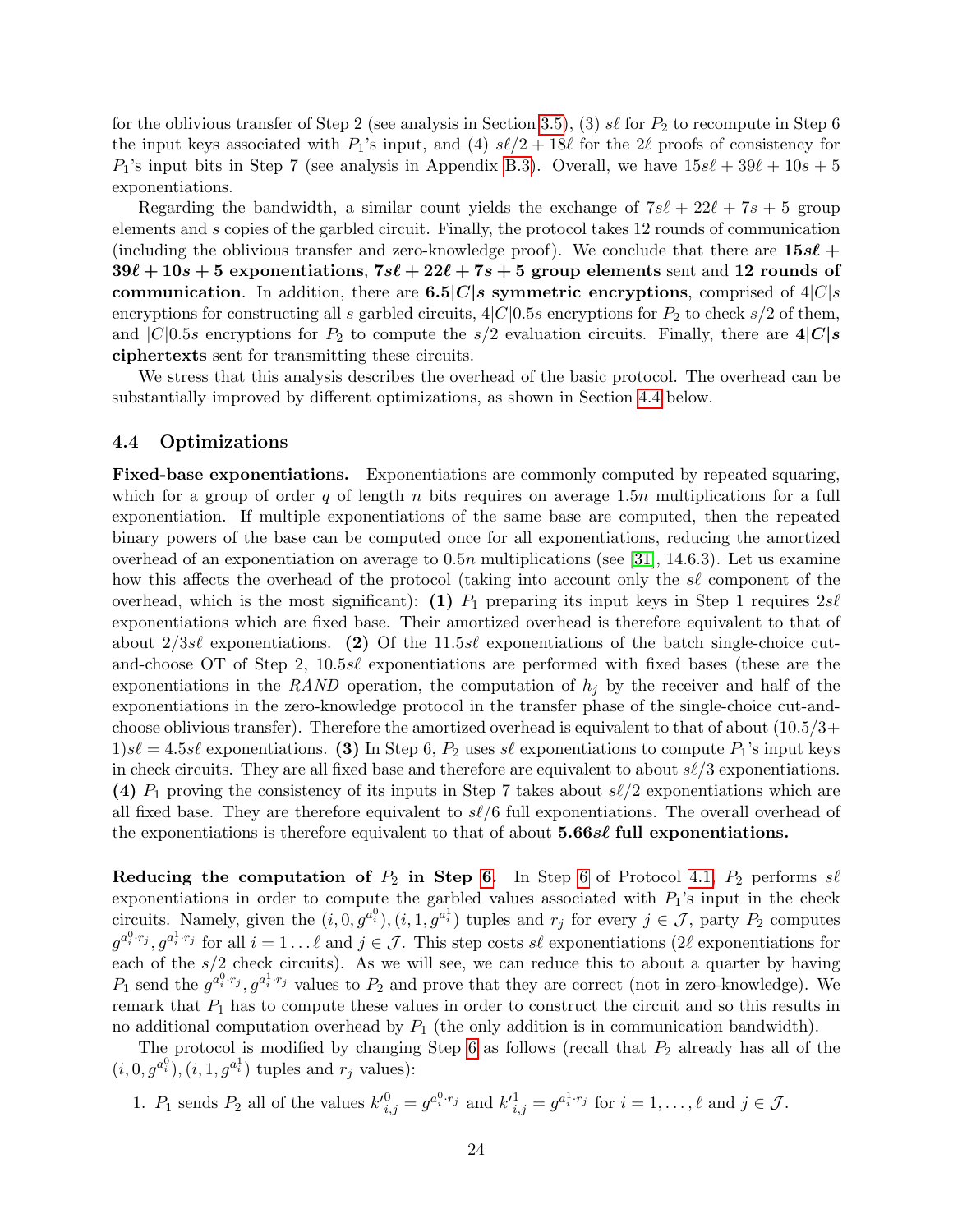- 2.  $P_2$  chooses random values  $\gamma_i^0, \gamma_i^1 \in [1, 2^L]$  for  $i = 1, ..., \ell$ .
- 3. For every  $j \in \mathcal{J}$ , party  $P_2$  computes the following two values

$$
\alpha_j = \left( \prod_{i=1}^{\ell} (g^{a_i^0})^{\gamma_i^0} \cdot (g^{a_i^1})^{\gamma_i^1} \right)^{r_j} \quad \text{and} \quad \beta_j = \prod_{i=1}^{\ell} (k'_{i,j}^0)^{\gamma_i^0} \cdot (k'_{i,j}^1)^{\gamma_i^1}
$$

Note that computing  $\alpha_j$  requires only a single full exponentiation since the value  $(g_{i}^{a_i^0})^{\gamma_i^0}$ .  $(g^{a_i^1})^{\gamma_i^1}$  can be computed once for all j.

4.  $P_2$  accepts  $P_1$ 's input if and only if  $\alpha_j = \beta_j$  for all  $j \in \mathcal{J}$ .

We first prove that this method is secure:

<span id="page-25-0"></span>**Claim 4.4** The probability that  $P_2$  accepts if there exists an  $i \in \{1, \ldots, \ell\}$  and  $j \in \mathcal{J}$  such that  $k'^{0}_{i,j} \neq g^{a_i^0 \cdot r_j}$  or  $k'^{1}_{i,j} \neq g^{a_i^1 \cdot r_j}$  is at most  $\frac{s}{2} \cdot 2^{-L}$ .

**Proof:** Assume there exists an  $i^* \in \{1, \ldots, \ell\}$  and  $j \in \mathcal{J}$  such that  $k'^{0}_{i^*,j} \neq g^{a^{0}_{i^*} \cdot r_j}$  or  $k'^{1}_{i^*,j} \neq g^{a^{1}_{i^*} \cdot r_j}$ . Let

$$
\alpha_j^{-i^*} = \left(\prod_{i \neq i^*} (g^{a_i^0})^{\gamma_i^0} \cdot (g^{a_i^1})^{\gamma_i^1}\right)^{r_j} \quad \text{and} \quad \beta_j^{-i^*} = \prod_{i \neq i^*} (k'_{i,j}^0)^{\gamma_i^0} \cdot (k'_{i,j}^1)^{\gamma_i^1}
$$

implying that

$$
\alpha_j = \alpha_j^{-i^*} \cdot \left( g^{a_{i^*}^0 \cdot \gamma_{i^*}^0} \cdot g^{a_{i^*}^1 \cdot \gamma_{i^*}^1} \right)^{r_j} = \alpha_j^{-i^*} \cdot \left( g^{a_{i^*}^0 \cdot r_j} \right)^{\gamma_{i^*}^0} \cdot \left( g^{a_{i^*}^1 \cdot r_j} \right)^{\gamma_{i^*}^1}
$$

and

$$
\beta_j = \beta_j^{-i^*} \cdot (k'^{0}_{i^*,j})^{\gamma_{i^*}^0} \cdot (k'^{1}_{i^*,j})^{\gamma_{i^*}^1}.
$$

Now,  $\alpha_j = \beta_j$  if and only if

$$
\alpha_j^{-i^*} \cdot \left( g^{a_{i^*}^0 \cdot r_j} \right)^{\gamma_{i^*}^0} \cdot \left( g^{a_{i^*}^1 \cdot r_j} \right)^{\gamma_{i^*}^1} = \beta_j^{-i^*} \cdot (k'^0_{i^*,j})^{\gamma_{i^*}^0} \cdot (k'^1_{i^*,j})^{\gamma_{i^*}^1}
$$

which in turn holds if and only if

$$
\left(\frac{g^{a_{i^*}^0 \cdot r_j}}{k'_{i^*,j}^0}\right)^{\gamma_{i^*}^0} \cdot \left(\frac{g^{a_{i^*}^1 \cdot r_j}}{k'_{i^*,j}^1}\right)^{\gamma_{i^*}^1} = \frac{\beta_j^{-i^*}}{\alpha_j^{-i^*}}.
$$

Assume now that  $g^{a_{i^*}^0 \cdot r_j} \neq k'^0_{i^*,j}$ . Equality holds if and only if

$$
\left(\frac{g^{a_{i^*}^0 \cdot r_j}}{k'{}_{i^*,j}^0}\right)^{\gamma_{i^*}^0} = \frac{\beta_j^{-i^*}}{\alpha_j^{-i^*}} \cdot \left(\frac{k'{}_{i^*,j}^1}{g^{a_{i^*}^1 \cdot r_j}}\right)^{\gamma_{i^*}^1}
$$

.

Fixing all of the  $\gamma$  values first, and then choosing  $\gamma_i^0$  at random, we have that this holds with probability at most  $2^{-L}$ . (Note that this assumes that  $g^{a_{i*}^0 \tcdot r_j}/k'^0_{i*,j}$  is a generator. However, in a group of prime order, all elements apart from the unity are generators.) Applying the union bound for all  $j \in \mathcal{J}$  we obtain the claim.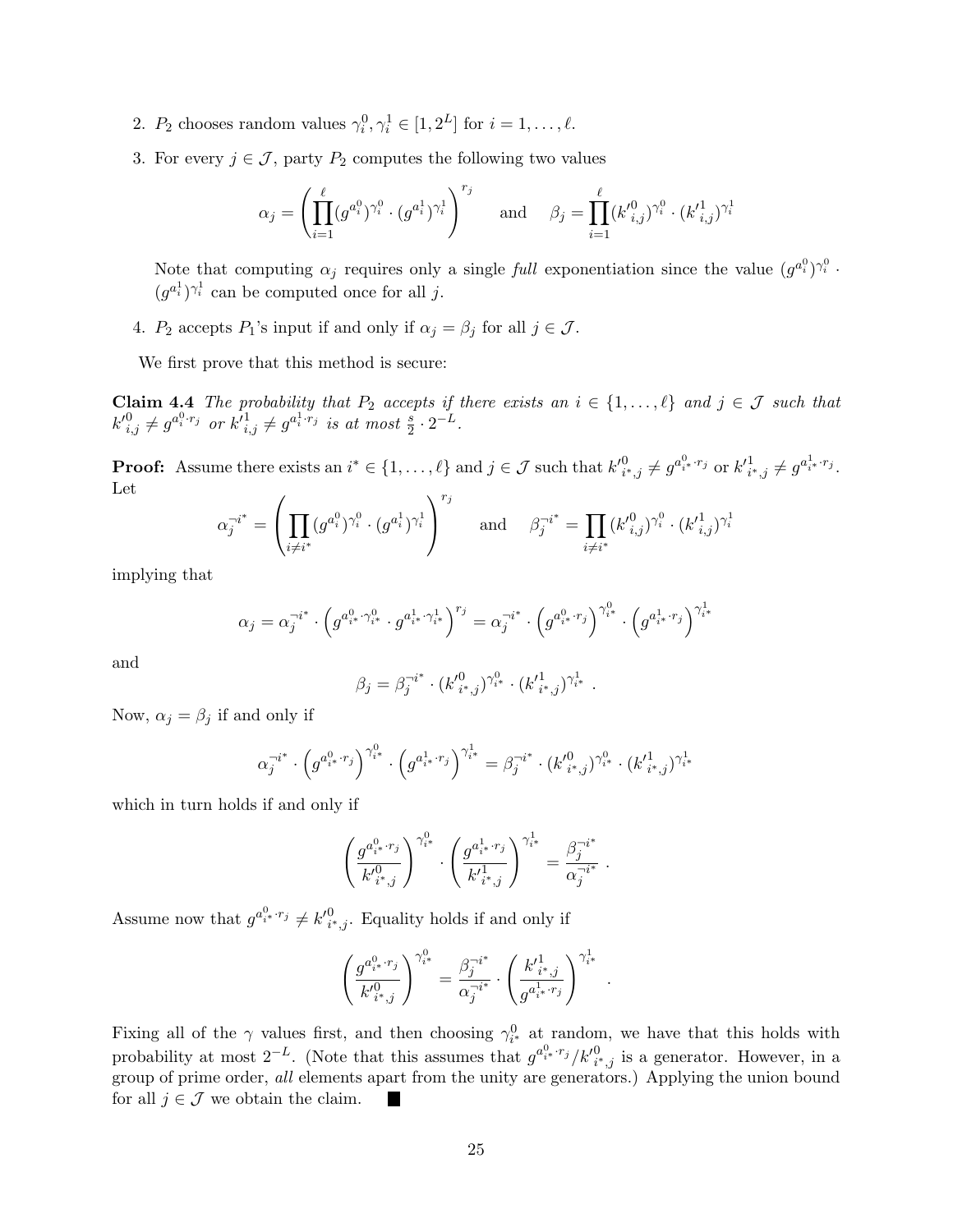We now analyze the efficiency improvement gained by this method. The communication overhead is slightly increased over the basic version of the protocol, since  $s\ell$  values, namely all garbled values of  $P_1$ 's inputs in the check circuits, are sent. This is not significant when the circuit is not very small. Regarding the computation overhead, we have that  $P_2$  now has to perform s $\ell$ exponentiations in order to compute the  $\beta_i$  values (2 $\ell$  exponentiations for s/2 values of j) with an exponent which is only  $L$  bits long. (Unfortunately, these exponentiations are not fixed base.) Assuming that exponentiations are carried out in an elliptic curve group of order  $2^{160}$  and that  $L = 40$ , we have that the cost of the exponentiations is reduced by a factor of 4. Thus, instead of s' exponentiations, we effectively have  $s\ell/4$  exponentiations. This is a mild improvement over the  $s\ell/3$  cost when using the fixed-base optimization.

**Preprocessing.** The bulk of the exponentiations performed in the protocol can be precomputed. Step 1 of the protocol, where  $P_1$  computes its input keys, can clearly be computed before  $P_1$  receives its inputs. Step 2 executes the oblivious transfers. It can be slightly changed to be run before  $P_2$ receives its inputs:  $P_2$  can execute this step with random inputs  $\sigma_1, \ldots, \sigma_\ell$ . Then, when it receives its input bits  $y_1, \ldots, y_\ell$ , it sends  $P_1$  a string of correction bits  $y_1 \oplus \sigma_1, \ldots, y_\ell \oplus \sigma_\ell$ .  $P_1$  exchanges the roles of the two keys of input wires of  $P_2$  for which it receives a correction bit with the value 1. (The security proof can be easily adapted for this variant of the protocol.) Given this change, both Steps 1 and 2 can be precomputed. These steps account for  $13.5s\ell$  of the  $15s\ell$  exponentiations of the protocol, where the remaining  $1.5s\ell$  exponentiations are fixed base. This means that if preprocessing is used, then after receiving their inputs the parties need to effectively compute only  $s\ell/2$  full exponentiations.

Parallel computation by the two parties. Many of the computations can be carried out in parallel by the different parties. For example, in the oblivious transfer protocol (Protocol [3.3\)](#page-9-0), after the sender receives the  $g_0, g_1, h_0^j, h_1^j$  values from the receiver in Step 4 of the setup phase it can begin carrying out half of the RAND computations while the receiver continues its other computations. Similarly, in each transfer phase the sender can send its messages to the receiver one by one, as it computes them. The receiver can begin decrypting the first message immediately as it arrives, in parallel to the sender computing the following messages.

Bandwidth vs. Computation It was shown in [\[16\]](#page-29-11) that it is possible to reduce the bandwidth of sending the circuits by about 50%, in the following way:  $P_1$  generates each circuit as a deterministic function of a different seed;  $P_1$  first commits to the circuits, and then, instead of sending the tables of check circuits, it only sends the seeds from which these circuits were computed. This reduction in communication comes at the cost of  $P_2$  having to generate long pseudo-random strings from seeds, and repeating  $P_1$ 's task of generating the circuits. This optimization might be useful, though, in settings in which communication is expensive (e.g., for a roaming cellular user).

# 5 Variants – Universal Composability and Covert Adversaries

#### 5.1 Universally Composable Two-Party Computation

We observe that the simulators in the proof of Theorem [4.2](#page-17-0) carry out no rewinding, and likewise the intermediate simulators used to prove the reductions. Thus, if the protocols used to compute the batch cut-and-choose oblivious transfer functionality and the zero-knowledge proof of knowledge of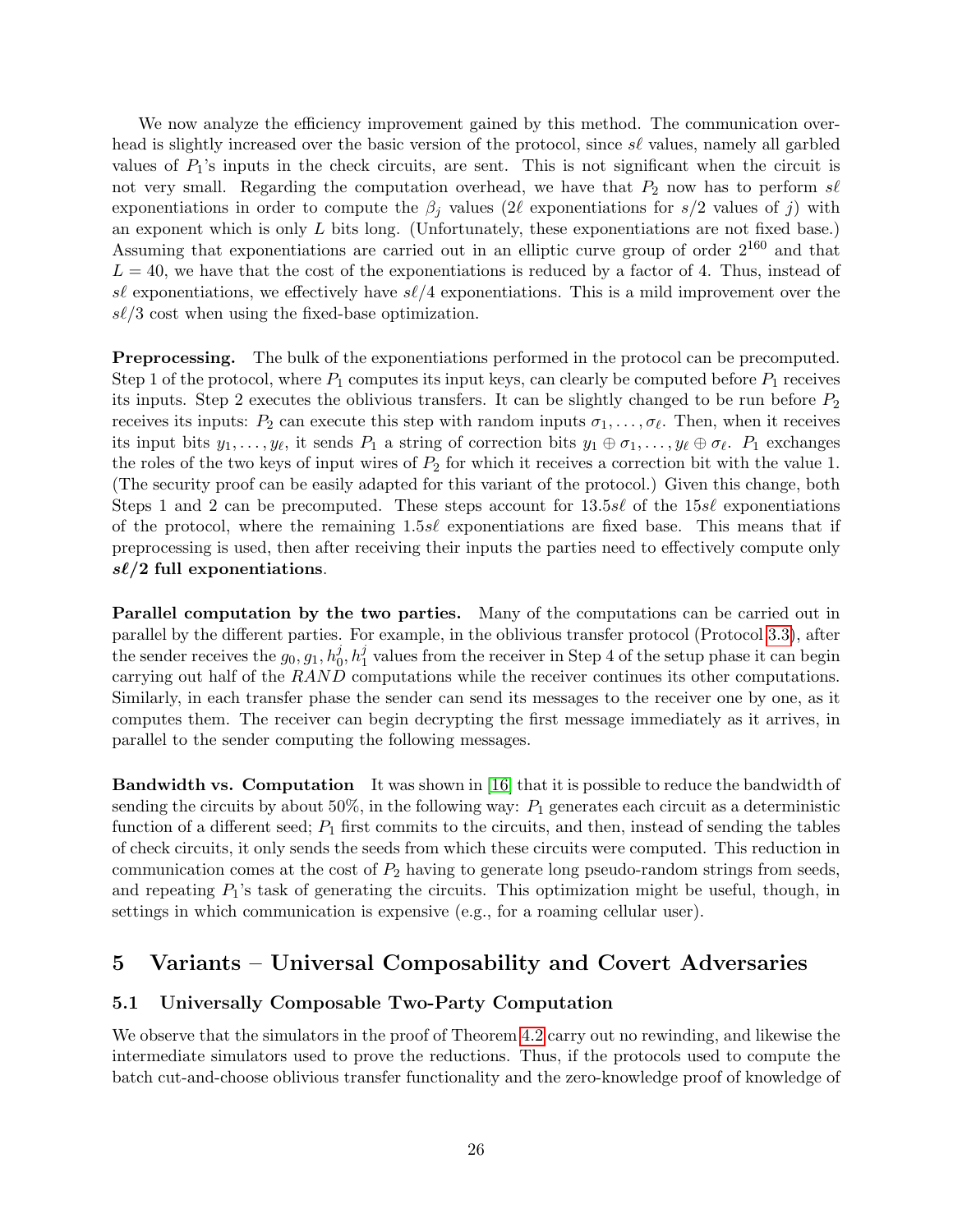Step [7b](#page-16-5) are universally composable, then so is Protocol [4.1.](#page-16-6) Furthermore, the protocol for computing the oblivious transfer is universally composable if the zero-knowledge proof carried out by the receiver in the setup phase is universally composable. Both that proof and the proof of Step [7b](#page-16-5) are essentially the proof of Protocol [B.2.](#page-34-0) Thus, all we need is a universally composable variant of the zero-knowledge proof of Protocol [B.2](#page-34-0) and the entire protocol is universally composable. In order to do this, we need an efficient transformation from  $\Sigma$  protocols to universally composable zeroknowledge proofs of knowledge. Efficient constructions of universally composable zero-knowledge have been considered in [\[12,](#page-29-12) [30,](#page-30-13) [9\]](#page-29-13), but do not work efficiently for all  $\Sigma$  protocols. Another approach was presented recently in [\[20\]](#page-29-14). We use this protocol, and for the sake of completeness (and to facilitate an exact complexity analysis) we present it in Appendix [C.](#page-36-0) As we will see below, the cost of the exponentiations is dominated by  $2s^2$  Diffie-Hellman group exponentiations. We summarize the above in the following theorem (the number of rounds is fewer here because the zero-knowledge protocol has fewer rounds in the model of universal composability):

Theorem 5.1 Assume that the decision Diffie-Hellman assumption holds. Then, for every efficiently computable two-party function  $f$  with inputs of length  $\ell$ , there exists a universally composable protocol that securely computes f in the presence of malicious adversaries in the common reference string model, with 8 rounds of computation and  $O(s\ell + s^2)$  exponentiations.

Efficiency of the UC variant of protocol [4.1.](#page-16-6) We begin by translating the above into the cost of running a universally composable zero-knowledge protocol for subset DH tuples (see Pro-tocol [B.2\)](#page-34-0). However, note that we only need to obtain security of  $2^{-s/4}$  and therefore we use  $L = s/4$  in the transformation of Appendix [C.](#page-36-0) Now, the number of exponentiations in the  $s/2$ out of s variant Protocol [B.2](#page-34-0) without the verifier commitment (because we only need the basic  $\Sigma$ protocol portion of it) is exactly 7s. As we have seen in Appendix [C,](#page-36-0) the cost of converting this to a universally-composable zero-knowledge protocol, using the UC commitment scheme of [\[27\]](#page-30-14), is L times the cost of the  $\Sigma$  protocol plus 57L group exponentiations. Thus, with  $L = s/4$  we have that the zero-knowledge protocols costs  $7sL + 57L = \frac{7}{4}$  $\frac{7}{4} \cdot s^2 + \frac{57}{4}$  $\frac{57}{4} \cdot s$  exponentiations.

Our protocol for two-party computation also uses a 1-out-of-2 variant of Protocol [B.2.](#page-34-0) In this case, the cost is 14 group exponentiations for a single execution of the  $\Sigma$  protocol. Setting  $L = s/4$ we have  $14L + 57L = 71L = \frac{71s}{4} < 18s$  group exponentiations. In Protocol [4.1](#page-16-6) the  $s/2$  out of s variant is run once, while the 1-out-of-2 variant is run  $\ell$  times. We therefore conclude that the universally composable version of Protocol [4.1](#page-16-6) has an *additional*  $\frac{7}{4} \cdot s^2 + \frac{57}{4} \cdot s + 18s\ell$  group exponentiations, beyond the cost of the basic version that is only secure in the stand-alone model. Although this is certainly not "for free" it is not overly prohibitive. We remark that the universally composable zero-knowledge proofs require three rounds of communication, rather than five rounds for the stand-alone versions. Since two of these are run at separate phases, we have that this takes four rounds off the round complexity of Protocol [4.1,](#page-16-6) yielding a total of 8 rounds.

#### <span id="page-27-0"></span>5.2 Covert Security

In the model of security in the presence of covert adversaries [\[1\]](#page-28-3), the requirement is that any cheating by an adversary will be caught with some probability  $\epsilon$ . The value of  $\epsilon$  taken depends on the application, the ramifications to an adversary being caught, the value to an adversary when it cheats successfully (if not caught) and so on. The analysis of our protocol shows that for every value of s (even if s is very small) the probability that an adversary can cheat without being caught is at most  $2^{-\frac{s}{4}+1}$ ; see Claim [4.3](#page-19-0) and a discussion below. This immediately yields a protocol that is secure in the presence of covert adversaries, as stated in the following theorem.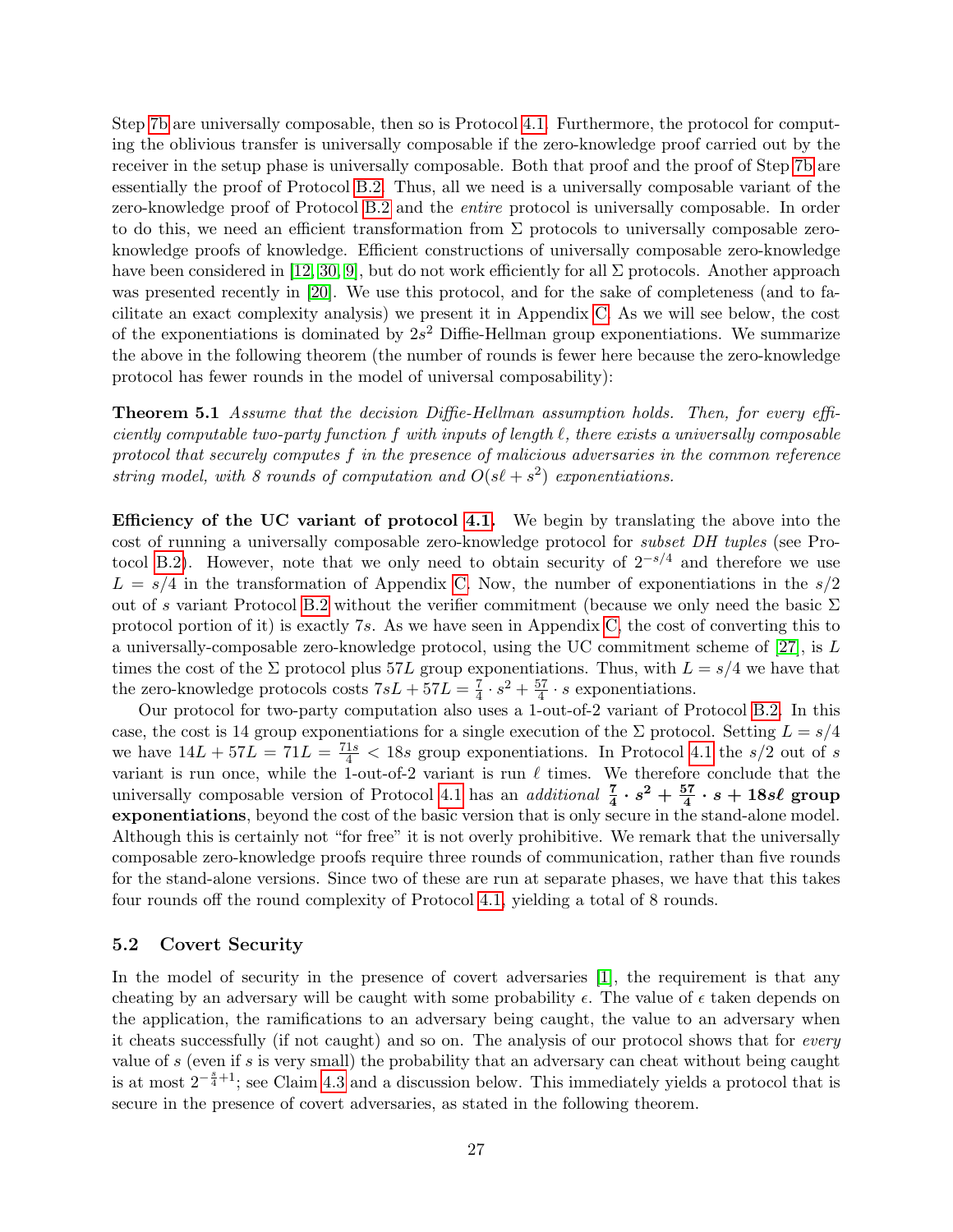**Theorem 5.2** Assume that the decisional Diffie-Hellman assumption is hard in  $\mathbb{G}$ , that the protocol used in Step [2](#page-16-4) securely computes the batch single-choice cut-and-choose oblivious transfer functionality, that the protocol used in Step [7b](#page-16-5) is a zero-knowledge proof of knowledge, and that the symmetric encryption scheme used to generate the garbled circuit is secure. Then, for any integer  $s > 4$ , Protocol [4.1](#page-16-6) securely computes the function f in the presence of covert adversaries with  $\epsilon$ -deterrent (under the strong explicit cheat formulation), for  $\epsilon = 1 - 2^{-\frac{s}{4}+1}$ .

We stress that our protocol is significantly more efficient than the protocols of  $[1]$  and  $[16]$  when values of  $\epsilon$  that are greater than  $1/2$  are desired. For example, in order to obtain an  $\epsilon$ -deterrent of 0.99, the protocol of [\[1\]](#page-28-3) requires using 100 garbled circuits. However, taking  $s = 30$  in our protocol here yields an  $\epsilon$ -deterrent of about 0.99, and so it suffices to send 30 circuits and not 100, reducing the cost by more than a factor of 3.

A tighter analysis. As we saw in the proof of Claim [4.3,](#page-19-0) the probability of cheating is actually significantly lower than  $2^{-s/4+1}$ . For small values of s the exact probability of cheating, given in Claim [4.3,](#page-19-0) is  $\binom{3s/4+1}{s/2+1}/\binom{s}{s/4}$  $s/2$ ). Based on this formula, with  $s = 24$  we obtain an  $\epsilon$ -deterrent of 0.99, and so the cost is actually less than 1/4 of the protocol of [\[1\]](#page-28-3), which is very significant.

# Acknowledgements

We thank Bo Zhang for pointing out an error in the single-choice cut-and-choose oblivious transfer protocol in an earlier version of this work.

## References

- <span id="page-28-3"></span>[1] Y. Aumann and Y. Lindell. Security Against Covert Adversaries: Efficient Protocols for Realistic Adversaries. In the Journal of Cryptology, 23(2):281–343, 2010.
- <span id="page-28-0"></span>[2] D. Beaver. Foundations of Secure Interactive Computing. In CRYPTO'91, Springer (LNCS 576), pages 377–391, 1991.
- <span id="page-28-1"></span>[3] R. Canetti. Security and Composition of Multi-party Cryptographic Protocols. In the Journal of Cryptology, 13(1):143–202, 2000.
- <span id="page-28-2"></span>[4] R. Canetti. Universally Composable Security: A New Paradigm for Cryptographic Protocols. In the 42nd FOCS, pages 136–145, 2001. Full version available at http://eprint.iacr.org/2000/067.
- <span id="page-28-7"></span>[5] R. Canetti and M. Fischlin. Universally Composable Commitments. In CRYPTO 2001, Springer (LNCS 2139), pages 19–40, 2001.
- <span id="page-28-5"></span>[6] L. Carter and M.N. Wegman. Universal Classes of Hash Functions. JCSS, 18(2):143–154, 1979.
- <span id="page-28-4"></span>[7] R. Cramer, I. Damgård and B. Schoenmakers. Proofs of Partial Knowledge and Simplified Design of Witness Hiding Protocols. In CRYPTO'94, Springer (LNCS 839), pages 174-187, 1994.
- <span id="page-28-6"></span>[8] I. Damgård. On Σ Protocols. http://www.daimi.au.dk/∼ivan/Sigma.pdf.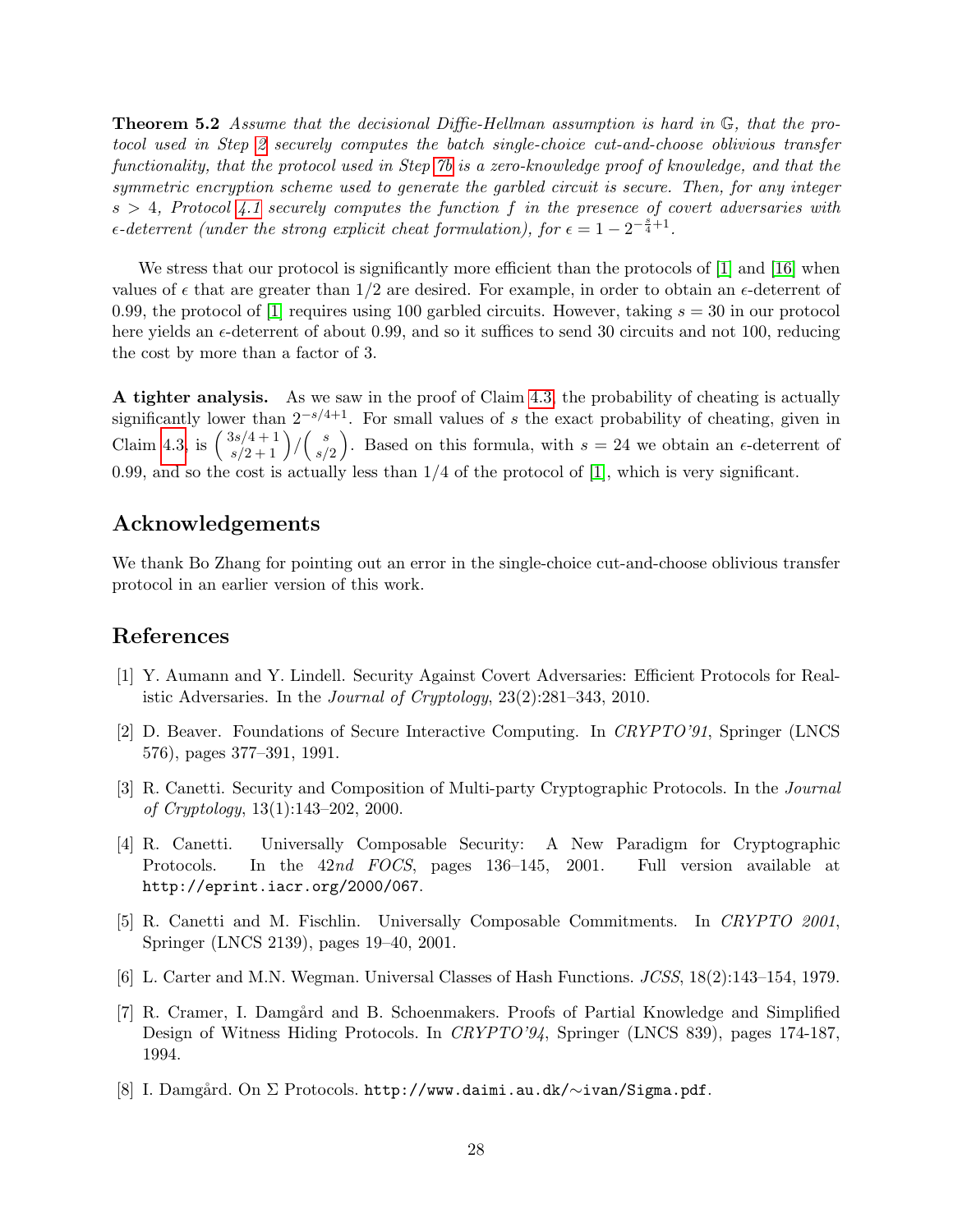- <span id="page-29-13"></span>[9] Y. Dodis, V. Shoup and S. Walfish. Efficient Constructions of Composable Commitments and Zero-Knowledge Proofs. In CRYPTO 2008, Springer (LNCS 5157), pages 515–535, 2008.
- <span id="page-29-9"></span>[10] Y. Dodis, R. Gennaro, J. Hastad, H. Krawczyk and T. Rabin. Randomness Extraction and Key Derivation Using the CBC, Cascade and HMAC Modes. In *CRYPTO 2004*, Springer (LNCS 3152), pages 494–510, 2004.
- <span id="page-29-5"></span>[11] S. Even, O. Goldreich and A. Lempel. A Randomized Protocol for Signing Contracts. In Communications of the ACM, 28(6):637–647, 1985.
- <span id="page-29-12"></span>[12] J. Garay, P. MacKenzie and K. Yang. Strengthening Zero-Knowledge Protocols Using Signatures. In EUROCRYPT 2003, Springer (LNCS 2656), pages 177–194, 2003.
- <span id="page-29-7"></span>[13] O. Goldreich. Foundations of Cryptography: Volume 2 – Basic Applications. Cambridge University Press, 2004.
- <span id="page-29-0"></span>[14] O. Goldreich, S. Micali and A. Wigderson. How to Play any Mental Game – A Completeness Theorem for Protocols with Honest Majority. In the 19th STOC, pages 218–229, 1987. For details see [\[13,](#page-29-7) Chapter 7].
- <span id="page-29-1"></span>[15] S. Goldwasser and L. Levin. Fair Computation of General Functions in Presence of Immoral Majority. In CRYPTO'90, Spring-Verlag (LNCS 537), pages 77–93, 1990.
- <span id="page-29-11"></span>[16] V. Goyal, P. Mohassel and A. Smith. Efficient Two Party and Multi Party Computation Against Covert Adversaries. In EUROCRYPT 2008, Springer (LNCS 4965), pages 289–306, 2008.
- <span id="page-29-10"></span>[17] R.L. Graham, D.E. Knuth and O. Patashnik. Concrete Mathematics: A Foundation for Computer Science, second edition. Addison-Wesley, 1998.
- <span id="page-29-8"></span>[18] J. Hastad, R. Impagliazzo, L. Levin and M. Luby. Construction of a Pseudo-random Generator from any One-way Function. In the SIAM Journal on Computing, 28(4):1364–1396, 1999.
- <span id="page-29-15"></span>[19] C. Hazay and Y. Lindell. Efficient Secure Two-Party Protocols: Techniques and Constructions. Springer, November 2010.
- <span id="page-29-14"></span>[20] C. Hazay and K. Nissim. Efficient Set Operations in the Presence of Malicious Adversaries. In PKC 2010, Springer (LNCS 6056), pages 312–331, 2010.
- <span id="page-29-3"></span>[21] Y. Ishai, M. Prabhakaran and A. Sahai. Founding Cryptography on Oblivious Transfer – Efficiently. In CRYPTO 2008, Springer (LNCS 5157), pages 572–591, 2008.
- <span id="page-29-6"></span>[22] Y. Ishai, M. Prabhakaran and A. Sahai. Secure Arithmetic Computation with No Honest Majority. In TCC 2009, Springer (LNCS 5444), pages 294–314, 2009.
- <span id="page-29-2"></span>[23] S. Jarecki and V. Shmatikov. Efficient Two-Party Secure Computation on Committed Inputs. In EUROCRYPT 2007, Springer (LNCS 4515), pages 97–114, 2007.
- <span id="page-29-4"></span>[24] M. Kiraz and B. Schoenmakers. A Protocol Issue for the Malicious Case of Yao's Garbled Circuit Construction. In the Proceedings of the 27th Symposium on Information Theory in the Benelux, pages 283–290, 2006.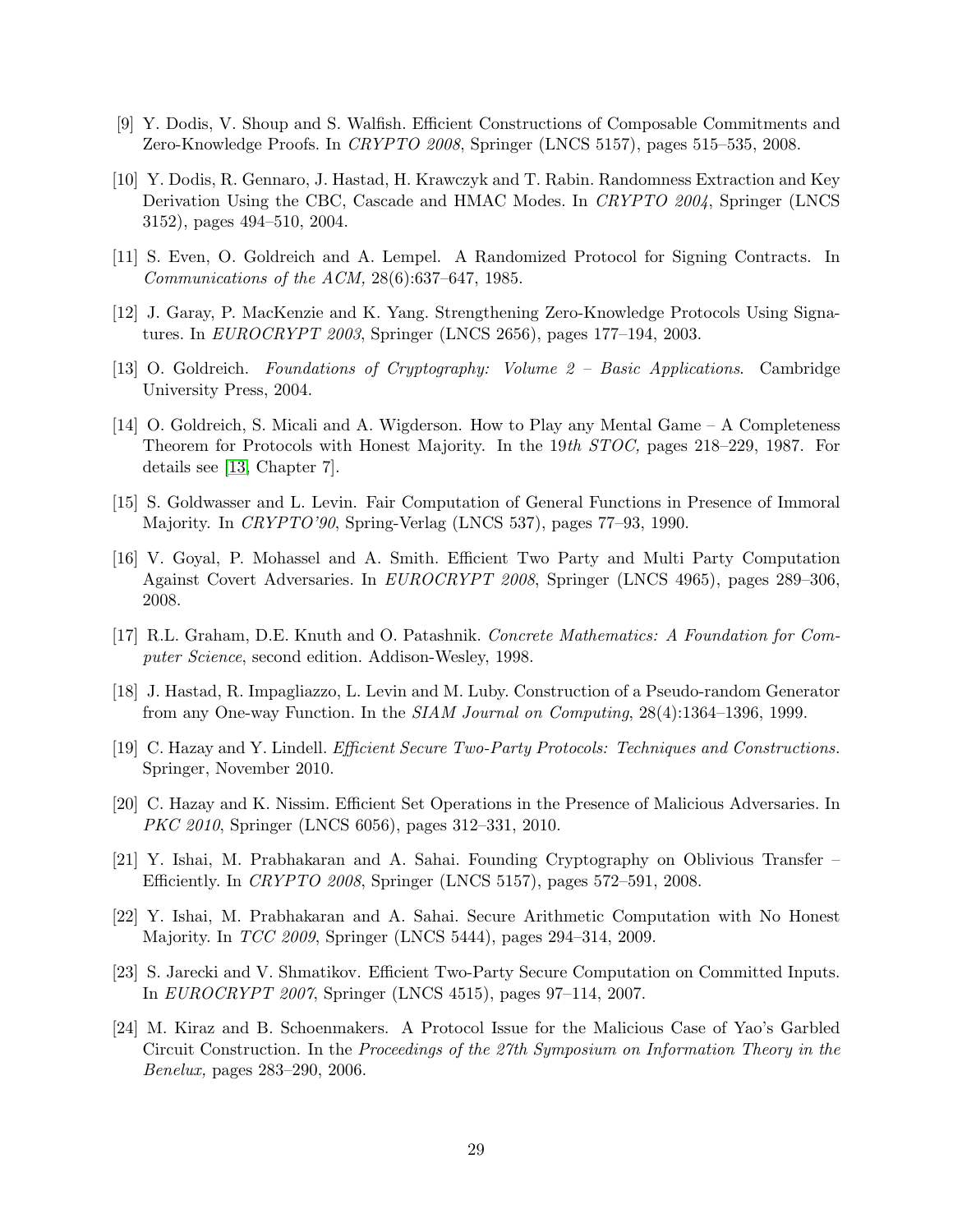- <span id="page-30-7"></span>[25] V. Kolesnikov and T. Schneider. Improved Garbled Circuit: Free XOR Gates and Applications. In the 35th ICALP, Springer (LNCS 5126), pages 486–498, 2008.
- <span id="page-30-11"></span>[26] Y. Lindell. Parallel Coin-Tossing and Constant-Round Secure Two-Party Computation. In the Journal of Cryptology, 16(3):143–184, 2003.
- <span id="page-30-14"></span>[27] Y. Lindell. Highly-Efficient Universally-Composable Commitments. In EUROCRYPT 2011, Springer (LNCS 6632), pages 446–466, 2011.
- <span id="page-30-15"></span>[28] Y. Lindell and B. Pinkas. A Proof of Yao's Protocol for Secure Two-Party Computation. In the Journal of Cryptology, 22(2):161–188, 2009.
- <span id="page-30-2"></span>[29] Y. Lindell and B. Pinkas. An Efficient Protocol for Secure Two-Party Computation in the Presence of Malicious Adversaries. In *EUROCRYPT 2007*, Springer (LNCS 4515), pages 52– 78, 2007.
- <span id="page-30-13"></span>[30] P. MacKenzie and K. Yang. On Simulation-Sound Trapdoor Commitments. In EUROCRYPT 2004, Springer (LNCS 3027), pages 382-400, 2004.
- <span id="page-30-12"></span>[31] A.J. Menezes, P.C. van Oorschot and S.A. Vanstone. Handbook of Applied Cryptography, CRC Press, 2001.
- <span id="page-30-0"></span>[32] S. Micali and P. Rogaway. Secure Computation. Unpublished manuscript, 1992. Preliminary version in CRYPTO'91, Springer (LNCS 576), pages 392–404, 1991.
- <span id="page-30-5"></span>[33] P. Mohassel and M.K. Franklin. Efficiency Tradeoffs for Malicious Two-Party Computation. In the 9th PKC conference, Springer-Verlag (LNCS 3958), pages 458473, 2006.
- <span id="page-30-6"></span>[34] M. Naor and O. Reingold. Synthesizers and Their Application to the Parallel Construction of Psuedo-Random Functions. In the 36th FOCS, pages 170–181, 1995.
- <span id="page-30-3"></span>[35] J.B. Nielsen and C. Orlandi. LEGO for Two-Party Secure Computation. In TCC 2009, Springer (LNCS 5444), pages 368–386, 2009.
- <span id="page-30-9"></span>[36] C. Orlandi. Personal communication, 2010.
- <span id="page-30-10"></span>[37] C. Peikert, V. Vaikuntanathan and B. Waters. A Framework for Efficient and Composable Oblivious Transfer. In CRYPTO'08, Springer (LNCS 5157), pages 554–571, 2008.
- <span id="page-30-4"></span>[38] B. Pinkas, T. Schneider, N.P. Smart and S.C. Williams. Secure Two-Party Computation Is Practical. In ASIACRYPT 2009, Springer (LNCS 5912), pages 250–267, 2009.
- <span id="page-30-8"></span>[39] M. Rabin. How to Exchange Secrets by Oblivious Transfer. Tech. Memo TR-81, Aiken Computation Laboratory, Harvard U., 1981.
- <span id="page-30-16"></span>[40] A. Shamir. How to Share a Secret. In the Communications of the ACM, 22(11):612–613, 1979.
- <span id="page-30-1"></span>[41] A.C. Yao. How to Generate and Exchange Secrets. In the 27th FOCS, pages 162–167, 1986.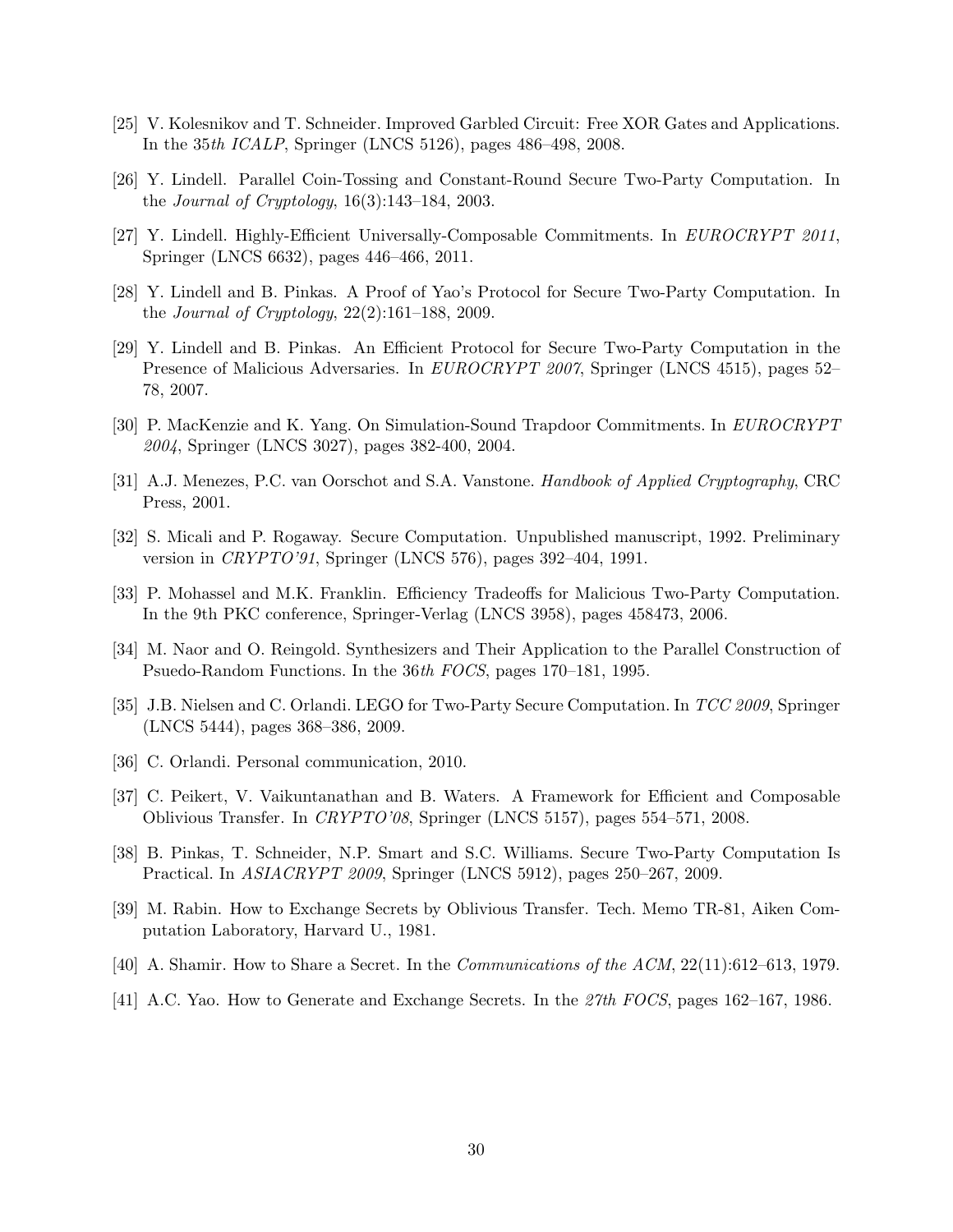### <span id="page-31-0"></span>A Yao's Protocol – Semi-Honest Adversaries

We describe here the construction of secure two-party computation (for semi-honest adversaries) which is described in [\[41\]](#page-30-1). This construction is based on Yao construction. It is proved in [\[28\]](#page-30-15) to be secure against semi-honest adversaries.

Let C be a Boolean circuit that receives two inputs  $x, y \in \{0,1\}^{\ell}$  and outputs  $C(x, y) \in \{0,1\}^{\ell}$ (for simplicity, we assume that the input length, output length and the security parameter are all of the same length  $\ell$ ). We also assume that C has the property that if a circuit-output wire comes from a gate g, then gate g has no wires that are input to other gates.<sup>[3](#page-31-1)</sup> (Likewise, if a circuit-input wire is itself also a circuit-output, then it is not input into any gate.)

We begin by describing the construction of a single garbled gate g in C. The circuit C is Boolean, and therefore any gate is represented by a function  $g : \{0,1\} \times \{0,1\} \rightarrow \{0,1\}$ . Now, let the two input wires to g be labeled  $w_1$  and  $w_2$ , and let the output wire from g be labeled w<sub>3</sub>. Furthermore, let  $k_1^0, k_1^1, k_2^0, k_3^1, k_3^0, k_3^1$  be six keys obtained by independently invoking the keygeneration algorithm  $G(1^{\ell})$ ; for simplicity, assume that these keys are also of length  $\ell$ . Intuitively, we wish to be able to compute  $k_3^{g(\alpha,\beta)}$  $s^{g(\alpha,\beta)}$  from  $k_1^{\alpha}$  and  $k_2^{\beta}$  $2^{\rho}$ , without revealing any of the other three values  $k_3^{g(1-\alpha,\beta)}$  $s_3^{(1-\alpha,\beta)}, k_3^{(1-\alpha,1-\beta)}, k_3^{(1-\alpha,1-\beta)}$ . The gate g is defined by the following four values

$$
\begin{aligned} c_{0,0} &= E_{k_1^0}\left(E_{k_2^0}(k_3^{g(0,0)})\right) \qquad c_{0,1} = E_{k_1^0}\left(E_{k_2^1}(k_3^{g(0,1)})\right) \\ c_{1,0} &= E_{k_1^1}\left(E_{k_2^0}(k_3^{g(1,0)})\right) \qquad c_{1,1} = E_{k_1^1}\left(E_{k_2^1}(k_3^{g(1,1)})\right) \end{aligned}
$$

where E is from a private key encryption scheme  $(G, E, D)$  that has indistinguishable encryptions for multiple messages, and has an elusive efficiently verifiable range. Informally, this means (1) that for any two (known) messages x and y, no polynomial-time adversary can distinguish between the encryptions of x and y, and  $(2)$  that there is a negligible probability that an encryption under one key falls into the range of encryptions under another key, and given a key  $k$  it is easy to verify whether a certain ciphertext is in the range of encryptions with  $k$ . See [\[28\]](#page-30-15) for a detailed discussion of these properties, and for examples of easy implementations satisfying them. For example, the encryption scheme could be  $E_k(m) = \langle r, f_k(r) \oplus m0^n \rangle$ , where  $f_k$  is a pseudo-random function keyed by k whose output is  $|m| + n$  bits long, and r is a randomly chosen value.

Now, the actual gate is defined by a random permutation of the above values, denoted as  $c_0, c_1, c_2, c_3;$  from here on we call them the **garbled table** of gate  $g$ . Notice that given  $k_1^{\alpha}$  and  $k_2^{\beta}$  $\frac{p}{2}$ and the values  $c_0, c_1, c_2, c_3$ , it is possible to compute the output of the gate  $k_3^{g(\alpha,\beta)}$  $_3^{g(\alpha,p)}$  as follows. For every *i*, compute  $D_{k_2^{\beta}}(D_{k_1^{\alpha}}(c_i))$ . If more than one decryption returns a non- $\perp$  value, then output abort. Otherwise, define  $k_3^{\gamma}$  $\gamma_3^{\gamma}$  to be the only non- $\perp$  value that is obtained. (Notice that if only a single non- $\perp$  value is obtained, then this will be  $k_3^{g(\alpha,\beta)}$  $3^{(0,\rho)}$  because it is encrypted under the given keys  $k_1^{\alpha}$  and  $k_2^{\beta}$ <sup>2</sup>. Later we will show that except with negligible probability, only one non- $\perp$  value is indeed obtained.)

We are now ready to show how to construct the entire garbled circuit. Let  $m$  be the number of wires in the circuit C, and let  $w_1, \ldots, w_m$  be labels of these wires. These labels are all chosen uniquely with the following exception: if  $w_i$  and  $w_j$  are both output wires from the same gate g, then  $w_i = w_j$  (this occurs if the fan-out of g is greater than one). Likewise, if an input bit enters more than one gate, then all circuit-input wires associated with this bit will have the same label. Next, for every label  $w_i$ , choose two independent keys  $k_i^0, k_i^1 \leftarrow G(1^{\ell})$ ; we stress that all of these

<span id="page-31-1"></span><sup>&</sup>lt;sup>3</sup>This requirement is due to our labeling of gates described below, that does not provide a unique label to each wire (see [\[28\]](#page-30-15) for more discussion). We note that this assumption on C increases the number of gates by at most  $\ell$ .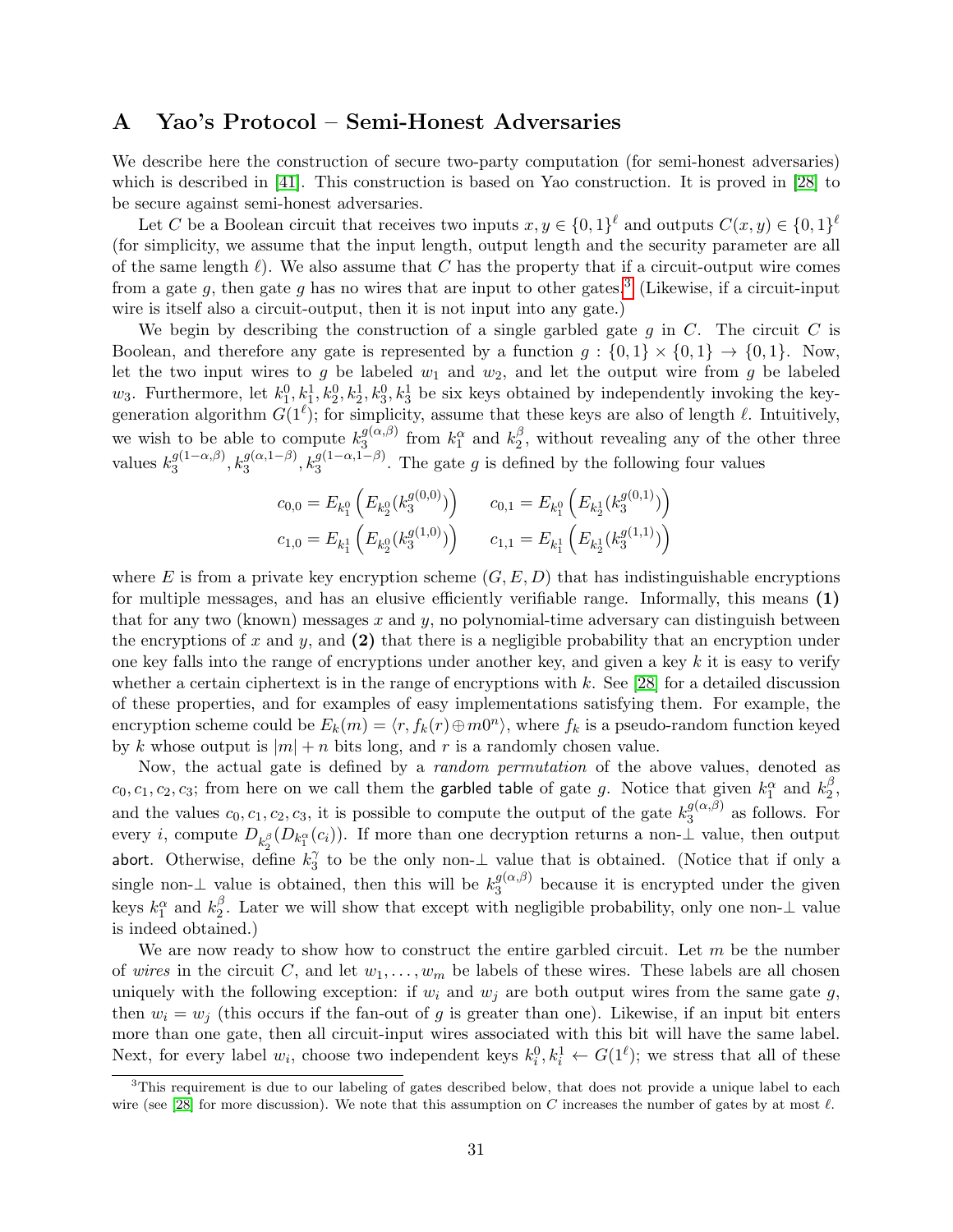keys are chosen independently of the others. Now, given these keys, the four garbled values of each gate are computed as described above and the results are permuted randomly. Finally, the output or decryption tables of the garbled circuit are computed. These tables simply consist of the values  $(0, k_i^0)$  and  $(1, k_i^1)$  where  $w_i$  is a *circuit-output wire*. (Alternatively, output gates can just compute 0 or 1 directly. That is, in an output gate, one can define  $c_{\alpha,\beta} = E_{k_1^{\alpha}}(E_{k_2^{\beta}}(g(\alpha,\beta)))$  for every  $\alpha, \beta \in \{0, 1\}$ .)

The entire garbled circuit of C, denoted GC, consists of the garbled table for each gate and the output tables. We note that the structure of  $C$  is given, and the garbled version of  $C$  is simply defined by specifying the output tables and the garbled table that belongs to each gate. This completes the description of the garbled circuit.

Let  $x = x_1 \cdots x_\ell$  and  $y = y_1 \cdots y_\ell$  be two  $\ell$ -bit inputs for C. Furthermore, let  $w_1, \ldots, w_\ell$  be the input labels corresponding to x, and let  $w_{\ell+1}, \ldots, w_{2\ell}$  be the input labels corresponding to y. It is shown in [\[28\]](#page-30-15) that given the garbled circuit GC and the strings  $k_1^{x_1}, \ldots, k_\ell^{x_\ell}, k_{\ell+1}^{y_1}, \ldots, k_{2\ell}^{y_\ell}$ it is possible to compute  $C(x, y)$ , except with negligible probability. The way that these values are obtained is as follows. For every bit of  $P_1$ 's input, party  $P_1$  just sends  $P_2$  the appropriate keys  $k_1^{x_1}, \ldots, k_\ell^{x_\ell}$ . Furthermore, for every bit  $y_i$  of  $P_2$ 's input, the parties run an oblivious transfer protocol where  $P_1$  inputs  $(k_{\ell+i}^0, k_{\ell+i}^1)$  and  $P_2$  inputs  $y_i$ . The result is that  $P_2$  obtains the keys  $k_{\ell+1}^{y_1}, \ldots, k_{2\ell}^{y_\ell}$  and can therefore compute the garbled circuit. The crucial observation is that  $P_1$ learns nothing of  $P_2$ 's input by the security of the oblivious transfer, and  $P_2$  learns nothing but the output because the circuit is encrypted and the keys  $k_1^{x_1}, \ldots, k_\ell^{x_\ell}$  keep the identity of the bits  $x_1, \ldots, x_\ell$  secret.

A useful lemma. In [\[29\]](#page-30-2), the following lemma is proven (that is actually implicit already in [\[28\]](#page-30-15)). The lemma states that it is possible to build a fake garbled circuit that outputs a fixed value  $z = f(x, y)$ , and this is indistinguishable to an adversary who has only a single set of keys that correspond to the inputs  $x$  and  $y$ . The simulator that we construct in order to prove the security of our protocol constructs such "fake" circuits, and we therefore rely on this lemma in our proof.

<span id="page-32-1"></span>**Lemma A.1** Given a circuit C and an output value z (of the same length as the output of C) it is possible to construct a garbled circuit  $\overline{GC}$  such that:

- 1. The output of  $\widetilde{GC}$  is always z, regardless of the garbled values that are provided for  $P_1$  and P2's input wires, and
- 2. If  $z = f(x, y)$ , then no non-uniform prob. polynomial-time adversary A can distinguish between the distribution ensemble consisting of  $GC$  and a single arbitrary garbled value for every input wire, and the distribution ensemble consisting of a real garbled version of  $C$ , together with garbled values that correspond to x for  $P_1$ 's input wires and to y for  $P_2$ 's input wires.

### <span id="page-32-0"></span>B Zero-Knowledge Proofs of Knowledge

In this section we present zero-knowledge proofs that we need in our protocols. The reason for presenting the protocols in full detail is to facilitate an exact efficiency analysis.

#### B.1 Zero-Knowledge Proof of Knowledge – Diffie-Hellman Tuples

A zero-knowledge proof of knowledge of Diffie-Hellman tuples is presented in Figure [B.1.](#page-33-1) The fact that this is a proof of knowledge (and not just a zero-knowledge proof system) has been proven in [\[19,](#page-29-15) Chapter 6].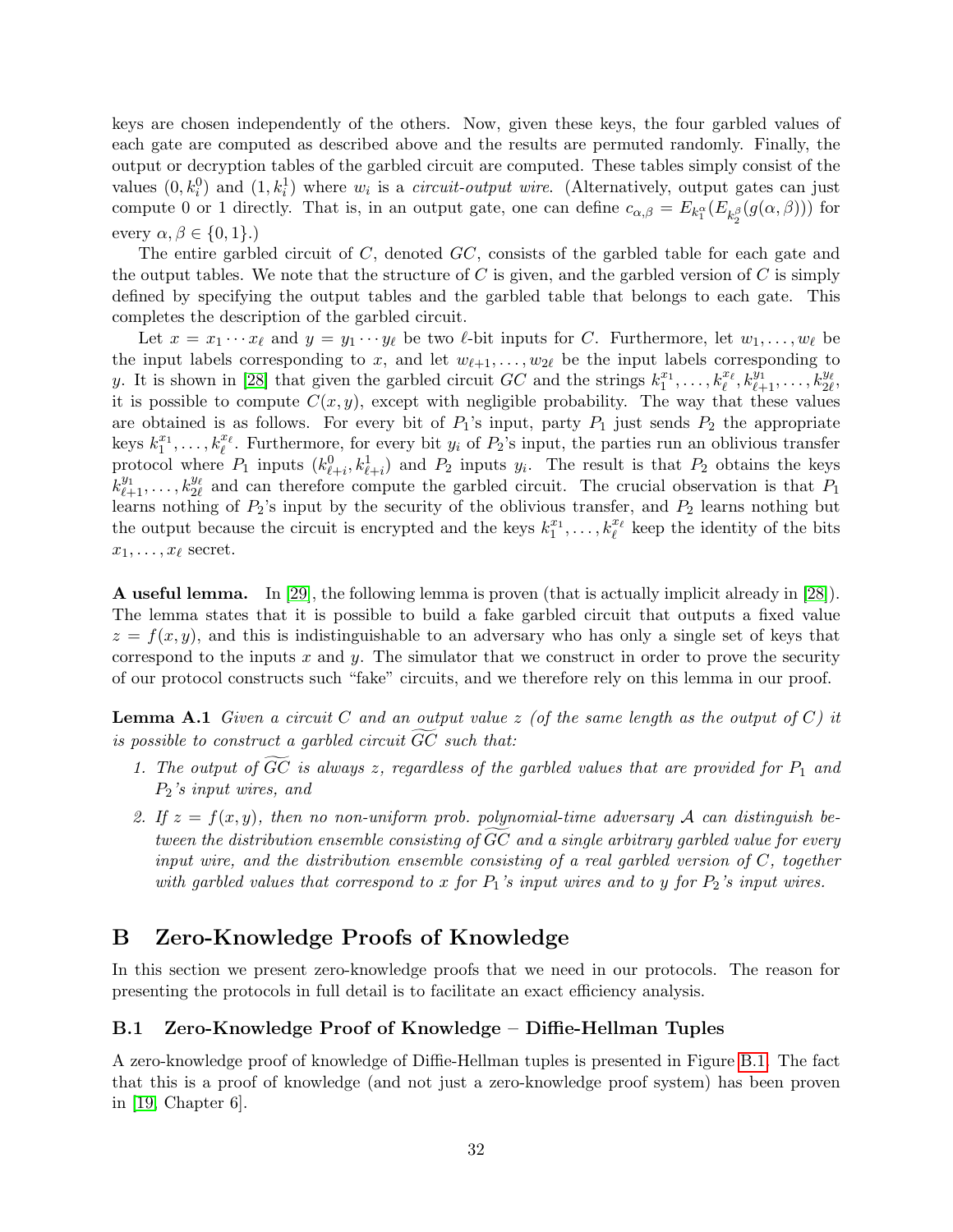#### <span id="page-33-1"></span>PROTOCOL B.1 (ZK Proof of Knowledge of Diffie-Hellman Tuples)

- Joint statement: The values  $(\mathbb{G}, g_0, g_1, u, v)$  that are elements of a group  $\mathbb{G}$  of known order  $q$ , and  $q$  is the generator.
- Auxiliary input for the prover: A witness w such that  $u = (g_0)^w$  and  $v = (g_1)^w$ .
- The protocol:
	- 1. P chooses a random  $a \in \{1, ..., q\}$ , computes  $\alpha = (g_0)^a$  and sends  $\alpha$  to V.
	- 2. The verifier V chooses random  $s, t \in \{1, ..., q\}$ , computes  $c = (g_0)^s \cdot \alpha^t$  and sends c to  $P$  (this is a perfectly-hiding commitment to  $s$ ).
	- 3. P chooses a random  $r \in \{1, ..., q\}$  and computes  $A = (g_0)^r$  and  $B = (g_1)^r$ . It then sends  $(A, B)$  to V.
	- 4. V sends s and t as above to P.
	- 5. P verifies that  $c = (g_0)^s \cdot \alpha^t$ . If no, it aborts. Otherwise, it sends  $z = s \cdot w + r$  to V. In addition, it sends  $a$  as chosen above.
	- 6. V accepts if and only if  $\alpha = (g_0)^a$ ,  $A = (g_0)^z/u^s$  and  $B = (g_1)^z/v^s$ .

Exact efficiency. The overall number of exponentiations in the protocol is 12. However, 8 of these are of the form  $x^a \cdot y^b$  (observe that the verification of A and B by V in the last step is actually also of this form). Each of these double exponentiations costs only 1.25 the cost of a standard exponentiation [\[31,](#page-30-12) Alg. 14.88], and thus we conclude that the protocol requires 9 exponentiations overall. In addition, it takes 5 rounds of communication and involves the exchange of 8 group elements (where we count  $s, t, z, a$  as group elements even though they are actually smaller).

#### <span id="page-33-0"></span>B.2 Zero-Knowledge for Subset DH

The protocol below uses the technique of [\[7\]](#page-28-4) in order to prove that half of a given set of values are of the Diffie-Hellman form. We assume familiarity with the technique of [\[7\]](#page-28-4) here. We remark that in Protocol [B.2,](#page-34-0) it is possible to use any perfect secret sharing with the properties that are defined in [\[7\]](#page-28-4). The secret-sharing scheme of Shamir [\[40\]](#page-30-16) works for example, but [\[7\]](#page-28-4) have a more efficient scheme based on matrix multiplication. The following proposition is common knowledge and follows from [\[7\]](#page-28-4), and the proof is therefore omitted.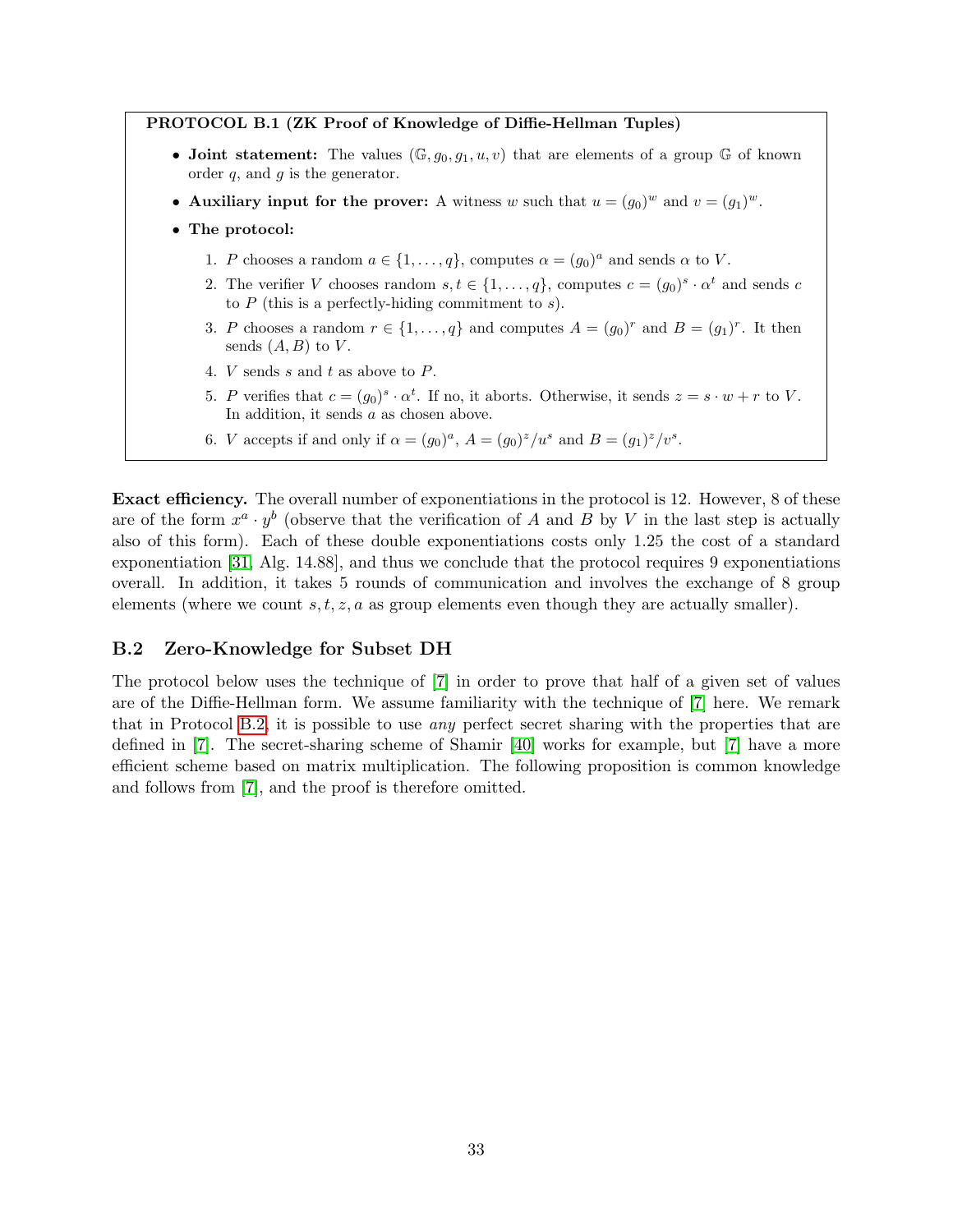<span id="page-34-0"></span>PROTOCOL B.2 (ZK Proof of Knowledge of Subset of Diffie-Hellman Tuples)

[The set I that is used here is the complement of the set  $\mathcal J$  in Protocol [3.3.](#page-9-0)]

- Joint statement: The description  $\mathbb G$  of a group of order q with generators  $g_0, g_1$ . In addition, *s* pairs  $(h_0^1, h_1^1), \ldots, (h_0^s, h_1^s)$
- Auxiliary input for the prover: A witness set of  $s/2$  values  $W = \{(i_j, w_{i_j})\}$  where the set of indices  $i_j$ , denoted I, are such that for every  $i_j \in I$  it holds that  $h_0^{i_j} = (g_0)^{w_{i_j}}$  and  $h_1^{i_j} = (g_1)^{w_{i_j}}.$
- The protocol:
	- 1. Set up commitment to verifier challenge:
		- (a) The prover P chooses a random  $a \leftarrow \mathbb{Z}_q$ , computes  $\alpha = (g_0)^a$  and sends  $\alpha$  to V.
		- (b) The verifier V chooses random  $t, c \leftarrow \mathbb{Z}_q$ , computes  $C = (g_0)^c \cdot \alpha^t$  and sends C to  $P$  (this is a perfectly-hiding commitment to  $c$ ).
	- 2. Prover message 1:
		- (a) For every  $i \notin I$ , the prover P chooses random values  $c_i \leftarrow \mathbb{Z}_q$  and  $z_i \leftarrow \mathbb{Z}_q$  and sets  $A_i = \frac{(g_0)^{z_i}}{(h^i)^{c_i}}$  $\frac{(g_0)^{z_i}}{(h_0^i)^{c_i}}$  and  $B_i = \frac{(g_1)^{z_i}}{(h_1^i)^{c_i}}$  $\frac{(g_1)^{-i}}{(h_1^i)^{c_i}}$ .
		- (b) For every  $i \in I$ , the prover chooses random  $\rho_i \leftarrow \mathbb{Z}_q$  and sets  $A_i = (g_0)^{\rho_i}$  and  $B_i = (g_1)^{\rho_i}.$
		- (c) P sends  $(A_1, B_1), \ldots, (A_s, B_s)$  to V.
	- 3. Verifier query:  $V$  sends  $t, c$  as above.
	- 4. Prover message 2:
		- (a) P checks that  $C = (g_0)^c \cdot \alpha^t$  and aborts if not. Otherwise, it takes c as the verifier query.
		- (b) The values  ${c_i}_{i \notin I}$  and the verifier query c are interpreted as  $s/2$  shares  ${c_i}$  and a secret c in a secret sharing scheme with s participants and threshold  $s/2 + 1$ . Thus, these values fully define all shares for all participants (when an appropriate secret sharing scheme is used). The prover computes these shares  $c_1, \ldots, c_s$  and sends them to the verifier  $V$ .
		- (c) For every  $i \notin I$ , P sends  $z_i$  as chosen above.
		- (d) For every  $i \in I$ , P sends  $z_i = c_i \cdot w_i + \rho_i$ .
		- (e) Finally,  $P$  sends  $a$  as chosen in the first step.
	- 5. Verifier validation: V accepts if and only if all the following hold:
		- (a)  $\alpha = g^a$
		- (b) The shares  $c_1, \ldots, c_s$  define the secret c
		- (c) For all  $i = 1, \ldots, s$  it holds that  $A_i = \frac{(g_0)^{z_i}}{(h_i^i)^{c_i}}$  $\frac{(g_0)^{z_i}}{(h_0^i)^{c_i}}$  and  $B_i = \frac{(g_1)^{z_i}}{(h_1^i)^{c_i}}$  $\overline{(h_1^i)^{c_i}}$ .

<span id="page-34-1"></span>**Proposition B.3** Protocol [B.2](#page-34-0) is a zero-knowledge proof of knowledge that is secure under parallel composition, for the relation

$$
R = \left\{ (\mathbb{G}, q, g_0, g_1, (h_0^1, h_1^1), \dots, (h_0^s, h_1^s)) \right\}
$$

where  $\mathbb G$  is a group of order  $q$  with generators  $g_0, g_1$ , and there exists a set of at least  $s/2$  values  $w_{i_1}, \ldots, w_{i_{s/2}}$  such that for every  $j = 1, \ldots, s/2$  it holds that  $h_0^{i_j} = (g_0)^{w_{i_j}}$  and  $h_1^{i_j} = (g_1)^{w_{i_j}}$ .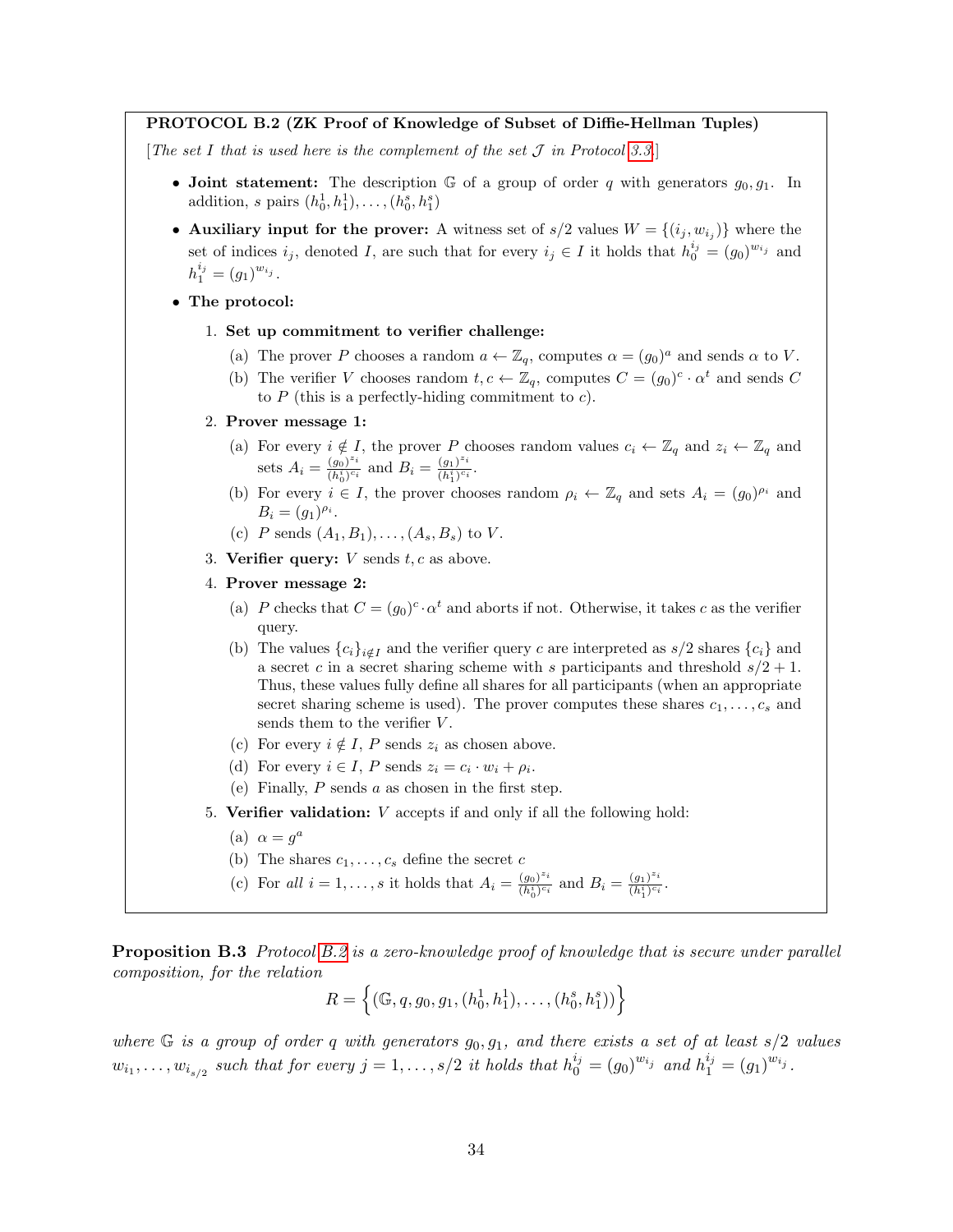A one-out-of-two variant. We also need to prove that one out of two tuples is a Diffie-Hellman tuple. The idea is basically as in Protocol [B.2](#page-34-0) with  $s = 2$ . This case is simpler since instead of using a secret sharing scheme the parties work in the following way:

- 1. The prover chooses  $c_i$  as it wishes for the statement i whose proof it wants to forge;
- 2. The verifier sends the receiver a random  $c$ ;
- 3. The prover sets  $c_{2-i} = c_i + c$ .

**Exact efficiency.** The overall cost of the protocol is  $7s + 4$  exponentiations and the exchange of  $3s + 4$  group elements. In addition, it takes 5 rounds of communication (note that the first and last round of communication can be combined with messages from the calling protocol). In the one-out-of-two variant, the count is identical by setting  $s = 2$ .

#### <span id="page-35-1"></span>B.3 ZK Proof for Extended Diffie-Hellman Tuples

A zero-knowledge proof of an extended Diffie-Hellman tuple is given in Protocol [B.4.](#page-35-0) The input is a tuple  $(g_0, g_1, h_0, h_1, u_1, v_1, \ldots, u_n, v_n)$  such that either all  $\{(g_0, h_0, u_i, v_i)\}_{i=1}^n$  are Diffie-Hellman tuples, or all  $\{(g_1, h_1, u_i, v_i)\}_{i=1}^{\eta}$  are Diffie-Hellman tuples. This zero-knowledge proof is used twice; once in the single-choice cut-and-choice oblivious transfer protocol in Section [3.4,](#page-12-1) and once in the main protocol itself (Protocol [4.1](#page-16-6) in Section [4.1\)](#page-16-6). In the latter use (in Protocol 4.1), the same  $q$  is used in all tuples. That is, one sets  $g = g_0 = g_1$  in Protocol [B.4](#page-35-0) below.

#### <span id="page-35-0"></span>PROTOCOL B.4 (ZK Proof of Knowledge of Extended Diffie-Hellman Tuple)

- Common input:  $(g_0, g_1, h_0, h_1, u_1, v_1, \ldots, u_n, v_n)$  where  $g_0$  and  $g_1$  are generators of a group of prime order q.
- Prover witness: a such that either  $h_0 = (g_0)^a$  and  $v_i = (u_i)^a$  for all i, or  $h_1 = (g_1)^a$  and  $v_i = (u_i)^a$  for all *i*.
- The protocol:
	- 1. The verifier V chooses  $\gamma_1, \ldots, \gamma_\eta \in_R \{0,1\}^L$  where  $2^L < q$ , and sends the values to the prover.
	- 2. The prover and verifier locally compute

$$
u = \prod_{i=1}^{\eta} (u_i)^{\gamma_i} \quad \text{and} \quad v = \prod_{i=1}^{\eta} (v_i)^{\gamma_i}
$$

3. The prover proves in zero-knowledge that either  $(g_0, h_0, u, v)$  or  $(g_1, h_1, u, v)$  is a Diffie-Hellman tuple, and V accepts if and only it accepts in this subproof. (This subproof is the 1-out-of-2 variant of Protocol [B.2.](#page-34-0))

The zero-knowledge property of the protocol follows directly from the zero-knowledge property of the subprotocol for proving Diffie-Hellman. The soundness follows from the following claim:

**Claim B.5** If there exists an index  $1 \leq j \leq \eta$  such that  $(g, h, u_j, v_j)$  is not a Diffie-Hellman tuple, then for every choice of  $\{\gamma_i\}_{i\neq j}$  there exists at most one value  $\gamma_j$  such that  $(g, h, u, v)$  is a Diffie-Hellman tuple.

The proof of this claim is almost identical to the proof of Claim [4.4](#page-25-0) and is therefore omitted.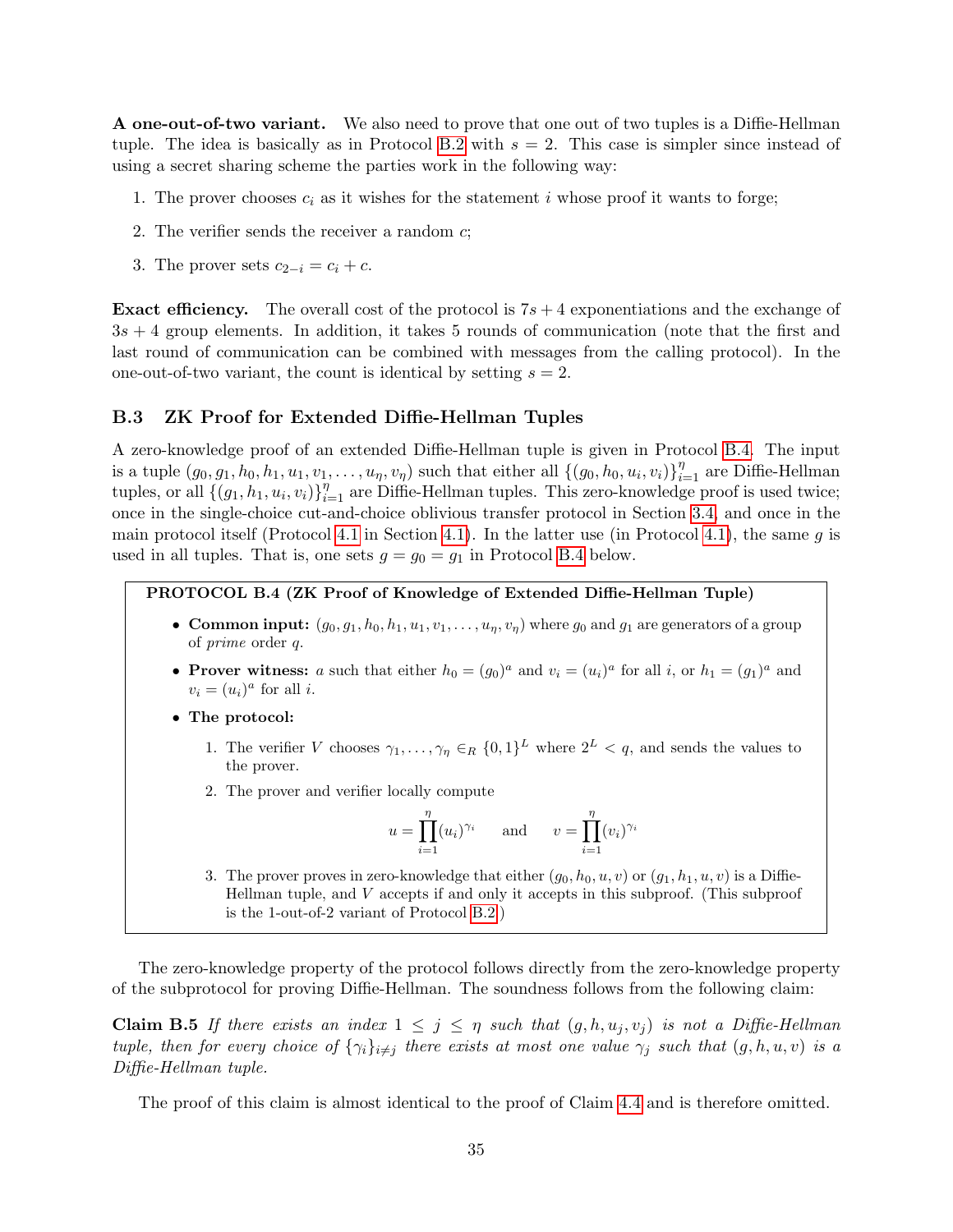**Corollary B.6** The soundness error of Protocol [B.4](#page-35-0) is  $2^{-L} + \mu(n)$ , where  $\mu(n)$  is the soundness error of the Diffie-Hellman tuple sub-proof.

Exact efficiency. The cost of this protocol is exactly the cost of the 1-out-of-2 variant of Protocol [B.2](#page-34-0) (which costs 18 exponentiations and the exchange of 10 group elements) together with an additional 2η "short" 40-bit exponentiations by each party. Under the assumption that we work in an elliptic curve group with order q of length 160 bits, we have that this is equivalent to  $\eta/2$ exponentiations by each party. Thus, the result is  $\eta$  additional exponentiations overall. We remark that no additional rounds are needed because the  $\gamma$  values can be sent together with the verifier's first message (this is because the prover's first message is independent of the input statement). We conclude that there are  $\eta + 18$  exponentiations, the exchange of 10 group elements and 5 rounds of communication. When this zero-knowledge protocol is used in Protocol [4.1,](#page-16-6) we have that  $\eta = s/2$  and so there are  $s/2 + 18$  exponentiations; when it is used in Section [3.4](#page-12-1) then  $\eta = s$ and so there are  $s + 18$  exponentiations.

**Remark.** Recall that this zero-knowledge proof is called  $\ell$  times in Protocol [4.1,](#page-16-6) each time proving an extended Diffie-Hellman tuple of  $\eta = s/2$  pairs. Specifically, for every  $i = 1, \ldots, \ell$ , party  $P_1$ proves that  $(g, g^{r_j}, g^{a_i^0}, k'_{i,j})$  is a Diffie-Hellman tuple for all  $j \notin \mathcal{J}$ . The cost of this is therefore  $s\ell + 18\ell$  exponentiations. However, an alternative and equivalent way of carrying out these proofs is for  $P_1$  to prove that for every  $j = 1, \ldots, s$  it holds that  $(g, g^{a_i^0}, g^{r_j}, k'_{i,j})$  is a Diffie-Hellman tuple for all  $1 \leq i \leq \ell$ . In this case, each proof costs  $2\ell + 18$  exponentiations and so the overall cost is  $2s\ell + 18s$  exponentiations. Thus, the way these proofs should be carried out depends on the values of  $\ell$  and s (recall that  $\ell$  is the length of  $P_2$ 's input and s is the number of circuits sent).

# <span id="page-36-0"></span>C Simple UC Zero-Knowledge from any Σ Protocol

For the sake of completeness, we present the simple general transformation from  $\Sigma$  protocols [\[8\]](#page-28-6) to universally composable zero-knowledge arguments [\[4\]](#page-28-2), as appearing in [\[20\]](#page-29-14). This transformation is applied to the  $\Sigma$  protocol underlying Protocol [B.2](#page-34-0) (as described, Protocol B.2 is a stand-alone zero-knowledge proof of knowledge derived by applying a general transformation to a  $\Sigma$  protocol). Loosely speaking, a  $\Sigma$  protocol  $\pi$  for a relation R is a 3-round public-coin proof with the following two properties:

- 1. For any x in the language defined by R, and any pair of accepting conversations  $(\alpha, \beta, \gamma)$ ,  $(\alpha, \beta', \gamma')$  with the same first prover message  $\alpha$ , it is possible to efficiently compute w such that  $(x, w) \in R$ .
- 2. There exists a simulator  $S_\pi$  who upon input x and  $\beta$  generates a transcript  $(\alpha, \beta, \gamma)$  that is indistinguishable from a real proof with a verifier who replies with  $\beta$  upon receiving  $\alpha$ .

A universally composable protocol is one that remains secure under arbitrary composition. Essentially, it suffices here to present a straight-line simulator and extractor in order to demonstrate universal composability. We omit a formal definition of  $\Sigma$  protocols and universal composability and refer to [\[8\]](#page-28-6) and [\[4\]](#page-28-2), respectively, for details. Our transformation uses universally composable commitment schemes [\[5\]](#page-28-7) which can be constructed efficiently. Using the scheme of [\[27\]](#page-30-14) that is secure under the DDH assumption and in the *common reference string model*, the cost of committing to n bits is 5 Diffie-Hellman group exponentiations and the cost of decommitting is 21 such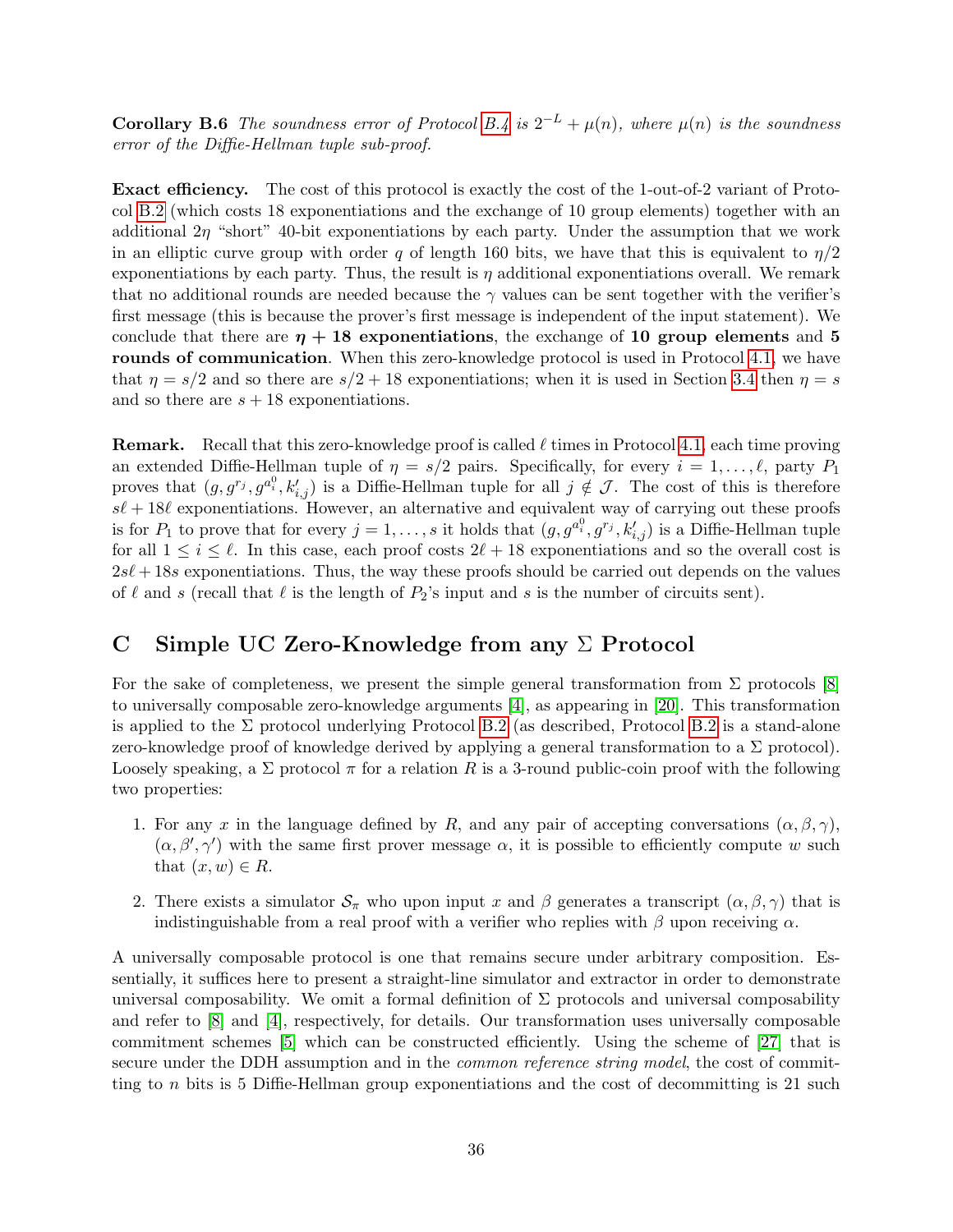exponentiations (where the size of the group is at least  $2<sup>n</sup>$ ). The universally composable (multiple) commitment functionality  $\mathcal{F}_{com}$  is formally defined in Figure [C.1.](#page-37-0)

#### <span id="page-37-0"></span>FIGURE C.1 (The  $\mathcal{F}_{com}$  Multiple-Commitment Functionality)

 $\mathcal{F}_{\text{com}}$  proceeds as follows, running with parties  $P_1$  and  $P_2$ , and an adversary  $\mathcal{S}$ :

- 1. Upon receiving a value (Commit, sid, cid,  $P_i$ ,  $P_j$ , w) from  $P_i$   $(i \in \{1,2\})$  where  $w \in \{0,1\}^n$ , record the tuple  $(cid, P_i, P_j, w)$  and send the message (Receipt, sid, cid) to  $P_j$  and S (where  $j = 3 - i$ ). Ignore subsequent (Commit, sid, cid,  $P_i, P_j, \ldots$ ) values.
- 2. Upon receiving a value (Open,  $sid, cid, P_i, P_j$ ) from  $P_i$ , proceed as follows. If the tuple  $(cid, P_i, P_j, b)$  is recorded then send the message (Open, sid, cid,  $P_i, P_j, w$ ) to  $P_j$  and S. Otherwise, do nothing.

The idea behind the transformation. Let  $\pi$  be a  $\Sigma$ -protocol for a relation R. Then, in order to achieve simulation in the case of a corrupted verifier, we need to know the verifier query  $\beta$  before sending  $\alpha$ . Although this may seem impossible it is easily achieved by having the verifier first commit to  $\beta$  using the universally composable commitment functionality  $\mathcal{F}_{\text{com}}$ . Then, the prover sends  $\alpha$ , the verifier decommits to  $\beta$ , and the prover answers with  $\gamma$ . Now, in the simulation, the simulator is able to learn  $\beta$  before the commitment is opened and thus before it sends  $\alpha$ . Thus, it is possible to use  $S_{\pi}$  to simulate the proof after  $\beta$  has been committed to. This takes care of the problem of simulating in the case of a corrupted verifier. However, in the case of a corrupted prover, we need to extract the witness used by the prover without rewinding. This is difficult because the  $\Sigma$ protocol only provides a method for extraction when two different accepting conversations with the same first-prover message are observed. This seems to require rewinding. We solve this problem as follows. Assume for now that  $\beta$  is a single bit. Then, for any  $\alpha$ , define  $\gamma_0$  to be an accepting prover response when  $\beta = 0$ , and define  $\gamma_1$  analogously for  $\beta = 1$ . Then, after receiving the verifier's commitment to  $\beta$ , the prover sends  $\alpha$  together with a commitment to  $\gamma_0$  and a commitment to  $\gamma_1$ . After the verifier reveals  $\beta$ , the prover reveals  $\gamma_{\beta}$ . Now, if the prover indeed sent commitments to two accepting responses  $\gamma_0$  and  $\gamma_1$  it follows that the simulator can extract the witness without any rewinding (recall that the simulator can open all commitments). This yields soundness of one half; in order to improve this, we repeat L times and obtain a soundness error of  $2^{-L}$ . Observe that if the original  $\Sigma$  protocol had soundness of  $1/2$ , then the transformation is extraordinarily efficient. However, if it had negligible soundness – which is often the case – then the transformation costs L times the original protocol. Nevertheless, since the error is  $2^{-L}$ , the value of L can be set to be quite small. We remark that if  $\beta$  comes from a large domain, then we arbitrarily fix two values from the domain to be used in the protocol. Finally, we note that once the prover commits first to its  $\gamma$  values, there is no need to have the verifier commit to  $\beta$  ahead of time. See Protocol [C.2](#page-38-0) for a formal description.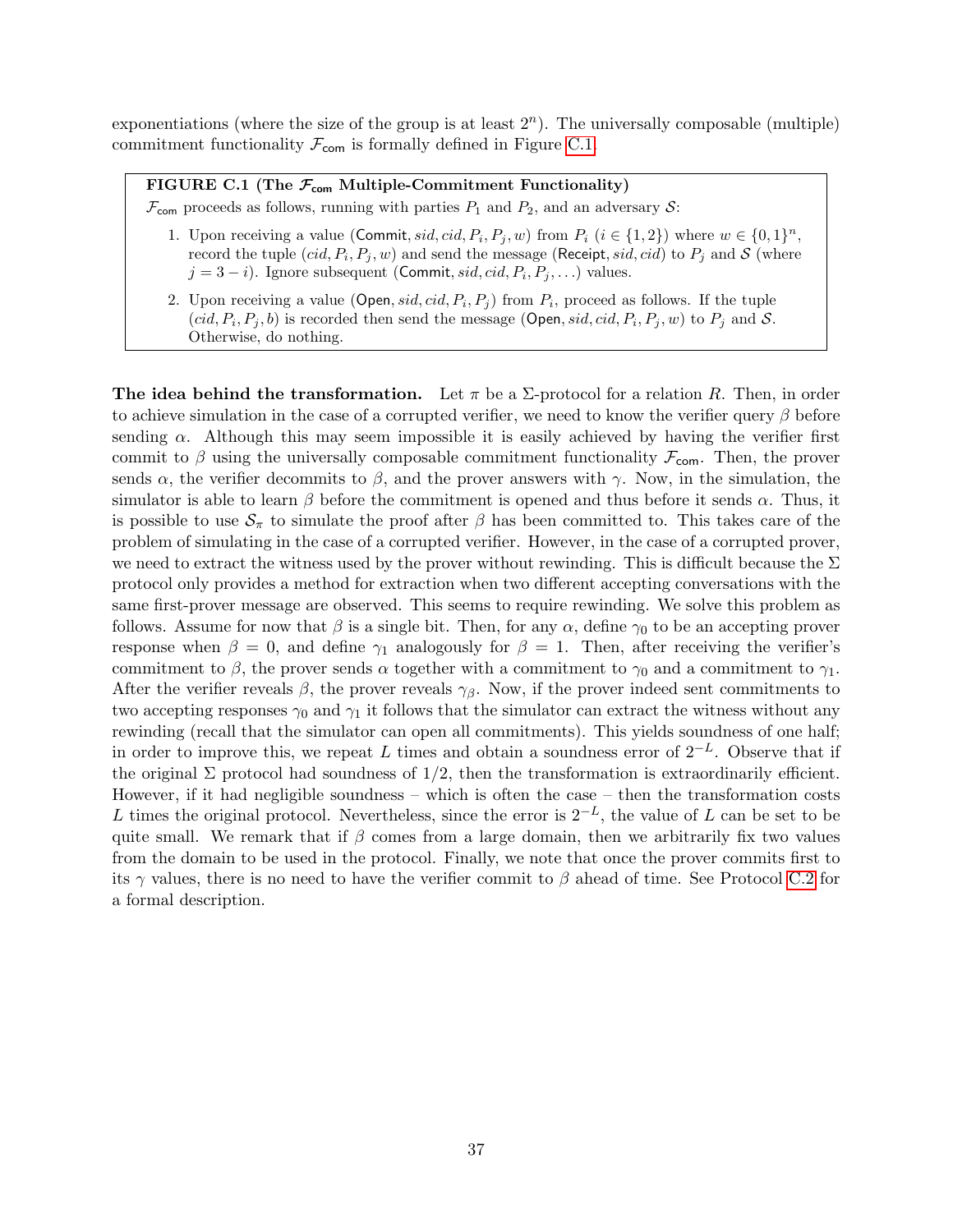### <span id="page-38-0"></span>PROTOCOL C.2 (Transformation from Σ-Protocols to UC-ZK)

Let  $\pi$  be a 3-round  $\Sigma$  protocol for a relation R. Let  $\beta^0$ ,  $\beta^1$  be two arbitrary distinct values in the domain of verifier queries. Denote by Π the protocol as follows:

- Inputs: The prover  $P$  and verifier  $V$  both hold a common statement  $x$ ; the prover  $P$  has a witness w such that  $(x, w) \in R$ .
- Session identifier: Both parties have the same sid
- The protocol:
	- 1. First prover message:
		- (a) P runs the prover instructions L times for the  $\Sigma$  protocol  $\pi$  in order to obtain L first prover message  $\alpha_1, \ldots, \alpha_L$ . The prover P commits to all of these values by sending (Commit,  $sid, i, P, V, \alpha_i)$  to  $\mathcal{F}_{com}$ , for every i.
		- (b) For every  $i = 1, \ldots, L$ , the prover P computes the second prover message in the case that the verifier query after  $\alpha_i$  is  $\beta_0$  and in the case that it is  $\beta_1$ ; we denote these messages by  $\gamma_i^0$  and  $\gamma_i^1$ , respectively.
		- (c) P commits to all of the  $\gamma_i^0, \gamma_i^1$  values by sending (Commit, sid, i||0, P, V,  $\gamma_i^0$ ) and (Commit,  $sid, i||1, P, V, \gamma_i^1)$  to  $\mathcal{F}_{com}$ , for every  $i = 1, ..., L$ .
	- 2. Verifier message: Upon receiving  $(Receipt, sid, i)$ ,  $(Receipt, sid, i||0)$  and (Receipt,  $sid, i||1)$  from  $\mathcal{F}_{com}$  for every  $i = 1, ..., L$ , the verifier V chooses L independent random values  $\beta_1, \ldots, \beta_L \in {\beta^0, \beta^1}$  and sends them to P.
	- 3. Second prover message: Upon receiving  $\beta_1, \ldots, \beta_L$  from V, the prover P decommits to all  $\alpha_i$  values, as well as the appropriate  $\gamma_i^{\beta_i}$  values, for every i. Formally, P sends (Open, sid, i, P, V) to  $\mathcal{F}_{com}$  for every i. In addition, let  $\sigma_i$  be such that  $\beta_i = \beta^{\sigma_i}$ . Then P sends (Open,  $sid, i||\sigma_i, P, V$ ) to  $\mathcal{F}_{com}$  for every  $i = 1, ..., L$ .
	- 4.  $Accept/reject \text{decision:}$  Upon receiving (Open,  $sid, i, P, V, \alpha_i$ ) and (Open, sid, i $\|\sigma_i, P, V, \gamma_i\|$  for every  $i = 1, \ldots, L$ , the verifier V checks that for every *i* the value  $\sigma_i$  is such that  $\beta_i = \beta^{\sigma_i}$  and that  $(\alpha_i, \beta_i, \gamma_i)$  is an accepting transcript according to the  $\Sigma$  protocol  $\pi$ . V accepts if and only if this holds for every i.

We have the following theorem:

**Theorem C.3** If  $\pi$  is a  $\Sigma$  protocol for a relation R, then the protocol  $\Pi$  obtained by applying the transformation of Protocol [C.2](#page-38-0) to  $\pi$  is a universally composable zero-knowledge proof of knowledge  $for\ R\ with\ soundness\ error\ 2^{-L}.$ 

**Proof Sketch:** In the case that the adversary A controls the prover P, the simulator  $S$  receives (Commit,  $sid, i, \alpha_i$ ), (Commit,  $sid, i||0, \gamma_i^0$ ), (Commit,  $sid, i||1, \gamma_i^1$ ) from A. Then, S chooses random  $\beta_1, \ldots, \beta_L$ , hands them to A as if coming from V, and verifies that for every i the transcript  $(\alpha_i, \beta_i, \gamma_i^{\beta_i})$  is accepting; if not, it sends an invalid witness w' to  $\mathcal{F}_{\mathsf{zk}}$  (i.e., w' such that  $(x, w') \notin \overline{R}$ ). Otherwise, if for every *i*, at most one of  $(\alpha_i, 0, \gamma_i^0)$  and  $(\alpha_i, 1, \gamma_i^1)$  is an accepting transcript in the Σ protocol, then S outputs fail and halts. Otherwise, it uses the extractor of the Σ protocol to obtain a witness w such that  $(x, w) \in R$  and sends this to  $\mathcal{F}_{z_k}$ . In addition, S sends all messages that it receives from the environment  $\mathcal Z$  to  $\mathcal A$ , and vice versa. The fact that this simulation is indistinguishable follows from the fact that the only difference between the real and ideal executions is when S outputs fail, which occurs in the case that all  $(\alpha_i, \beta_i, \gamma_i^{\beta_i})$  are accepting (and so V would accept), and yet at most one of all  $(\alpha_i, 0, \gamma_i^0)$  and  $(\alpha_i, 1, \gamma_i^1)$  is accepting (and so S does not obtain a valid witness). However, this event occurs with probability at most  $2^{-L}$ , which is negligible.